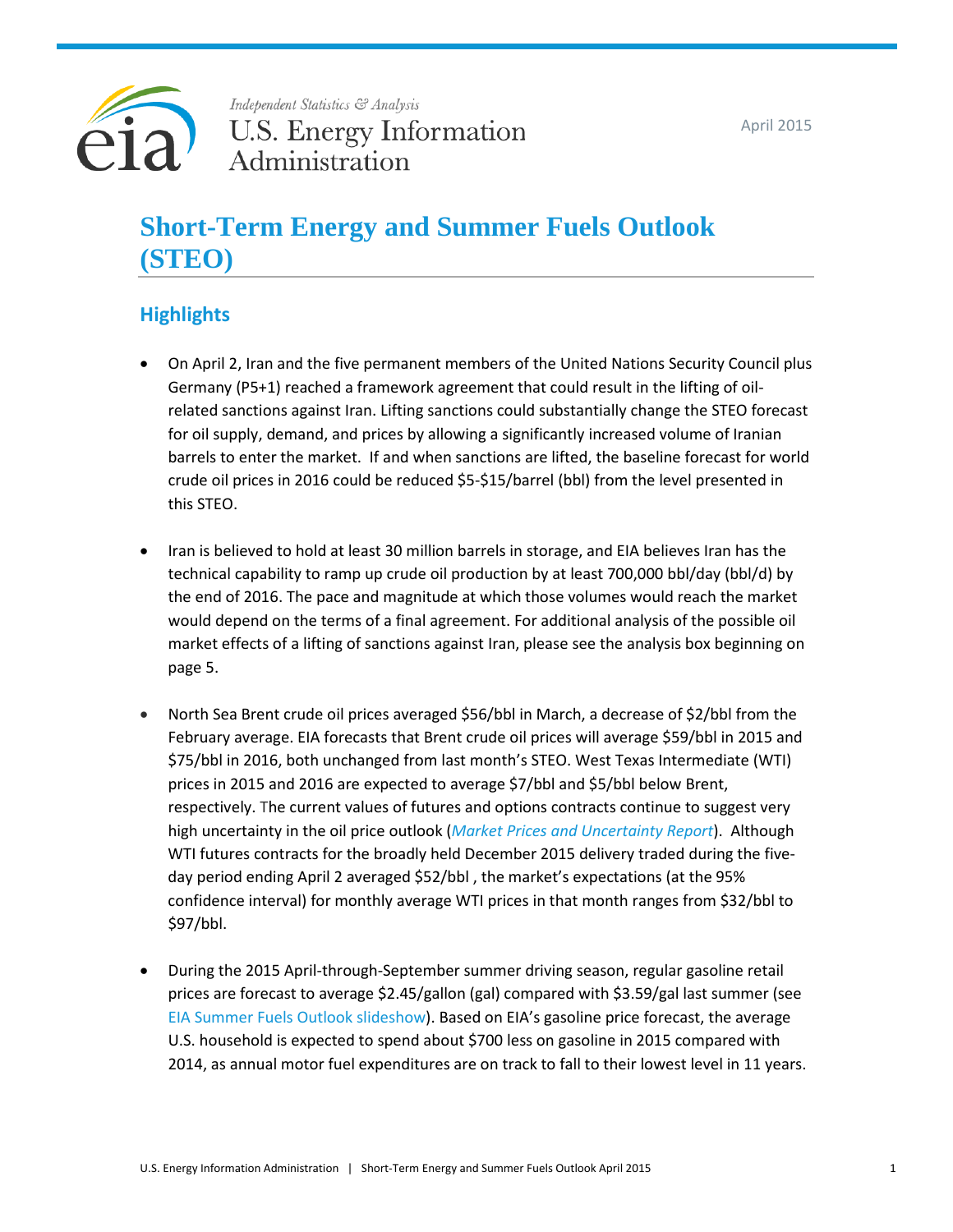- Total U.S. crude oil production averaged an estimated 9.3 million bbl/d in March but will decline in June through September before growth resumes. Given EIA's price forecast, projected total crude oil production will average 9.2 million bbl/d in 2015 and 9.3 million bbl/d in 2016.
- Natural gas working inventories were  $1,461$  [billion cubic feet \(Bcf\) on March 27,](http://ir.eia.gov/ngs/ngs.html) which was 75% higher than a year earlier, but 12% lower than the previous five-year (2010-14) average. The winter withdrawal season typically ends in March, and April is typically the beginning of the injection season, which runs through October. EIA projects natural gas inventories will end October 2015 at 3,781 Bcf, a net injection of 2,310 Bcf. This would be the fourth-highest injection season on record, but it would be 420 Bcf lower than last year's net April–October injection.
- Power generators are using more natural gas than last year, primarily because of lower natural gas prices compared with coal prices. The use of natural-gas-fired generation is projected to average 30.4% of total generation in 2015 compared with 27.4% during 2014. U.S. coal production is expected to fall by 7.1% in 2015, as natural gas displaces coal for power generation.

# **Global Petroleum and Other Liquids**

As in last month's STEO, global production continues to exceed demand, resulting in inventory builds. Global oil inventory builds are projected to average 1.7 million bbl/d through the first half of 2015. Inventory builds moderate during the second half of the year, as demand rises and non-Organization of the Petroleum Exporting Countries (OPEC) supply growth slows, particularly in the United States, because of lower oil prices. The expected inventory builds in 2015 are on top of an estimated average 1.0 million bbl/d increase in 2014.

If the new framework agreement between the P5+1 and Iran results in a comprehensive deal and a lifting of sanctions, it could significantly change the STEO forecast for oil supply, demand, and prices, which still assumes that Iran's production will stay close to the current level through 2016. An analysis box on page 5 discusses the implications of increased flows of oil from Iran.

**Global Petroleum and Other Liquids Consumption**. EIA estimates that global consumption grew by 0.9 million bbl/d in 2014, averaging 92.0 million bbl/d for the year. EIA expects global consumption will grow by 1.0 million bbl/d in 2015 and by 1.1 million bbl/d in 2016. Projected global oil-consumption-weighted real gross domestic product (GDP), which increased by an estimated 2.7% in 2014, is projected to grow by 2.6% in 2015 and by 3.1% in 2016.

Consumption outside of the Organization for Economic Cooperation and Development (OECD), which grew by 1.2 million bbl/d in 2014, is projected to grow by 0.8 million bbl/d in 2015 and by 1.1 million bbl/d in 2016. Lower forecast non-OECD consumption growth in 2015 is mostly attributable to a 0.2 million bbl/d decline in Russia's consumption as a result of its economic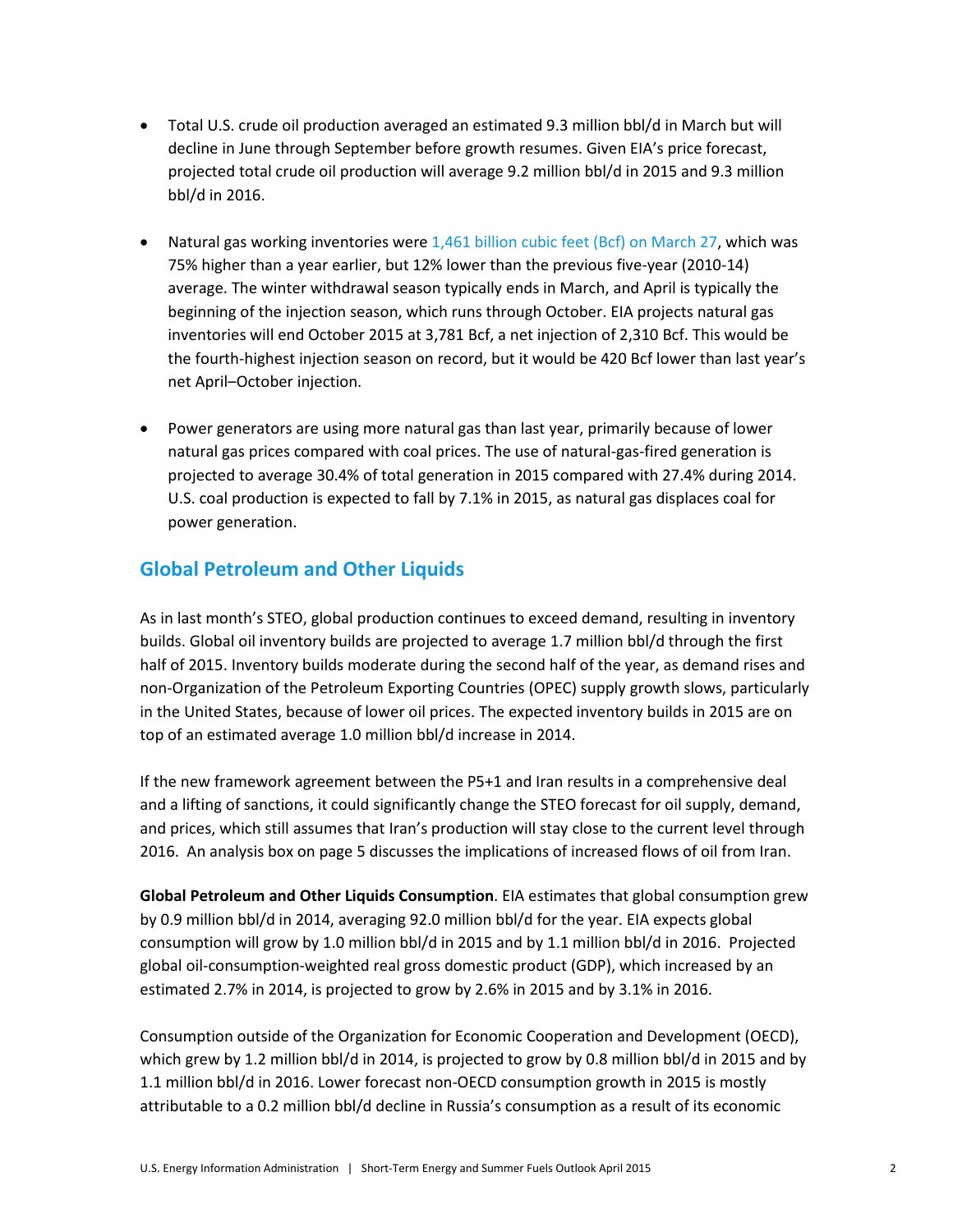downturn. Russia's oil consumption is expected to decline by a similar amount in 2016. China's economic growth slowed in the second half of 2014 and in the beginning of 2015, as key manufacturing indexes decreased. Nonetheless, China remains the main source of non-OECD oil consumption growth, with a projected annual average increase of 0.3 million bbl/d in both 2015 and 2016, down from growth of 0.4 million bbl/d in 2014.

OECD consumption, which fell by 0.4 million bbl/d in 2014, is expected to grow by 0.2 million bbl/d in 2015 and then stay relatively flat in 2016. Japan and Europe accounted for almost the entire 2014 decline in OECD oil consumption. Consumption in these areas is expected to continue declining over the next two years, albeit at a slower rate than in 2014. The United States is the leading contributor to projected OECD consumption growth, with U.S. consumption increasing by 0.3 million bbl/d in 2015 and by 0.1 million bbl/d in 2016.

**Non‐OPEC Petroleum and Other Liquids Supply.** EIA estimates that non-OPEC production grew by 2.2 million bbl/d in 2014. EIA expects non-OPEC production to grow by 0.7 million bbl/d in 2015 and by 0.4 million bbl/d in 2016, in part because of lower projected oil prices. The slower growth in total non-OPEC supply is largely attributable to slower production growth in the United States and Canada and declining production in Europe and Eurasia. After remaining relatively flat in 2015, production in Eurasia is projected to decline by more than 0.1 million bbl/d in 2016. The projected decline reflects reduced investment in Russia's oil sector stemming from low oil prices and international sanctions.

Unplanned supply disruptions among non-OPEC producers averaged 0.6 million bbl/d in March 2015, similar to the previous month. South Sudan, Syria, and Yemen accounted for nearly 90% of total non-OPEC supply disruptions in March. EIA estimates that unplanned non-OPEC supply disruptions averaged 0.6 million bbl/d in 2014. Yemen has maintained a crude oil output of more than 100,000 bbl/d despite the ongoing conflict in that country. However, sustained port closures could halt oil and liquefied natural gas (LNG) exports and force production shut-ins in the near future.

**OPEC Petroleum and Other Liquids Supply**. EIA estimates that OPEC crude oil production averaged 30.1 million bbl/d in 2014, unchanged from the previous year. Crude oil production declines in Libya, Angola, Algeria, and Kuwait offset [production growth in Iraq](http://www.eia.gov/todayinenergy/detail.cfm?id=19911) and Iran. In EIA's forecast, OPEC crude oil production rises by 0.1 million bbl/d in 2015 and falls by 0.5 million bbl/d in 2016. Iraq is the largest contributor to OPEC production growth over the forecast period, but its growth is expected to be offset by production declines from other OPEC producers.

OPEC noncrude liquids production, which averaged 6.3 million bbl/d in 2014, is expected to increase by 0.2 million bbl/d in 2015 and by 0.1 million bbl/d in 2016, led by production increases in Qatar, Iran, and Kuwait.

In March 2015, unplanned crude oil supply disruptions among OPEC producers averaged 2.3 million bbl/d, a decrease of 0.2 million bbl/d compared with the previous month. This decrease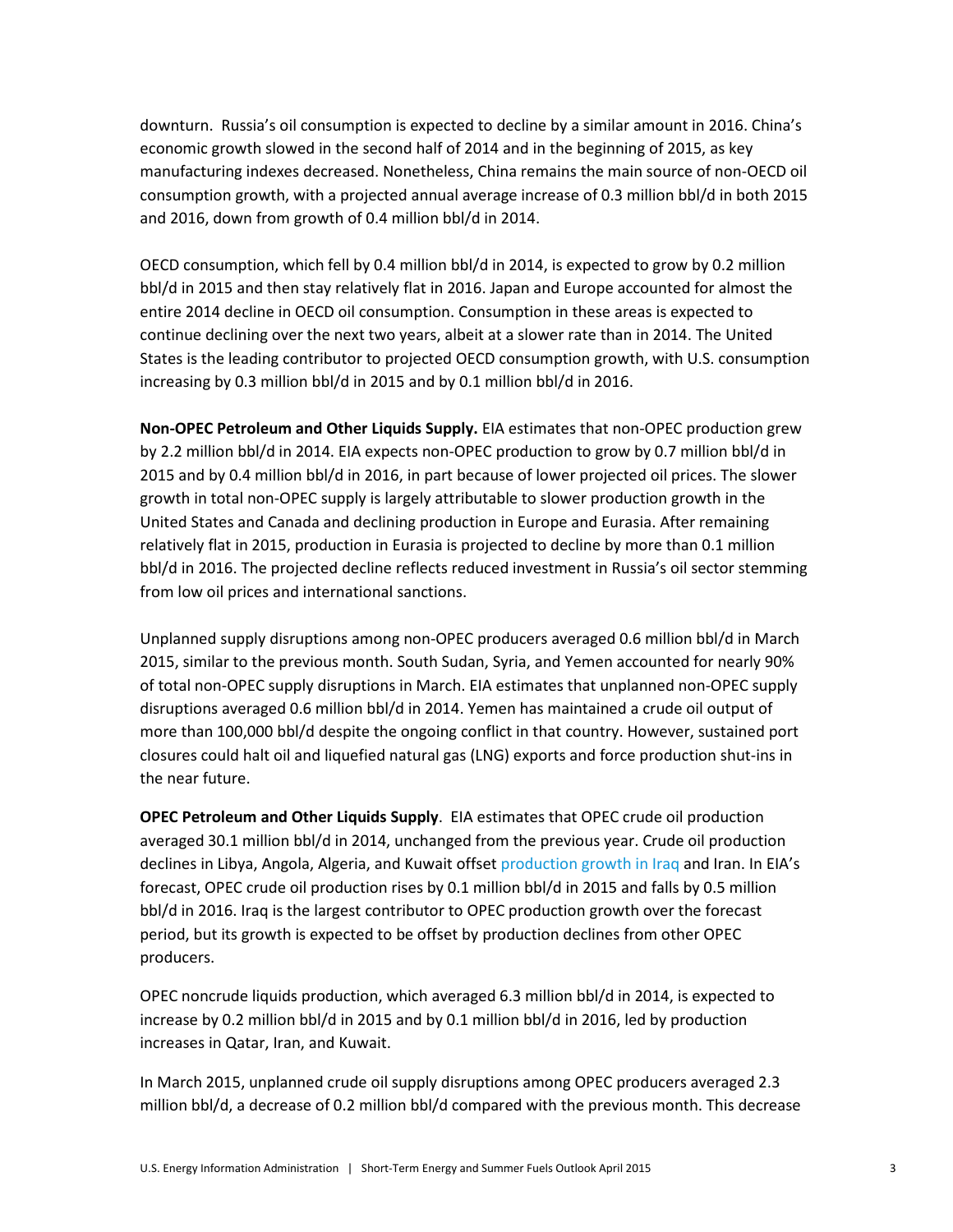was mainly attributable to fewer outages in Iraq and Libya. Unplanned OPEC crude supply disruptions averaged 2.4 million bbl/d in 2014, 0.5 million bbl/d higher than in the previous year. The high level of OPEC disruptions contributed to higher crude oil prices during the first half of 2014. Unplanned supply disruptions could still affect crude oil prices, but the threshold that the market can bear has risen in light of robust global production and increases in inventory levels.

Nigeria's newly elected president, Muhammadu Buhari, will be inaugurated on May 29. Buhari may face significant challenges from groups associated with oil theft in the oil-rich Niger Delta and those receiving payments through the amnesty program. Buhari's campaign focused on curtailing corruption, and if those groups feel threatened by potential changes to the status quo, they might retaliate by disrupting oil production. For now, Nigeria's oil production forecast remains unchanged.

EIA expects OPEC surplus crude oil production capacity, which is concentrated in Saudi Arabia, to increase to an annual average of 2.1 million bbl/d in 2015 and 2.6 million bbl/d in 2016, after averaging about 2.0 million bbl/d in 2014. Surplus capacity is typically an indication of market conditions, and surplus capacity below 2.5 million bbl/d is an indicator of a relatively tight market. However, the current and forecast levels of global inventory builds make the projected low surplus capacity level in 2015 less significant.

**OECD Petroleum Inventories**. EIA estimates that OECD commercial oil inventories totaled 2.72 billion barrels at the end of 2014, the highest end-of-year level on record and equivalent to roughly 59 days of consumption. Projected OECD oil inventories rise to 2.88 billion barrels at the end of 2015 and fall slightly to 2.87 billion barrels at the end of 2016.

**Crude Oil Prices.** North Sea Brent crude oil spot prices decreased by \$2/bbl in March to a monthly average of \$56/bbl. This decrease followed a \$10/bbl increase in February, the first increase in eight months. Several factors put upward pressure on Brent prices in February, including news of falling U.S. crude oil rig counts and announced reductions in capital expenditures by major oil companies. This upward price pressure abated in March, as the combination of robust world crude oil supply growth and weak global demand contributed to an increase in the rate of global inventory builds. Total global oil inventories are estimated to have increased by 2.1 million bbl/d in March, compared with a 0.9 million bbl/d increase in February. Strong global oil inventory builds are expected to continue in the coming months. Inventory builds are projected to moderate later in the year and provide support to crude oil prices.

The monthly average WTI crude oil spot price decreased to an average of \$48/bbl in March, down \$3/bbl from February. WTI prices fell in March in large part because o[f commercial crude](http://www.eia.gov/todayinenergy/detail.cfm?id=20472)  [oil inventories in Cushing, Oklahoma,](http://www.eia.gov/todayinenergy/detail.cfm?id=20472) which increased to a record 58.9 million barrels as of March 27. The record inventory levels have put downward pressure on the price of crude oil for prompt delivery compared with the price of crude oil for delivery in later months.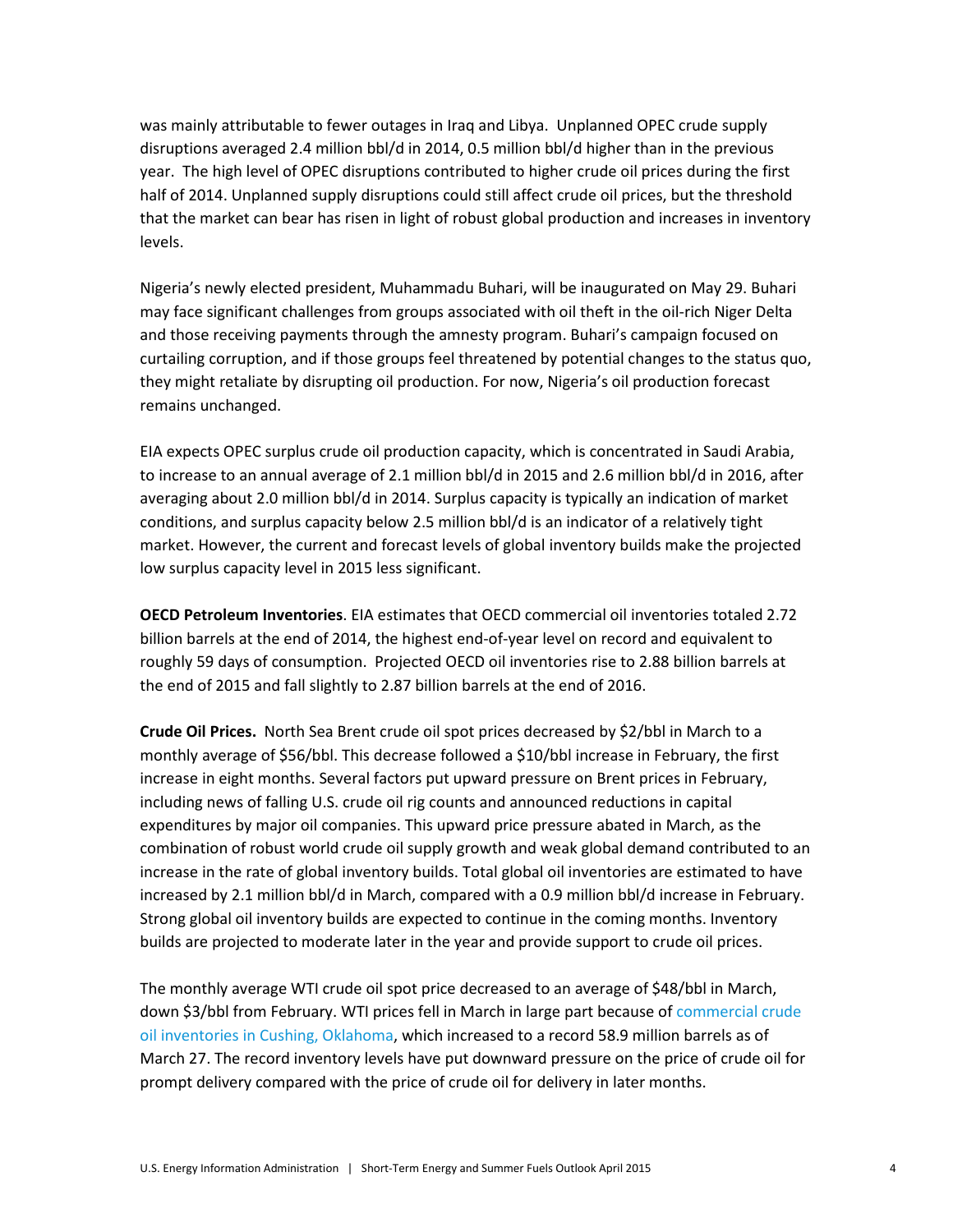EIA projects the Brent crude oil price will average \$59/bbl in 2015, unchanged from last month's STEO, with prices rising from an average of \$56/bbl in the second quarter to an average of \$67/bbl in the fourth quarter. The Brent crude oil price is projected to average \$75/bbl in 2016. However, this price projection remains subject to the uncertainties surrounding the possible lifting of sanctions against Iran and other market events (see analysis box below). WTI prices in 2015 and 2016 are expected to average \$7/bbl and \$5/bbl, respectively, below Brent. The Brent-WTI spread for 2015 reflects continued large builds in U.S. crude oil inventories, including at the Cushing, Oklahoma, storage hub.

The current values of futures and options contracts continue to suggest high uncertainty in the price outlook (*[Market Prices and Uncertainty Report](http://www.eia.gov/forecasts/steo/uncertainty/index.cfm)*). WTI futures contracts for July 2015 delivery traded during the five-day period ending April 2 averaged \$52/bbl while implied volatility averaged 46%, establishing the lower and upper limits of the 95% confidence interval for the market's expectations of monthly average WTI prices in June 2015 at \$35/bbl and \$78/bbl, respectively. The 95% confidence interval for market expectations widens over time, with lower and upper limits of \$32/bbl and \$97/bbl for prices in December 2015. Last year at this time, WTI for July 2014 delivery averaged \$99/bbl, and implied volatility averaged 17%. The corresponding lower and upper limits of the 95% confidence interval were \$85/bbl and \$115/bbl.

Given the high level of uncertainty in oil markets, several factors could cause oil prices to deviate significantly from current projections. Among these factors is the potential lifting of sanctions against Iran if a comprehensive agreement is reached (see box below). The level of unplanned production outages could also vary from forecast levels for a wide range of producers, including OPEC members Libya, Iraq, Nigeria, and Venezuela. The degree to which non-OPEC supply growth is affected by lower oil prices will also affect market balances and prices.

[Several OPEC](http://www.eia.gov/countries/regions-topics.cfm?fips=OPEC) and non-OPEC oil producers rely heavily on oil revenue to finance their national budgets. Some producers have already started adjusting their upcoming budgets to reflect the crude oil price decline. If crude oil prices fall further or are sustained at current levels, oildependent producing countries will face tough decisions. These decisions could potentially lead to austerity programs and fuel subsidy cuts that could spark social unrest, leaving some countries vulnerable to supply disruptions if protesters target oil infrastructure. Potential new supply disruptions are a real possibility and present major uncertainty in the world oil supply forecast.

## **Assessing oil market impacts of a potential comprehensive agreement with Iran**

On April 2, Iran and the P5+1 reached a framework agreement to guide the next three months of negotiations, which will target a comprehensive agreement by June 30. Under the framework, U.S. and European Union nuclear-related sanctions (which includes oil-related sanctions) will be suspended after the International Atomic Energy Agency verifies that Iran has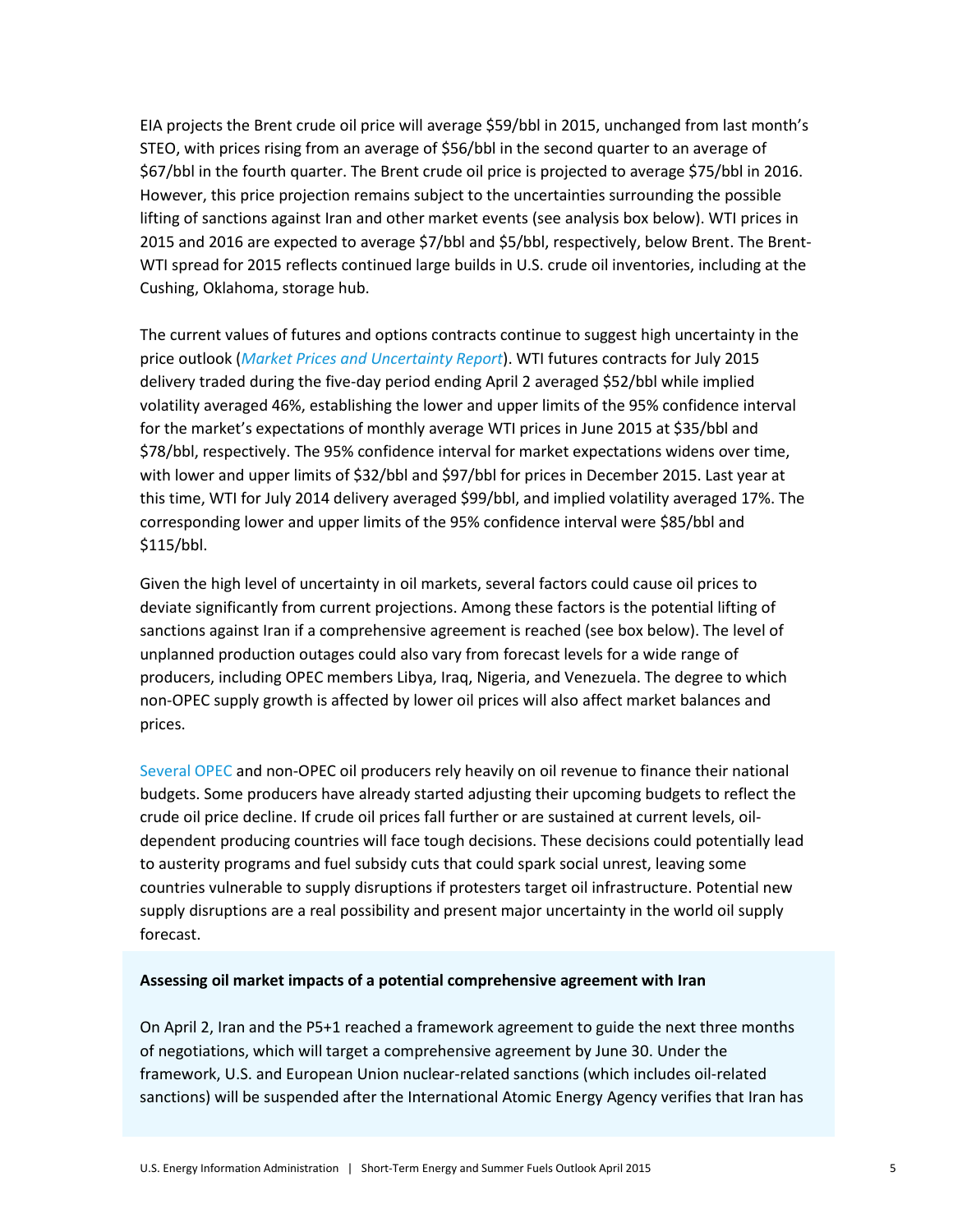complied with key nuclear-related steps. If a comprehensive agreement that results in the lifting of Iranian oil-related sanctions is reached, then this could significantly change the STEO forecast for oil supply, demand, and prices. However, the timing and order that sanctions could be suspended is uncertain. In addition, the pace and volume at which more Iranian oil can re-enter the market is uncertain and depends on how quickly Iran can move oil out of storage and ramp up production.

In this STEO, EIA's forecast of oil supply, demand, and price is mostly unchanged from last month. Given the preliminary nature of the recent developments, EIA has not changed its shortterm projection for Iranian production, which assumes that production will stay close to the current level. However, if a comprehensive deal is reached, the re-entry of more Iranian barrels could result in a \$5-\$15/bbl lower baseline STEO price projection in 2016 compared with the current STEO.

Iran is believed to hold at least 30 million barrels in storage. It is possible that Iran will attempt to move oil out of storage more quickly sometime during the second half of 2015 in preparation to increase production if discussions on sanctions show progress. As a result, the global market may see incremental increases in Iran's crude oil exports before seeing a substantial increase to Iran's production, but the pace at which oil in storage could be withdrawn is uncertain.

EIA believes that Iran has the technical capability to ramp up crude oil production by at least 700,000 bbl/d by at least the end of 2016, of which 600,000 bbl/d represents capacity that was previously shut in and 100,000 bbl/d is new capacity. EIA's current STEO projects that growth in global inventories declines from 1 million bbl/d in 2015 to 100,000 bbl/d in 2016. If Iran ramps up production by 700,000 bbl/d by at least the end of 2016, then this could result in an annual average growth of about 500,000 bbl/d in global inventories in 2016, which would stress storage capacity limits and put downward pressure on prices. The potentially large inventory build in 2016 implies that production growth outside of Iran could be lower or that global consumption growth could be higher than projected in the current STEO.

Although the timing and volume of Iran's exports remain uncertain, the market perception surrounding increased future supplies will apply downward price pressure to near-term crude oil prices. Overall, North Sea Brent crude oil prices could be lower by about \$1-\$3/bbl in 2015, decreasing the 2015 annual Brent price from the current projection in the high \$50/bbl range. If and when significantly increased volumes of Iranian barrels start entering the market, the price effect could be greater. The uncertainty of the impact lies in the secondary effects on production outside of Iran, including in the United States, as well as any increases in global consumption as a response to lower oil prices, among other factors.

# **U.S. Petroleum and Other Liquids**

U.S. average regular gasoline retail prices averaged \$2.46/gal in March, rising from \$2.04/gal on January 26, the lowest price in [EIA's weekly survey of Monday prices](http://www.eia.gov/petroleum/gasdiesel/) since April 6, 2009. In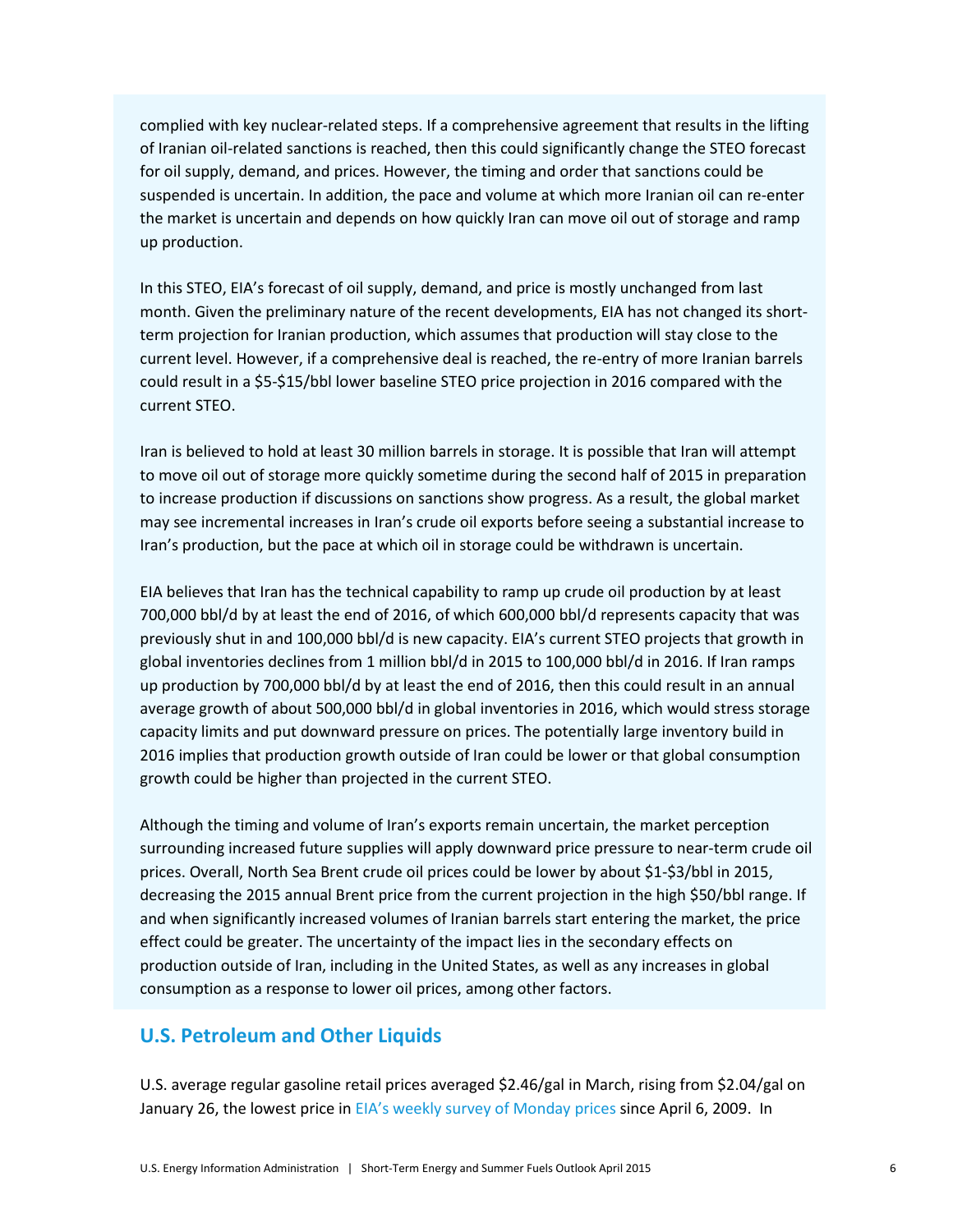March, monthly average regional gasoline retail prices ranged from a low of \$2.21/gal in Petroleum Administration for Defense District (PADD) 3, the Gulf Coast region, to a high of \$3.10/gal in PADD 5 along the West Coast.

Although crude oil prices are projected to be relatively flat in the coming months, the spring [switchover from winter-grade to summer-grade gasoline i](http://www.eia.gov/petroleum/weekly/archive/2015/150325/includes/analysis_print.cfm)s expected to contribute to a slight increase in U.S. regular gasoline retail prices from an average of \$2.46/gal in March to a 2015 peak of \$2.50/gal in April. EIA expects U.S. retail gasoline prices to average \$2.40/gal for the full year of 2015.

For the first time, EIA is providing monthly data on [rail movements of crude oil,](http://www.eia.gov/petroleum/transportation/) which have significantly increased over the past five years. Total movements of crude oil by rail within the United States and between the United States and Canada were more than 1 million bbl/d in 2014, up from 55,000 bbl/d in 2010. In January 2015, shipments from PADD 2, which is the location of the Bakken tight oil formation, to PADD 1 on the East Coast accounted for about 40% of total crude oil shipped via rail in the United States including movements to and from Canada.

**Liquid Fuels Consumption.** Total U.S. liquid fuels consumption rose by an estimated 70,000 bbl/d (0.4%) in 2014. In 2015, total liquid fuels consumption is forecast to grow by 330,000 bbl/d (1.7%). EIA projects that in 2016, liquid fuels consumption growth will slow to 90,000 bbl/d (0.5%).

Motor gasoline consumption, which rose by 80,000 bbl/d in 2014, increases by a projected 150,000 bbl/d (1.6%) in 2015 and then falls by 70,000 bbl/d (0.8%) in 2016, as higher prices next year remove some of the stimulus to current consumption growth. Compared with last month's STEO, EIA revised the gasoline consumption forecasts upward by 70,000 bbl/d in 2015 and by 50,000 bbl/d in 2016 because of the larger-than-expected growth in gasoline consumption over the past six months, strong employment growth, and upward revisions in the Federal Highway Administration [highway travel statistics](http://www.fhwa.dot.gov/policyinformation/travel_monitoring/tvt.cfm) of 0.8% in 2013 and 0.7% in 2014. Over the past six months (October 2014–March 2015), gasoline consumption increased by an average of 2.7% from the same period last year, compared with 0.2% year-over-year growth during the six months before that period. According to the U.S. Bureau of Labor Statistics [monthly](http://www.bls.gov/ces/)  [employment survey,](http://www.bls.gov/ces/) seasonally adjusted employment increased by 1.6 million between October 2014 and March 2015.

Hydrocarbon gas liquids (HGL) consumption, which fell by 100,000 bbl/d (4.0%) in 2014, is projected to increase by 110,000 bbl/d in both 2015 and 2016, as new petrochemical plant capacity increases the use of HGL as a feedstock. In addition, new HGL export terminal capacity contributes to an increase in HGL net exports from an average of 560,000 bbl/d in 2014 to 1.0 million bbl/d in 2016. HGL consumption is rising because of strong supply growth, with HGL production at natural gas processing plants forecast to increase by 550,000 bbl/d (19%) between 2014 and 2016.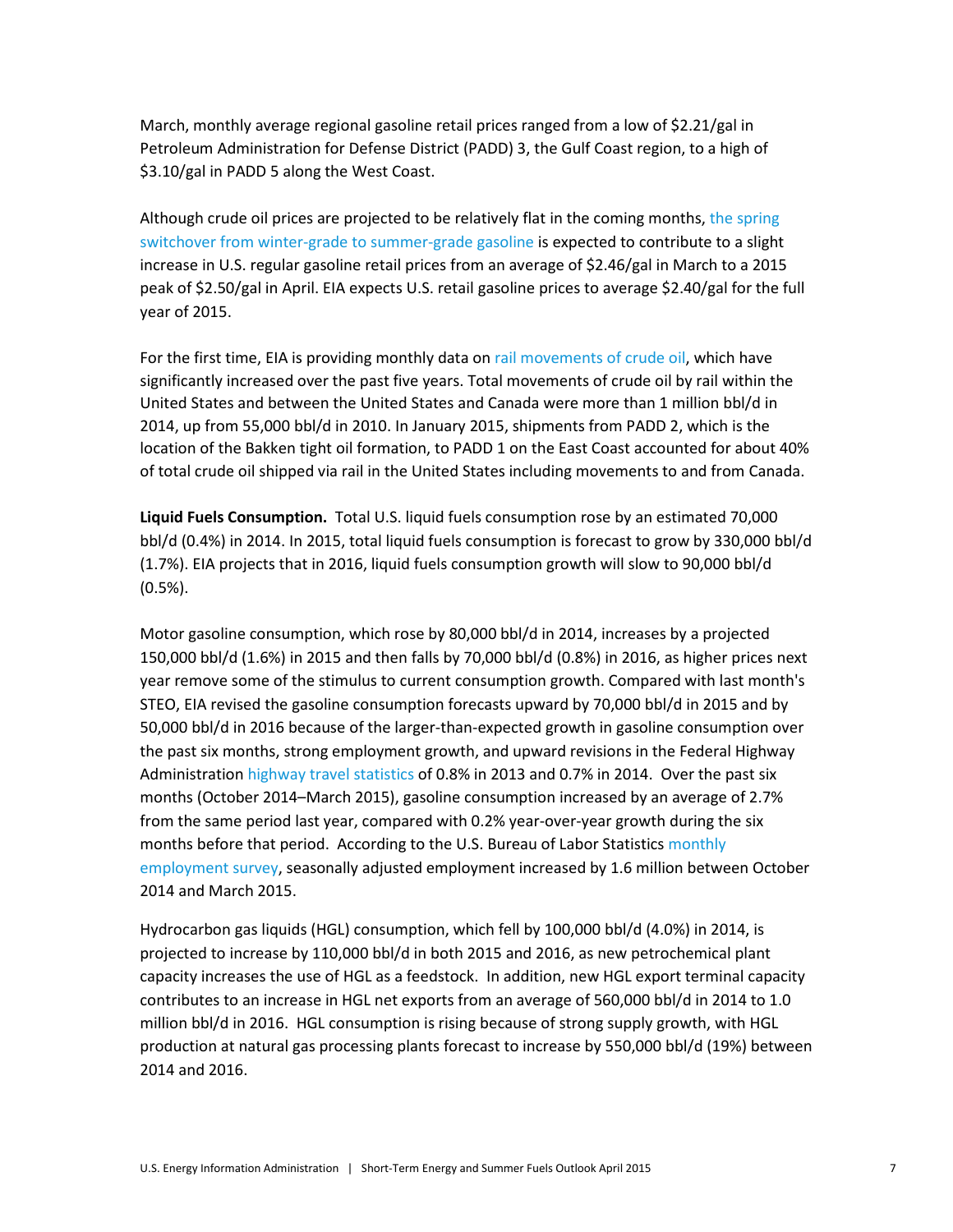**Liquid Fuels Supply.** U.S. crude oil production is projected to increase from an average of 8.7 million bbl/d in 2014 to 9.2 million bbl/d in 2015 and to 9.3 million bbl/d in 2016, which is 0.1 million bbl/d and 0.2 million bbl/d lower than forecast in last month's STEO, respectively. The reduction in the crude oil production forecast reflects rig counts falling faster than EIA had initially expected, as oil-directed rigs have declined to the lowest level in more than four years as of late March.

With WTI crude oil prices expected to average \$48/bbl in the second quarter of 2015, EIA expects 2015 onshore production to decline beginning in that period because of unattractive economic returns in some areas of both emerging and mature oil production regions. Reductions in 2015 capital expenditures, cash flows, and low-cost credit availability have encouraged companies to defer investment or redirect investment away from marginal exploration and research drilling to focus on core areas of major tight oil plays. Projected 2015 oil prices remain high enough to support continued development drilling activity in the core areas of the Bakken, Eagle Ford, Niobrara, and Permian basins. Companies with lower drilling and debt-service costs that operate on acreage in the sweet spots of these regions are expected to continue to drill highly productive wells in 2015.

EIA expects U.S. crude oil production to reach 9.4 million bbl/d in the second quarter of 2015, then decline by 210,000 bbl/d in the third quarter. With projected WTI crude oil prices rising to an average of \$57/bbl in the second half of 2015, drilling activity is expected to increase again as companies take advantage of lower costs for acreage leasing, drilling, and well-completion services, resulting in growing production despite the relatively low WTI price. Furthermore, a reduction of the backlog of wells drilled but not completed will bolster production by offsetting recent drops in drilling activity. However, the forecast remains particularly sensitive to actual prices available at the wellhead, drilling economics that vary across regions and operators, and whether additional production from the backlog of well completions materializes. Projected production in the [federal offshore region](http://www.eia.gov/todayinenergy/detail.cfm?id=20192) rises during the forecast period, while production in Alaska falls. Production in these areas is less sensitive to short-term price movements than is onshore production in the Lower 48 states.

HGL production at natural gas processing plants, which reached a record high of 3.1 million bbl/d in October, is projected to average 3.2 million bbl/d in 2015 and 3.5 million bbl/d in 2016. EIA expects higher rates of ethane recoveries as a result of planned increases in petrochemical plant feedstock demand, while export terminal expansions will allow higher quantities of domestically produced propane and butanes to reach the international market.

The growth in domestic crude oil and other liquids production has contributed to a significant decline in imports. The share of total U.S. liquid fuels consumption met by net imports fell from 60% in 2005 to an estimated 26% in 2014. EIA expects the net import share to decline to 21% in 2016, which would be the lowest level since 1969.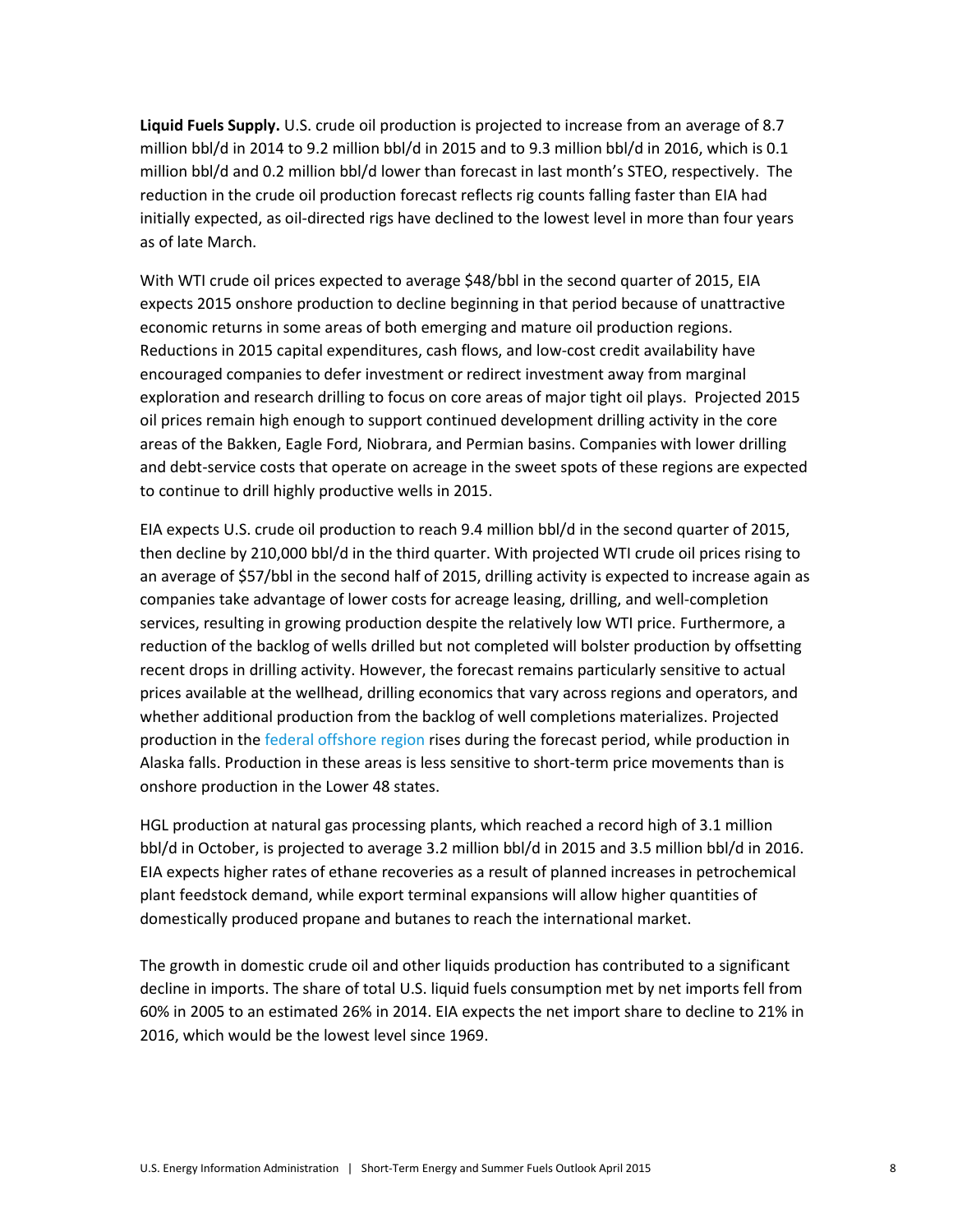## **Summer Transportation Fuels Outlook**

**U.S. Gasoline and Diesel Fuel Prices.** EIA expects that regular-grade gasoline retail prices will average \$2.45/gal during the 2015 summer driving season (April through September), down from an average of \$3.59/gal last summer. The projected monthly average regular retail gasoline price falls from \$2.50/gal in April to \$2.43/gal in September. Diesel fuel retail prices are projected to average \$2.77/gal this summer, down from an average of \$3.89 last summer. Daily and weekly national average prices can differ significantly from monthly and seasonal averages, and there are also significant differences across regions, with monthly average prices in some areas exceeding the national average price by \$0.40/gal or more. Any unforeseen refinery outages or other disruptions to supply also have the potential to increase regional product prices beyond forecast levels in the short term.

Because taxes and retail distribution costs are generally stable, movements in gasoline and diesel prices are driven primarily by changes in both crude oil prices and wholesale margins. The retail price projections reflect slowly rising prices for crude oil, best represented by the Brent crude oil price, which will average about \$58/bbl (\$1.39/gal) this summer compared with an average of \$106/bbl (\$2.52/gal) last summer. Any difference between actual crude oil prices and EIA's forecast would be reflected in the retail price of motor fuels. Absent other factors specific to the gasoline and diesel fuel markets, each dollar per barrel of sustained change in crude oil prices compared with the forecast translates into approximately a 2.4-cent-per-gallon change in product prices.

EIA expects wholesale gasoline margins (the difference between the wholesale price of gasoline and the Brent crude oil price) will average 36 cents/gal this summer, less than 1 cent/gal higher than last summer and 2 cents/gal higher than the previous five-summer average. Forecast wholesale diesel fuel margins are 45 cents/gal, about 3 cents/gal above last summer's level and 4 cents/gal higher than the previous five-summer average.

As in the case of crude oil, the market's expectation of uncertainty in monthly average gasoline prices is reflected in the pricing and implied volatility of futures and options contracts. New York Harbor RBOB futures contracts for July 2015 delivery traded over the five-day period ending April 2 averaged \$1.77/gal. The probability that the RBOB futures price will exceed \$2.35/gal (consistent with a U.S. average regular gasoline retail price above \$3.00/gal) in July 2015 is about 5%.

**Motor Gasoline.** During the 2015 summer driving season (April through September), projected motor gasoline consumption averages 9.2 million bbl/d, an increase of 0.14 million bbl/d (1.6%) over last summer. Year-over-year increases in summer highway travel, projected to be 2.5%, are offset by a 0.9% increase in fleetwide fuel efficiency. Finished motor gasoline is supplied by four sources: domestic refinery output, fuel ethanol blending, net imports of gasoline and gasoline blending components, and primary inventories. EIA expects that domestic refinery production, including gasoline blendstock output, will increase by almost 100,000 bbl/d from last summer.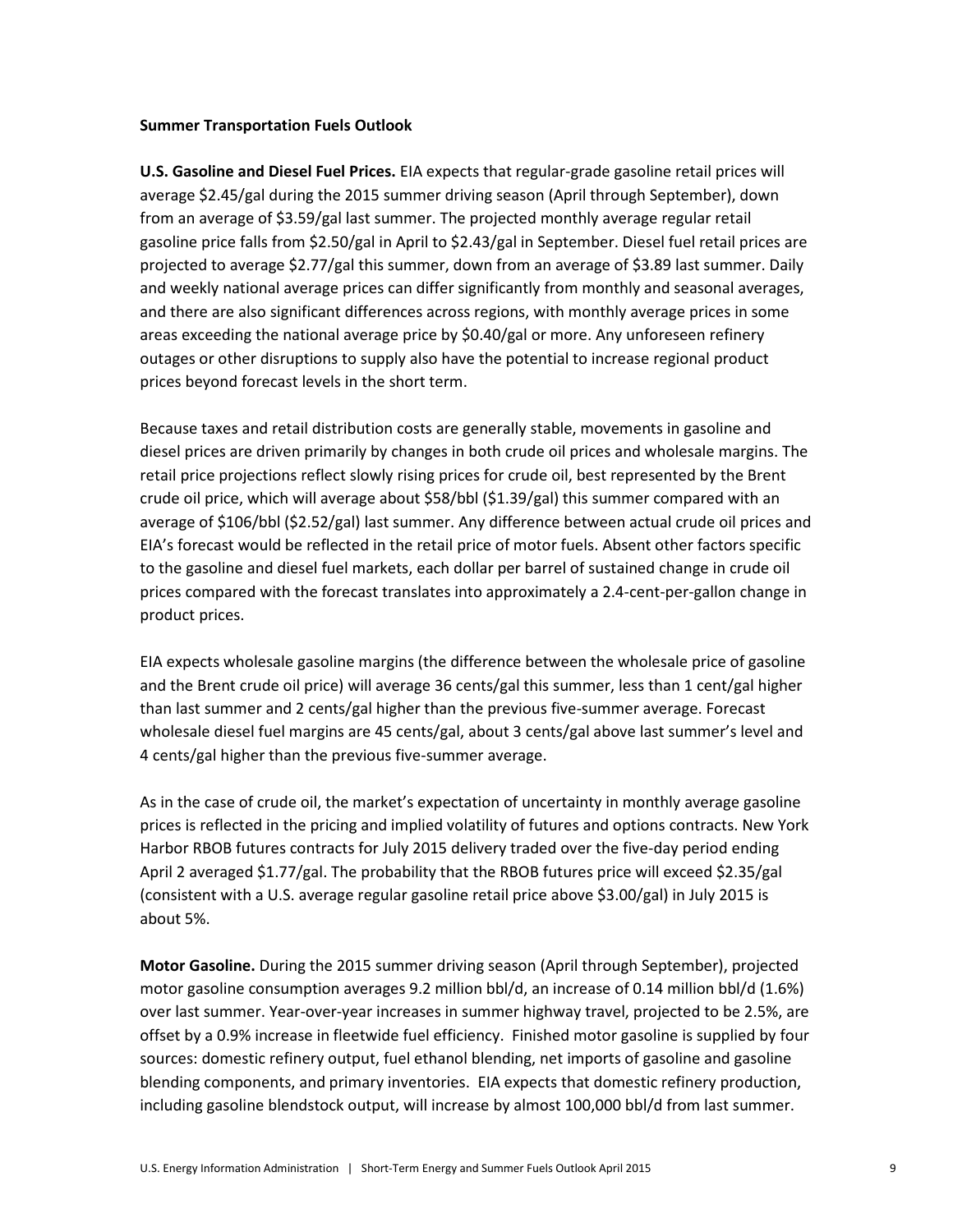Fuel ethanol blending into gasoline is projected to decrease by 10,000 bbl/d from last summer's level to 880,000 bbl/d, which is 9.6% of total gasoline consumption. Projected total gasoline net imports (including blending components) average 210,000 bbl/d, up 23% from last summer.

At the onset of the summer driving season (April 1), total gasoline stocks were 227 million barrels, up 7 million barrels from a year ago and 7 million barrels above the five-year average for beginning-of-season stocks. Stock withdrawals have not been a significant motor gasoline supply source for the summer season in recent years, having averaged only 40,000 bbl/d during the previous five summer seasons. This summer, the total gasoline stock draw is projected to average 55,000 bbl/d, compared with a 46,000 bbl/d draw last summer. Total gasoline inventories are projected to end the summer season at 217 million barrels, 5 million barrels above last year's level and 4 million barrels above the previous five-year average.

**Diesel Fuel.** Projected consumption of distillate fuel, which includes diesel fuel and heating oil, averages 4.0 million bbl/d this summer, up 120,000 bbl/d (3.0%) from last summer. This growth is driven by increasing manufacturing output and foreign trade. Additionally, some of the growth in distillate fuel consumption comes from Annex VI to the International Convention for [the Prevention of Pollution from Ships](http://www.gpo.gov/fdsys/pkg/FR-2010-04-30/pdf/2010-2534.pdf) (MARPOL Annex VI), which is an international agreement that generally requires the use of fuels below 1,000 parts per million sulfur by marine vessels in most U.S. waters, unless alternative devices, procedures, or compliance methods are used to achieve equivalent emissions reductions. The increase in marine distillate use because of MARPOL regulations will displace the use of some residual fuel oil.

Distillate fuel is supplied by four sources: domestic refinery output, biodiesel blending, primary inventories, and net imports. EIA expects refinery output of distillate fuel will average 5 million bbl/d this summer, up 30,000 bbl/d from last summer. The production of biodiesel is forecast to average 85,000 bbl/d this summer, almost unchanged from last summer. Projected distillate fuel net exports average 0.99 million bbl/d this summer, down from 1.05 million bbl/d last summer.

Distillate inventories are projected to start the summer at 126 million barrels, up from the 115 million barrels recorded at the start of last summer and below the five-year average of 133 million barrels. Distillate inventories typically build during the summer season in preparation for the heating season. This summer, the build is forecast to average 55,000 bbl/d, down from the 87,000 bbl/d build recorded last summer, but similar to the five-year average summer build of 48,000 bbl/d. End-of-summer stocks are 137 million barrels, up slightly from the 131 million barrels recorded at the end of last summer, but below the five-year end-of-summer average of 142 million barrels.

# **Natural Gas**

Working gas in storage ended this year's heating season at an estimated 1,471 Bcf on March 31. A total of 2,116 Bcf of natural gas was withdrawn from storage inventories during this year's heating season, compared to an overall withdrawal of 2,960 Bcf during last year's heating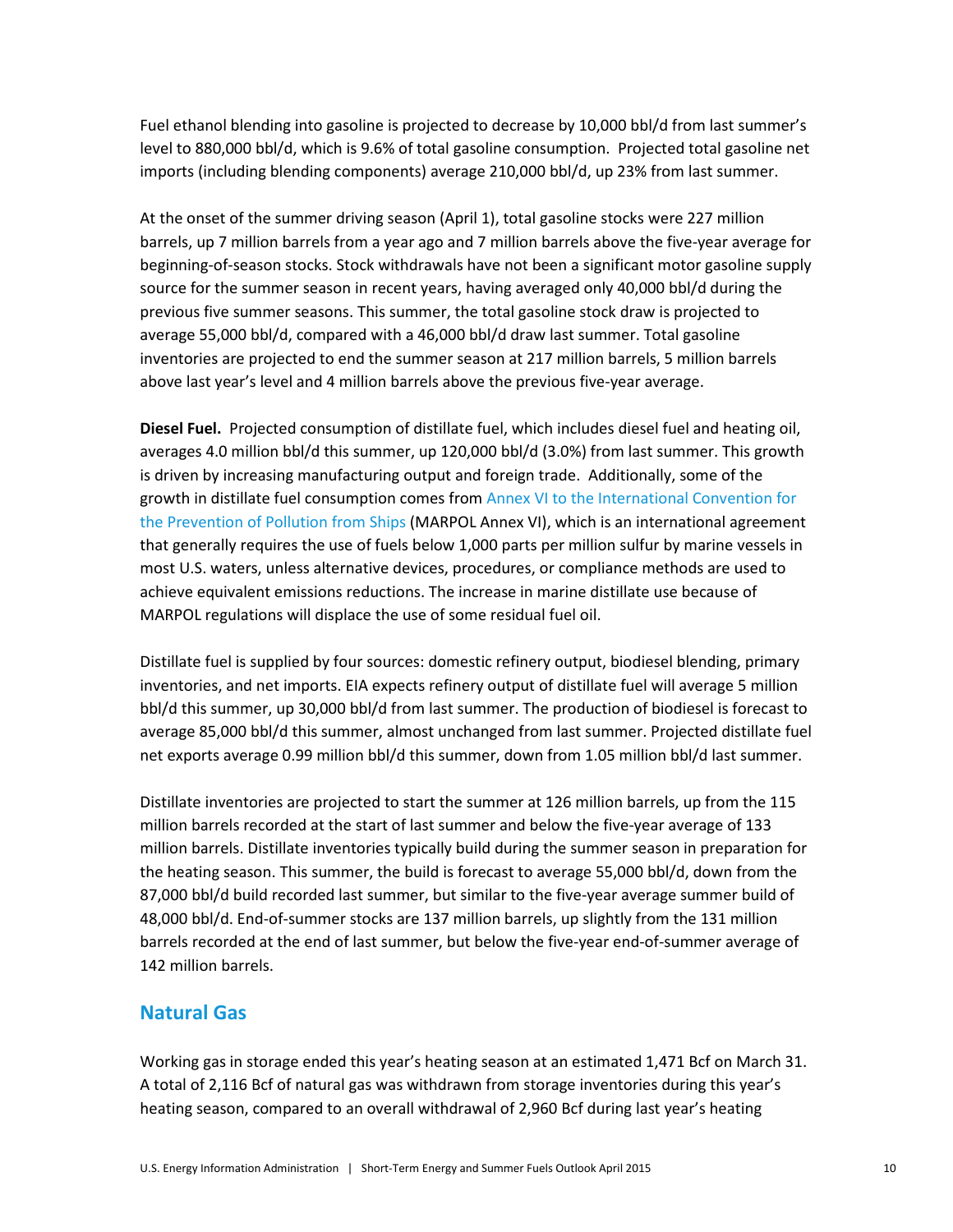season. Although this year's winter was colder than normal, it was slightly warmer than last year's historically cold winter. Looking ahead to October, EIA projects inventories will end the injection season at 3,781 Bcf, which is slightly below the five-year average. This level would imply overall injections of 2,310 Bcf over the injection season. Strong projected electric power consumption of natural gas this summer are expected to keep injections below last year's refill, but the expected 2,310 Bcf refill is still significant compared with past years.

**Natural Gas Consumption.** EIA projects that U.S. total natural gas consumption will average 76.3 billion cubic feet per day (Bcf/d) in 2015 and 75.8 Bcf/d in 2016, compared with an estimated 73.5 Bcf/d in 2014. Consumption growth is largely driven by demand in the industrial and electric power sectors, while residential and commercial consumption are projected to decline in 2015 and 2016. EIA projects natural gas consumption in the power sector to grow by 11.5% in 2015 and then fall by 2.2% in 2016. Low natural gas prices support increased natural gas-fired electric power consumption in 2015. Industrial sector consumption increases by 4.9% and 2.5% in 2015 and 2016, respectively, as new industrial projects come online, particularly in the fertilizer and chemicals sectors, and as industrial consumers take advantage of low natural gas prices.

**Natural Gas Production and Trade.** EIA expects that marketed natural gas production will increase by 3.8 Bcf /d (5.0%) and 1.5 Bcf/d (1.9%) in 2015 and 2016, respectively, reflecting continuing production growth in the Lower 48 states, which more than offsets the long-term declining production in the Gulf of Mexico. Although natural gas prices have fallen dramatically in recent months, EIA expects that increases in drilling efficiency and growth in oil production (albeit at a slower rate) will continue to support growing natural gas production in the forecast. With most growth expected to come from the Marcellus Shale, a backlog of drilled but uncompleted wells will continue to support production growth, as new pipelines come online in the Northeast.

Increases in domestic natural gas production are expected to reduce demand for natural gas imports from Canada and to support growth in exports to Mexico. EIA expects exports to Mexico, particularly from the Eagle Ford Shale in South Texas, to increase because of growing demand from Mexico's electric power sector, coupled with flat Mexican natural gas production.

LNG imports have fallen over the past five years because higher prices in Europe and Asia are more attractive to LNG exporters than the relatively low prices in the United States. Forecast LNG gross imports average 0.2 Bcf/d in 2015 and 2016. EIA projects that LNG gross exports will increase from an average of 0.04 Bcf/d in 2014 to over 0.79 Bcf/d in 2016.

**Natural Gas Inventories.** On March 27, natural gas working inventories totaled 1,461 Bcf, 628 Bcf (75%) above the level at the same time in 2014 and 190 Bcf (12%) below the previous fiveyear (2010-14) average for the week. A 12 Bcf injection for the week ending March 20 was the first net injection of 2015, although inventories posted a net withdrawal the week ending March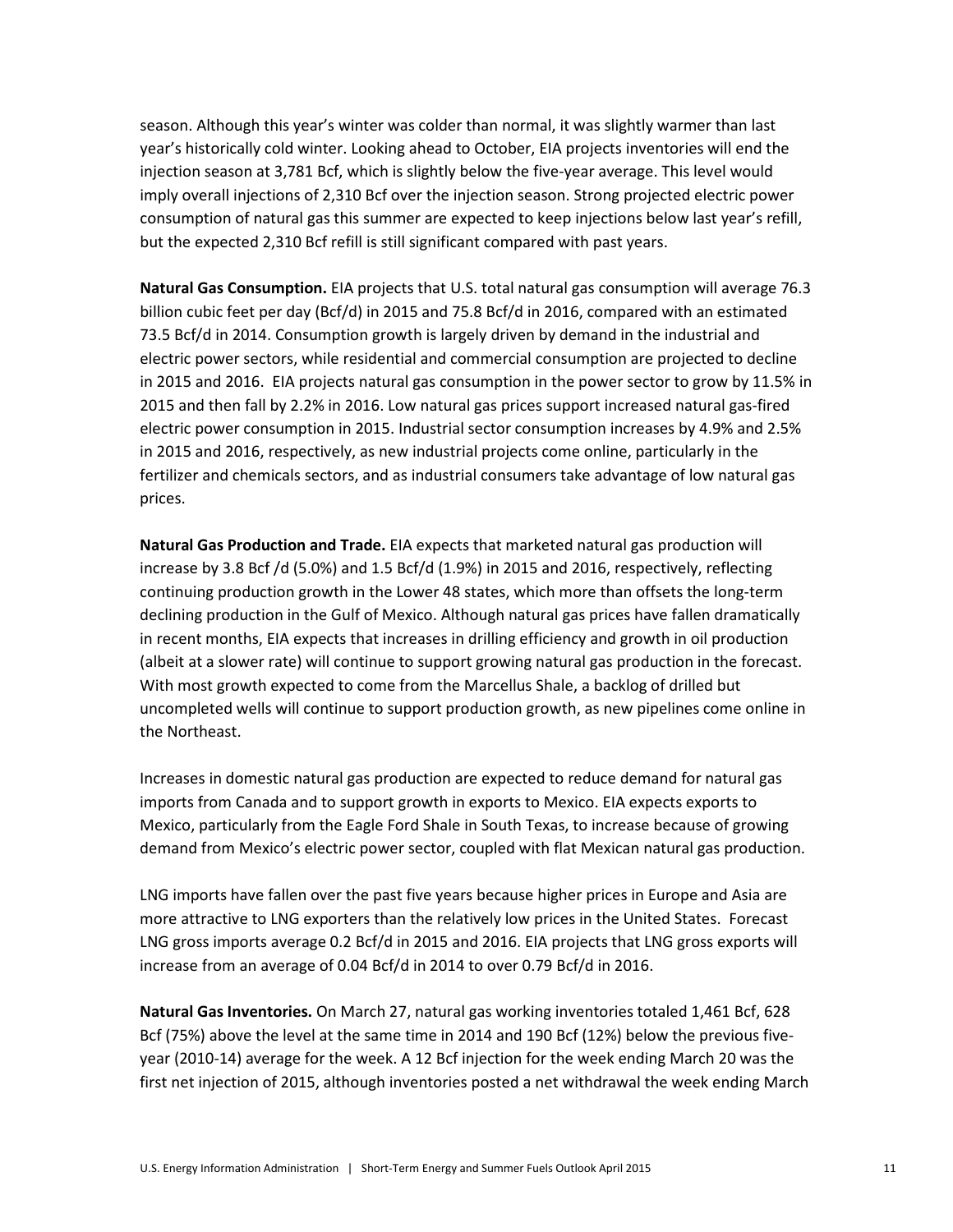27. EIA projects that end-of-October 2015 inventories will total 3,781 Bcf, 17 Bcf less than the five-year average.

**Natural Gas Prices.** The Henry Hub natural gas spot price averaged \$2.83/MMBtu in March, a decline of 4 cents/MMBtu from February. EIA expects monthly average spot prices to remain less than \$3/MMBtu through May, and less than \$4/MMBtu through the remainder of the forecast. The projected Henry Hub natural gas price averages \$3.07/MMBtu in 2015 and \$3.45/MMBtu in 2016.

Natural gas futures contracts for July 2015 delivery traded during the five-day period ending April 2 averaged \$2.76/MMBtu. Current options and futures prices imply that market participants place the lower and upper bounds for the 95% confidence interval for July 2015 contracts at \$1.90/MMBtu and \$4.00/MMBtu, respectively. At this time last year, the natural gas futures contract for July 2014 delivery averaged \$4.46/MMBtu and the corresponding lower and upper limits of the 95% confidence interval were \$3.40/MMBtu and \$5.87/MMBtu.

# **Coal**

Electric power [sector coal inventories](http://www.eia.gov/electricity/monthly/update/fossil_fuel_stocks.cfm) increased by 3% in January 2015 from the previous month, leaving them 16% higher than in January 2014. Coal inventories have now increased for five consecutive months. The month-to-month increase was unusual, as inventories generally decrease during the winter months as coal-fired generation increases to meet winter heating demand. Warmer-than-normal January temperatures in areas where coal-fired generation is important, coupled with lower natural gas prices, contributed to the inventory growth.

**Coal Consumption.** EIA projects coal consumption in the electric power sector will decrease by 6% in 2015, despite an increase in overall electricity generation. Milder weather in the first quarter of 2015 compared with the same quarter in 2014 and lower natural gas prices are primary factors driving the decline. The retirements of coal power plants in response to the implementation of the [Mercury and Air Toxics Standards](http://www.epa.gov/airquality/powerplanttoxics/) also affect demand in the power sector and contribute to the decline. The full effect of the coal plant retirements will be felt in 2016, but projected rising electricity demand and higher natural gas prices increase the use of the remaining coal-fired fleet, mitigating the of the retirements as projected coal consumption in the electric power sector increases by 2%.

**Coal Trade.** Slower growth in world coal demand, lower international coal prices, and higher coal output in other coal-exporting countries have led to a two-year decline in coal exports. EIA projects coal exports will fall to an annual average of 83 million short tons (MMst) in 2015, then remain relatively flat in 2016. Global market conditions for coal are not expected to change significantly through 2016. U.S. coal imports, which increased by more than 2 MMst in 2014 to 11 MMst, are expected to remain near that level over the next two years.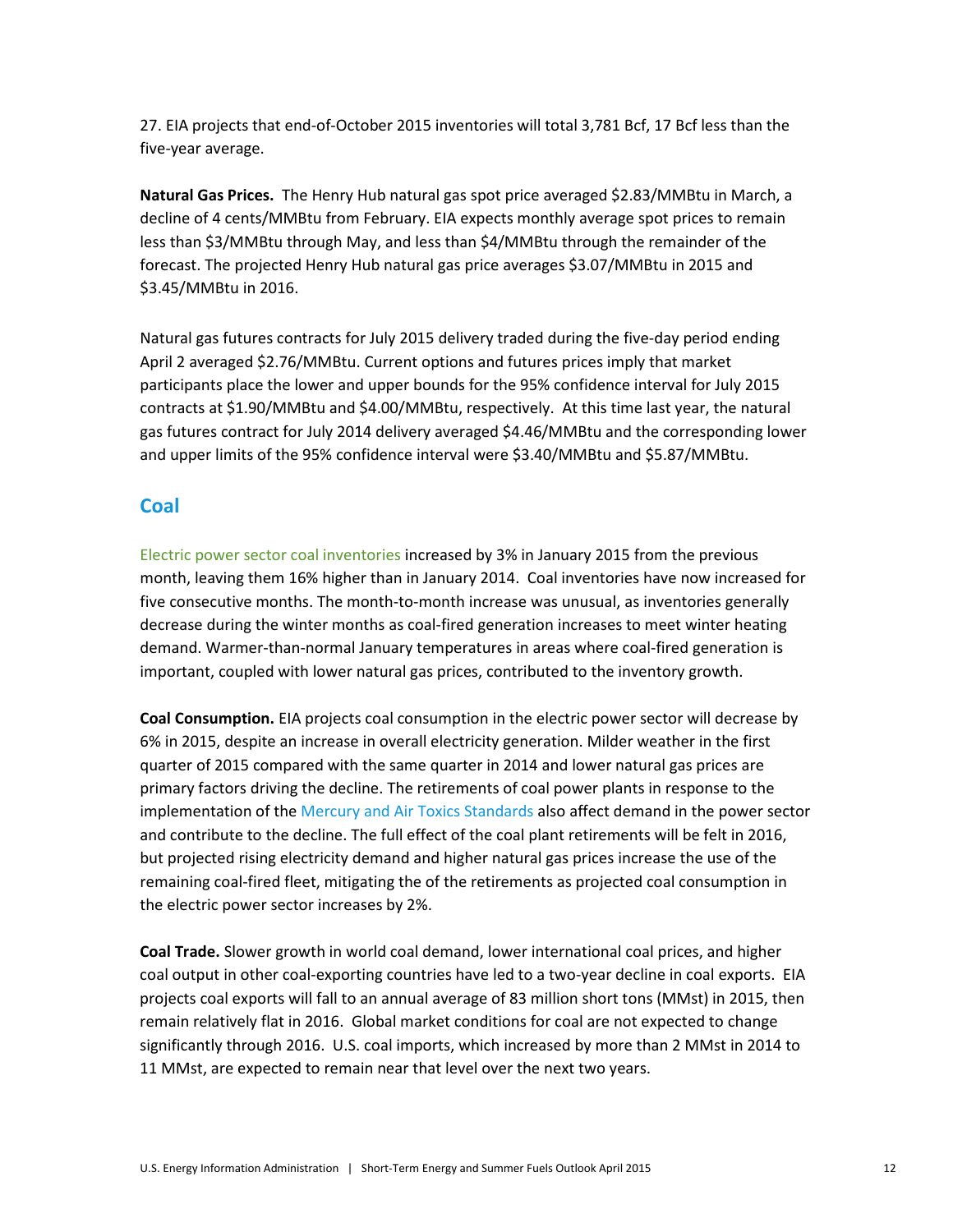**Coal Supply.** EIA estimates that U.S. coal production for 2014 totaled 997 MMst, 13 MMst (1.3%) higher than in 2013. EIA expects annual production to decline in 2015 to 926 MMst, as both domestic demand and exports continue to decline, before growing to 941 MMst in 2016.

**Coal Prices.** The annual average coal price to the electric power sector fell from \$2.39/MMBtu in 2011 to an estimated \$2.36/MMBtu in 2014. EIA expects the delivered coal price to average \$2.31/MMBtu in 2015 and \$2.33/MMBtu in 2016.

# **Electricity**

[Residential electricity prices increased during 2014,](http://www.eia.gov/todayinenergy/detail.cfm?id=20372) with growth ranging from 1.3% in the Pacific Coast states to 9.8% in New England. Retail electricity rates have risen for various reasons. Many electric utilities purchase their power from regional wholesale electricity markets, which experienced higher prices last year. Other reasons commonly cited for higher retail electricity prices are the increased investment in transmission and distribution infrastructure, rising requirements to generate electricity from renewable energy sources, and utility investment in demand-side efficiency.

**Electricity Consumption**. Retail sales of electricity to the residential sector during the first quarter of 2015 are estimated to be 2.3% lower than sales during the same period in 2014, as average U.S. temperatures this winter were milder than last winter despite colder-than-normal February temperatures in most of the eastern United States. EIA expects U.S. retail residential sales of electricity for the remaining nine months of 2015 will average 1.8% more than the same period last year. Residential sales are forecast to fall by 0.5% in 2016. Projected U.S. sales of electricity to the commercial sector increase by 1.7% this year and by 1.4% in 2016. Projected industrial electricity sales rise by 1.3% in 2015 and by 1.1% in 2016.

**Electricity Generation.** The use of natural gas for power generation has exceeded expectations in recent months, and as a result, EIA has raised its projections for natural-gas-fired generation from last month's STEO. During the first quarter of 2015, EIA estimates that natural gas accounted for 28.5% of total generation, which is substantially higher than the 23.6% fuel share during the first quarter of 2014. This increased use of natural gas is driven by lower fuel costs. The Henry Hub natural gas price averaged \$2.90/MMBtu in the first quarter of this year compared with \$5.20/MMBtu during the same period of 2014. EIA expects the natural gas fuel share to average 30.4% for all of 2015, up from 27.4% during 2014. In contrast, the share of total generation fueled by coal falls from 38.7% in 2014 to 35.8% this year.

**Electricity Retail Prices.** Residential electricity rates in New England have continued to increase, with the January 2015 price averaging about 10% more than the price in November 2014. For the United States as a whole, EIA expects continued growth in average residential electricity prices over the forecast period, albeit at a slower pace than last year. The U.S. retail residential price is projected to increase by 1.4% in 2015 and by 1.8% in 2016.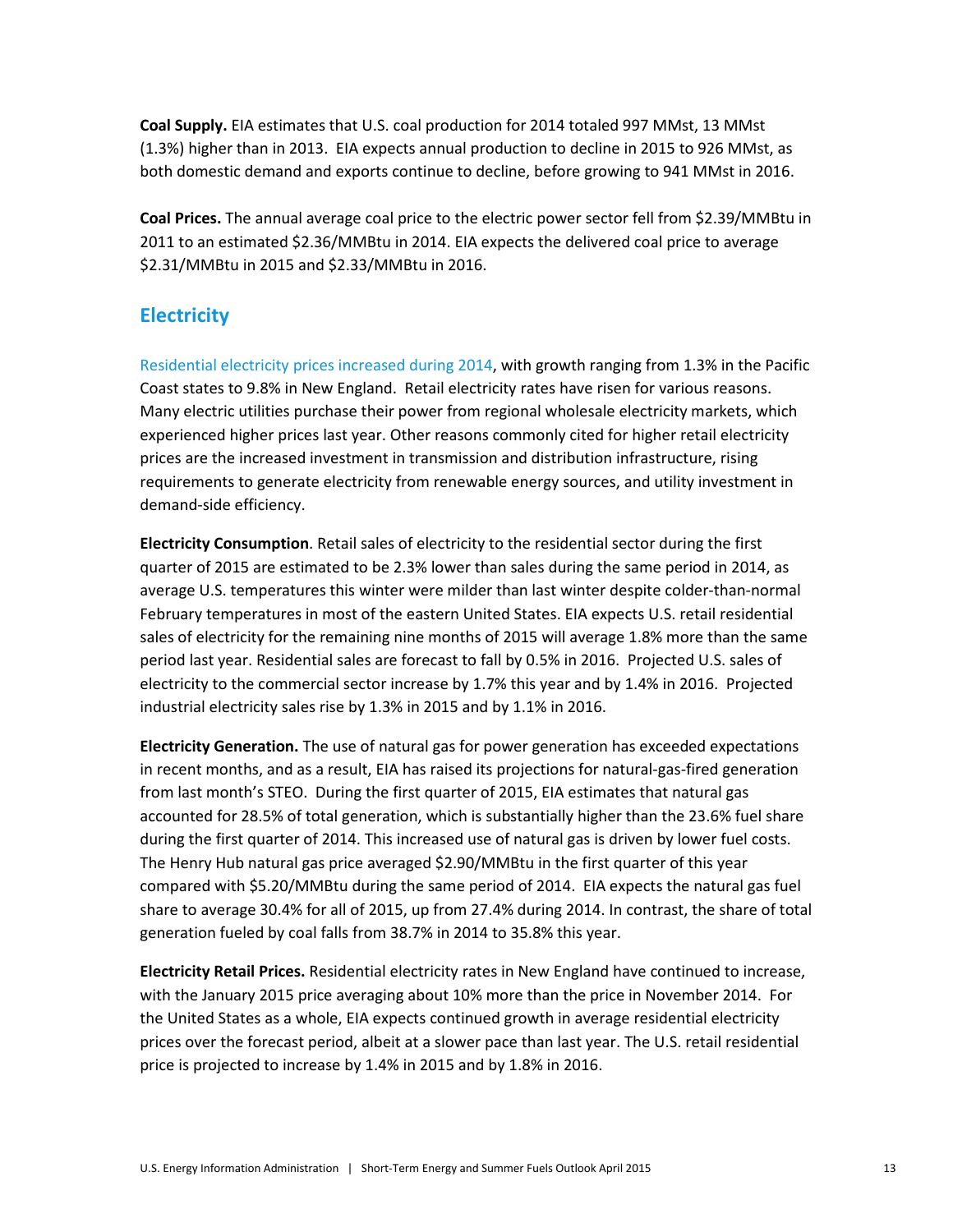# **Renewables and Carbon Dioxide Emissions**

**Electricity and Heat Generation from Renewables.** EIA projects that total renewables used for electricity and heat generation will grow by 3.4% in 2015. Conventional hydropower generation increases by 6.3%, while nonhydropower renewables generation increases by 1.9%. In 2016, total renewables consumption for electric power and heat generation increases by 2.6% as a result of a 2.5% decline in hydropower and a 5.2% increase in nonhydropower renewables.

EIA expects continued growth in utility-scale solar power generation, which is projected to average 80 gigawatthours (GWh) per day in 2016. Despite this growth, utility-scale solar power averages only 0.7% of total U.S. electricity generation in 2016. Although solar growth has historically been concentrated in customer-sited distributed generation installations, EIA expects that utility-scale solar capacity will increase by 75% between the end of 2014 and the end of 2016, with about half of this new capacity being built in California. Other leading states include North Carolina, Nevada, Texas, and Utah, which combined with California, account for about 90% of the projected utility-scale capacity additions for 2015 and 2016. Utility-scale solar capacity additions during 2016 are about 1 GW (26%) higher than in last month's STEO, as EIA continues to receive new information about upcoming generation capacity builds. According to current law, projects coming online after the end of next year will see a significantly reduced federal investment tax credit of 10%, well below the 30% investment tax credit available for projects that come online before the end of 2016. This provides a strong incentive for projects to enter service before the end of 2016.

Wind capacity, which grew by 8.1% in 2014, is forecast to increase by 13.1% in 2015 and by another 10.9% in 2016. Because wind is starting from a much larger base than solar, even though the growth rate is lower, the absolute amount of the increase in capacity is more than twice that of solar: 17 GW of wind compared with 8 GW of utility-scale solar between 2014 and 2016.

**Liquid Biofuels.** After ethanol production in December 2014 topped 1.0 million bbl/d for the first time, it is estimated to have fallen to an average of 944,000 bbl/d in March 2015. Ethanol production averaged 935,000 bbl/d in 2014, and EIA expects it to average 944,000 bbl/d in 2015 and 937,000 bbl/d in 2016. Biodiesel production averaged an estimated 83,000 bbl/d in 2014 and is forecast to average 82,000 bbl/d in 2015 and 84,000 bbl/d in 2016.

**Energy-Related Carbon Dioxide Emissions.** EIA estimates that emissions grew 0.7% in 2014. Emissions are forecast to increase by 0.1% in 2015 and by 0.4% in 2016. These forecasts are sensitive to both weather and economic assumptions.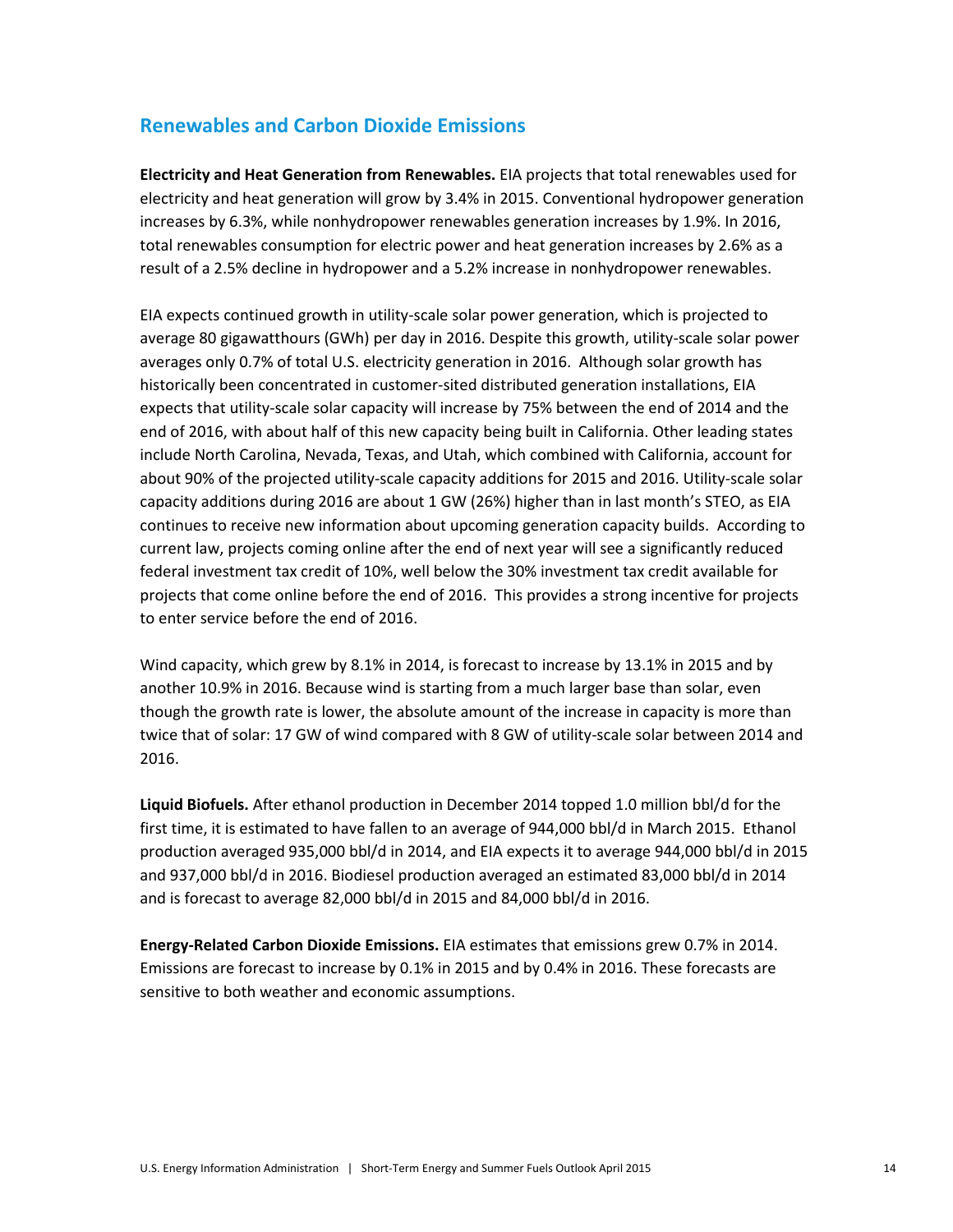# **U.S. Economic Assumptions**

**Recent Economic Indicators**. The Bureau of Economic Analysis (BEA) reported that [real gross](http://www.bea.gov/newsreleases/national/gdp/gdpnewsrelease.htm)  [domestic product \(GDP\)](http://www.bea.gov/newsreleases/national/gdp/gdpnewsrelease.htm) grew at an annualized rate of 2.2% in the fourth quarter of 2014, the same as the previous estimate. With the latest estimate for the fourth quarter, private inventory investment increased less than previously estimated, while consumption increased more than previously estimated.

EIA used the March 2015 version of the IHS macroeconomic model with EIA's energy price forecasts as model inputs to develop the economic projections in the STEO.

**Production, Income, and Employment.** Forecast real GDP growth reaches 2.7% in 2015 and declines to 2.3% in 2016. Growth is expected to be higher in 2015 because of greater business investment spending and increases in consumer purchases. However, a stronger dollar and lower demand from slower-growing economies are expected to reduce export growth and raise import growth. Real disposable income grows by 3.1% in 2015, below the 3.2% forecast last month, and by 2.2% in 2016. Total industrial production grows at 2.1% in 2015 and 2.8% in 2016. Projected growth in nonfarm employment averages 2.2% in 2015 and 1.5% in 2016.

**Expenditures.** Forecast private real fixed investment growth averages 5.2% and 6.7% in 2015 and 2016, respectively, led by equipment in 2015 and by residential investment in 2016. Real consumption expenditures grow faster than real GDP in 2015 and 2016, at 3.2% and 2.6%, respectively. Durable goods expenditures drive consumption spending in both years. Export growth is 2.2% and 3.2% over the same two years, while import growth is 4.4% in 2015 and 5.8% in 2016. Total government expenditures rise 0.9% in 2015 and 0.5% in 2016.

This report was prepared by the U.S. Energy Information Administration (EIA), the statistical and analytical agency within the U.S. Department of Energy. By law, EIA's data, analyses, and forecasts are independent of approval by any other officer or employee of the United States Government. The views in this report therefore should not be construed as representing those of the U.S. Department of Energy or other federal agencies.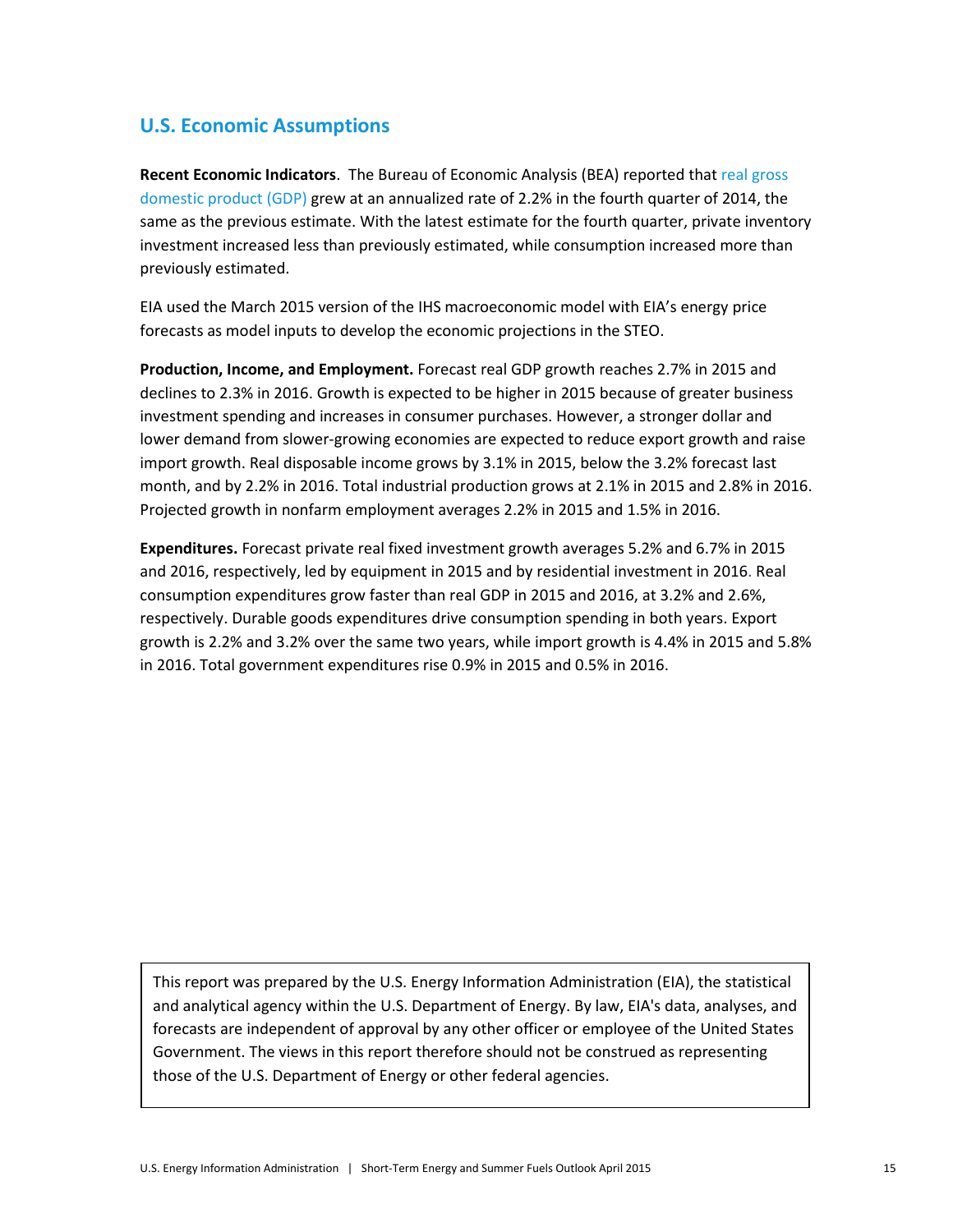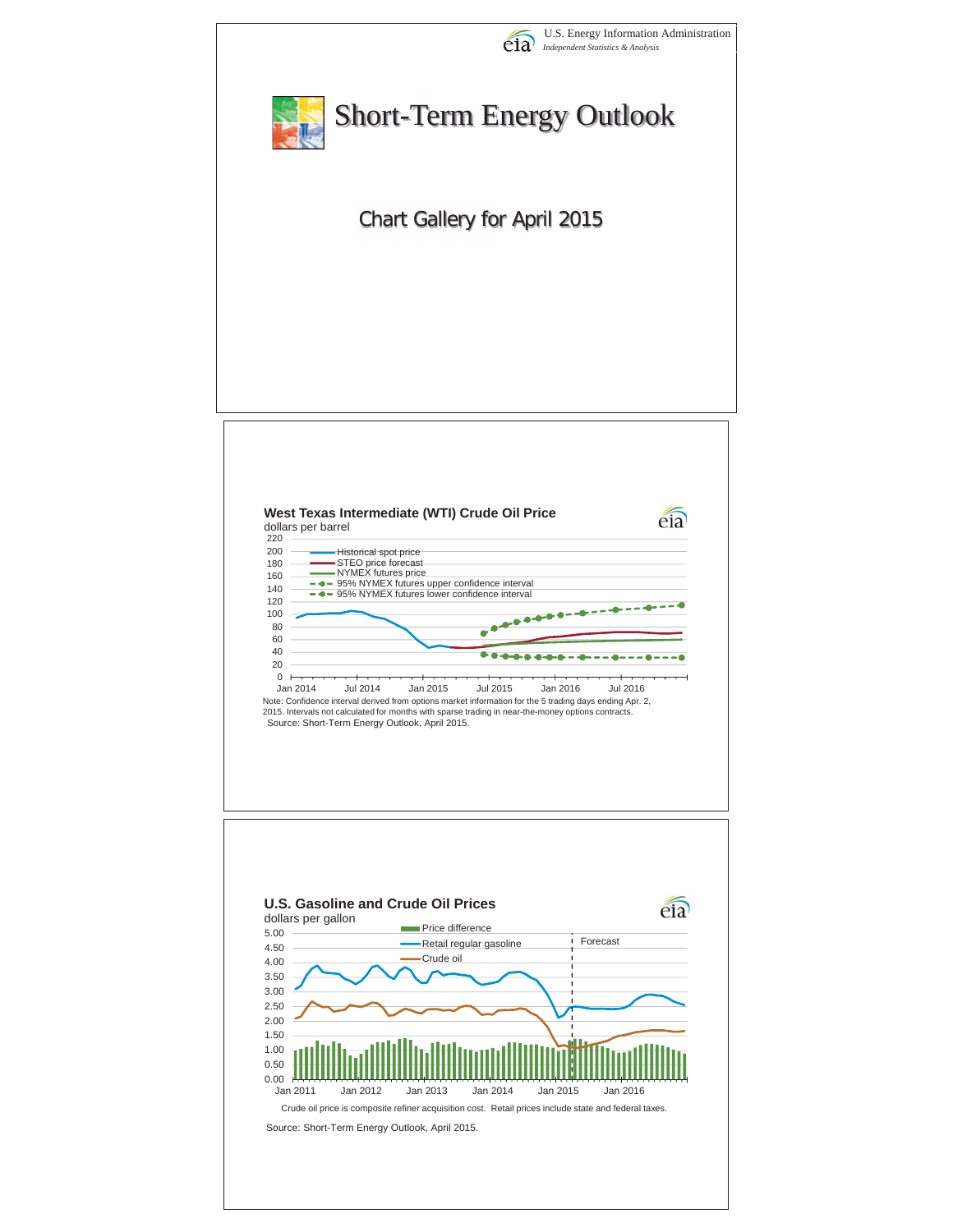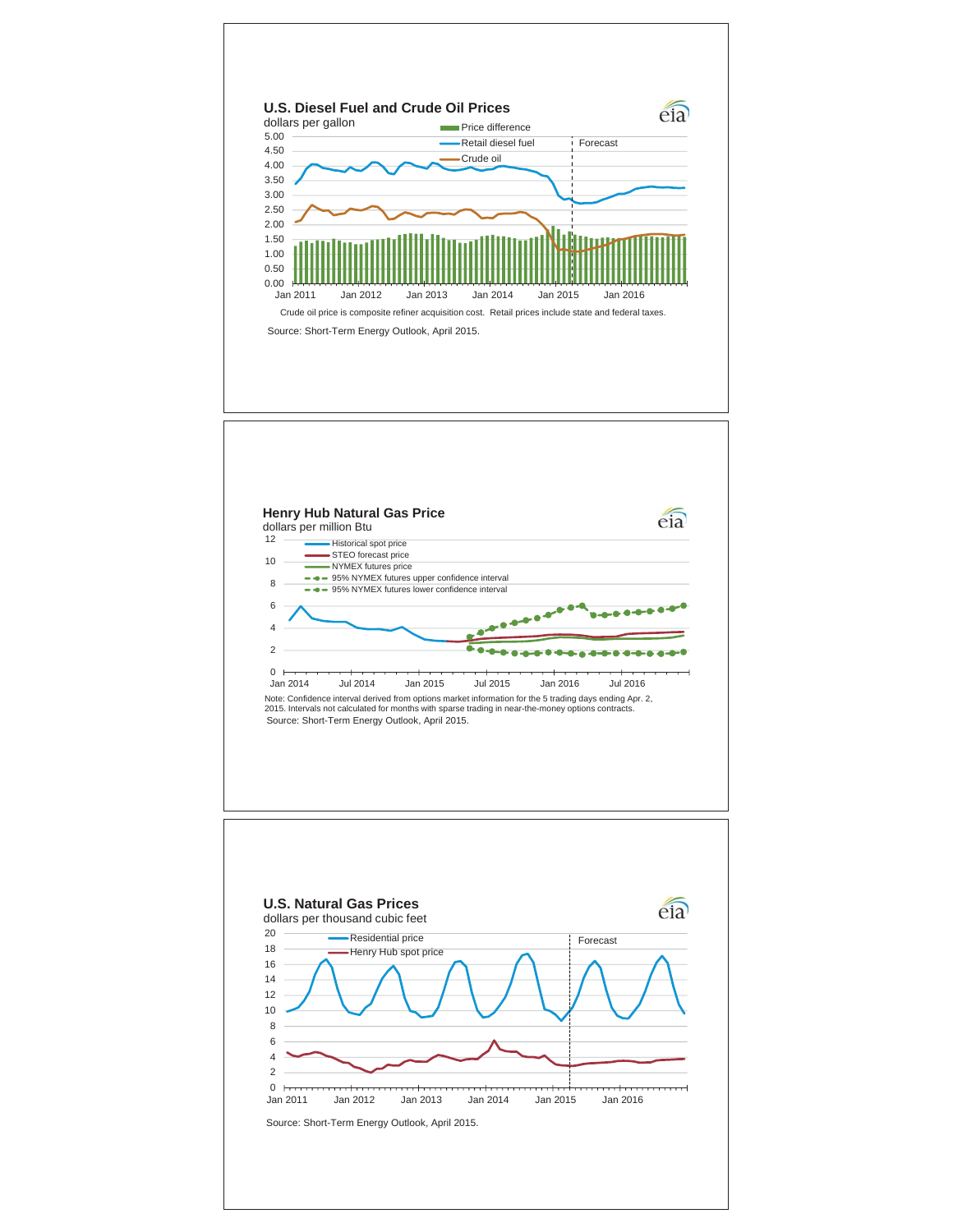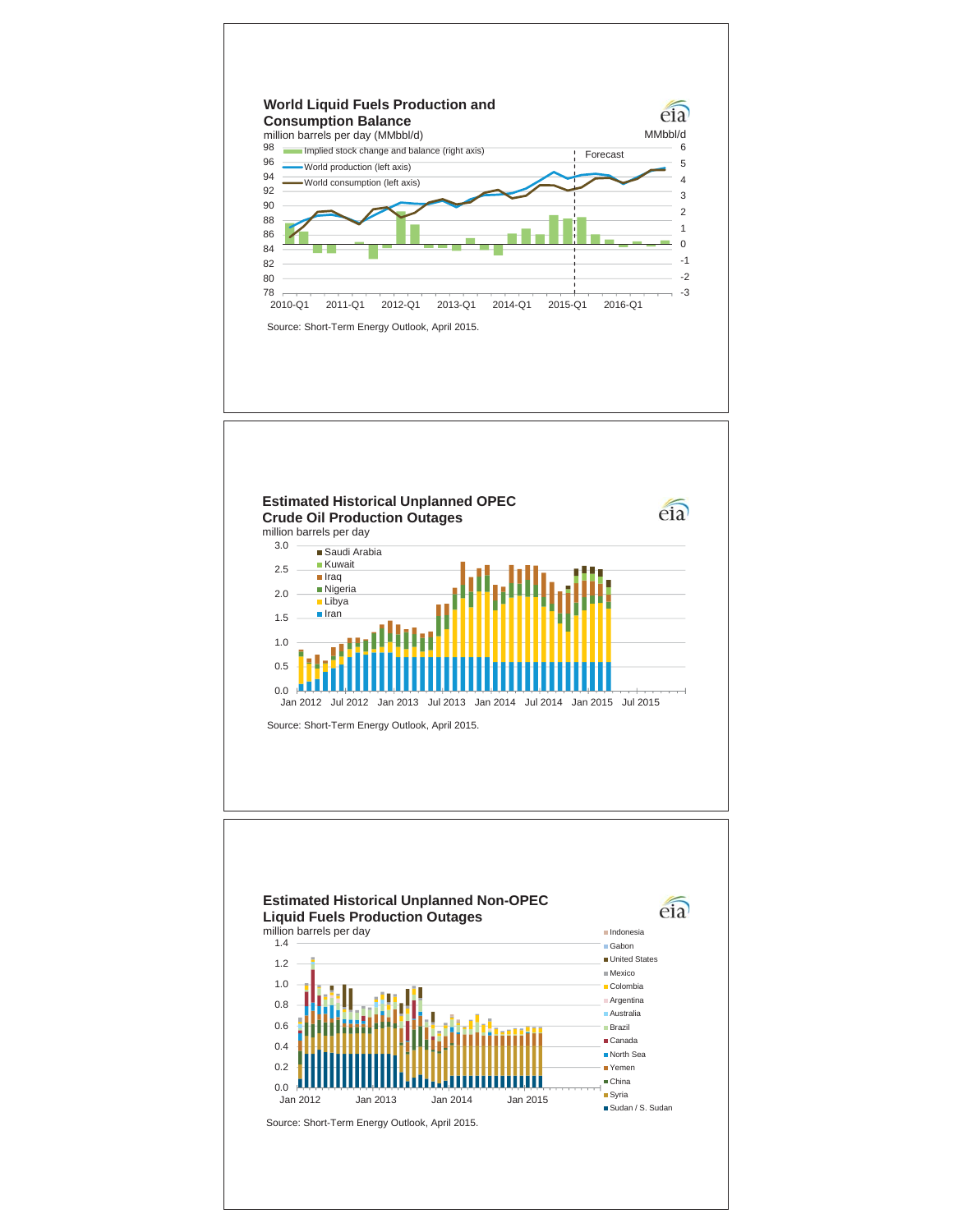



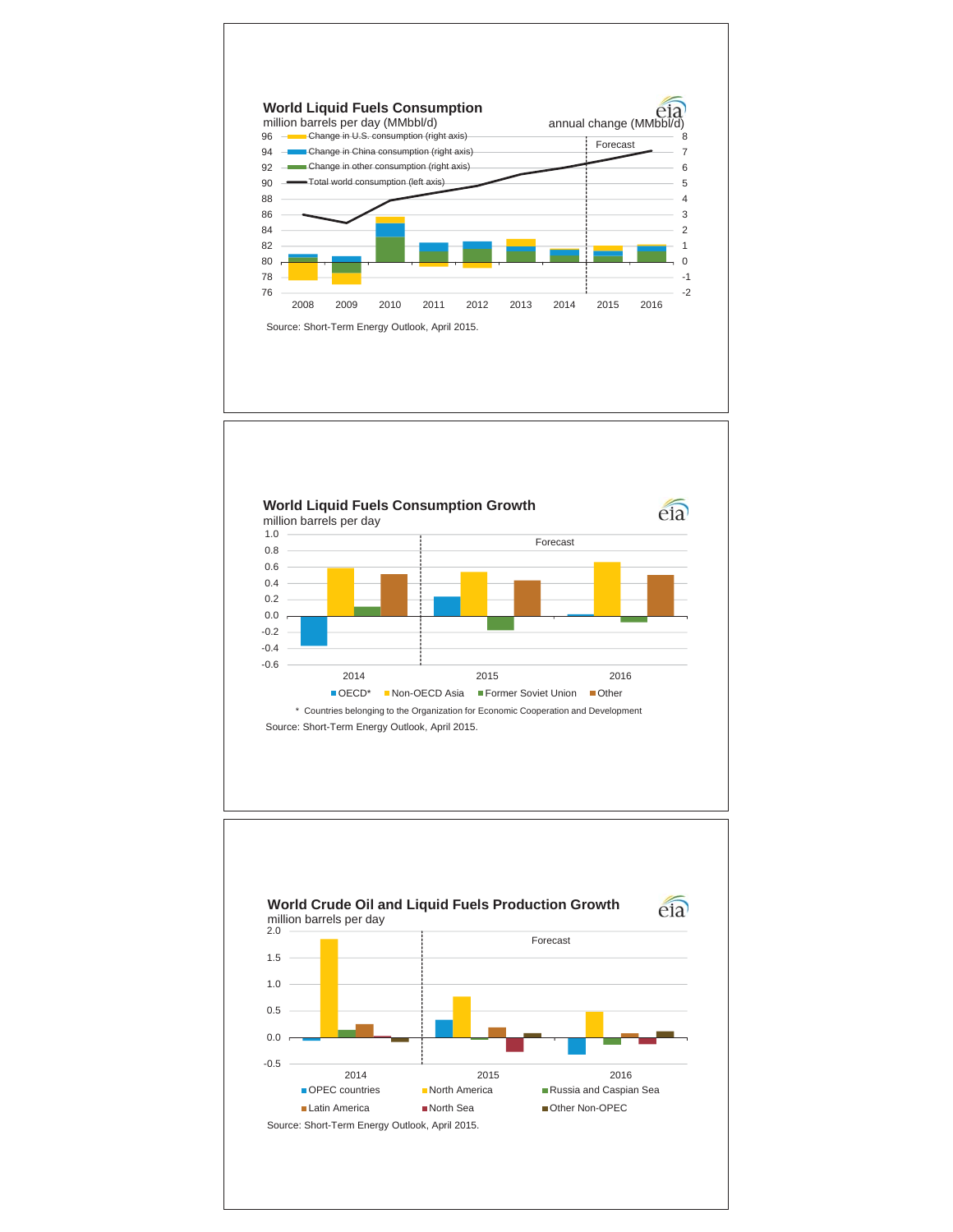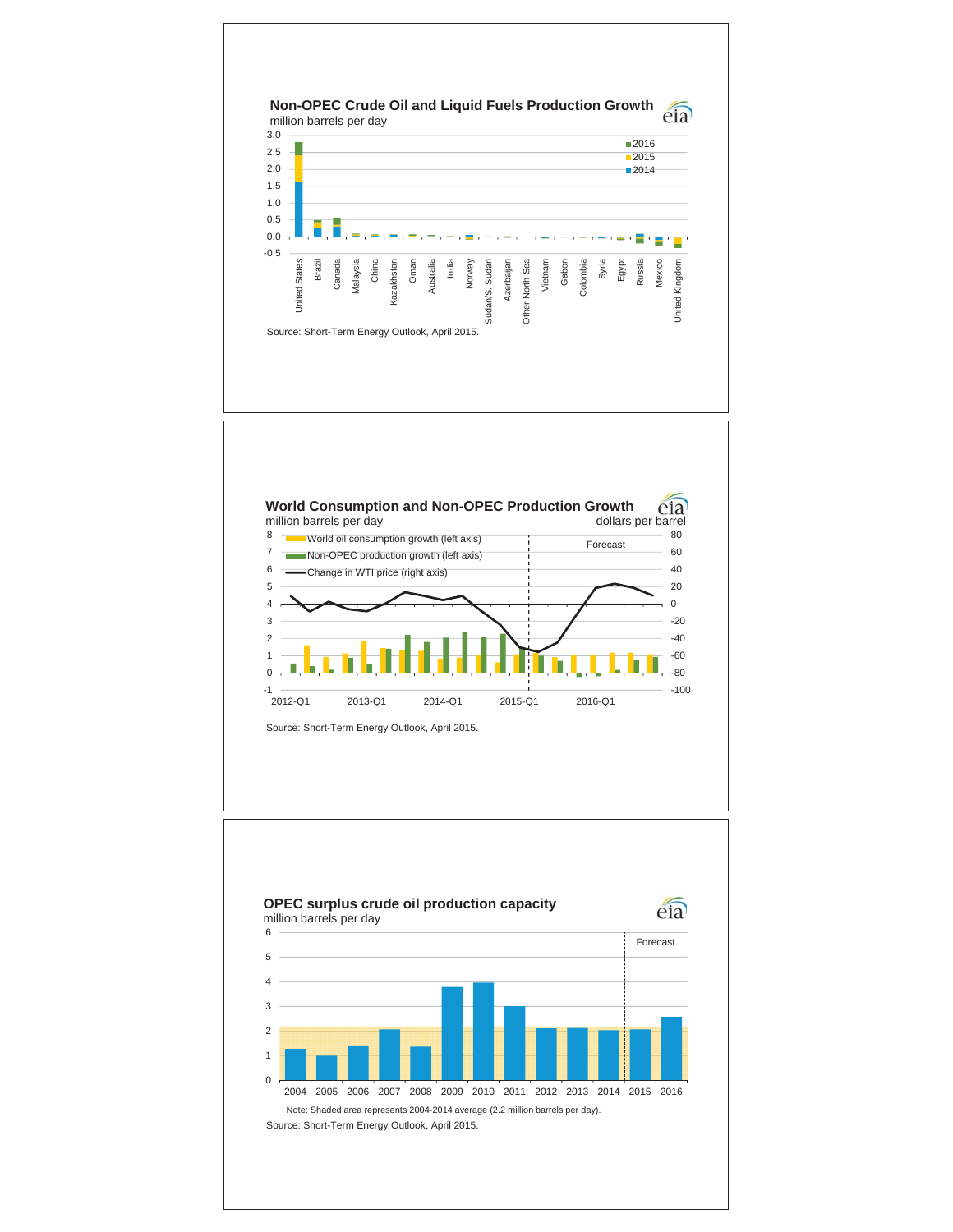

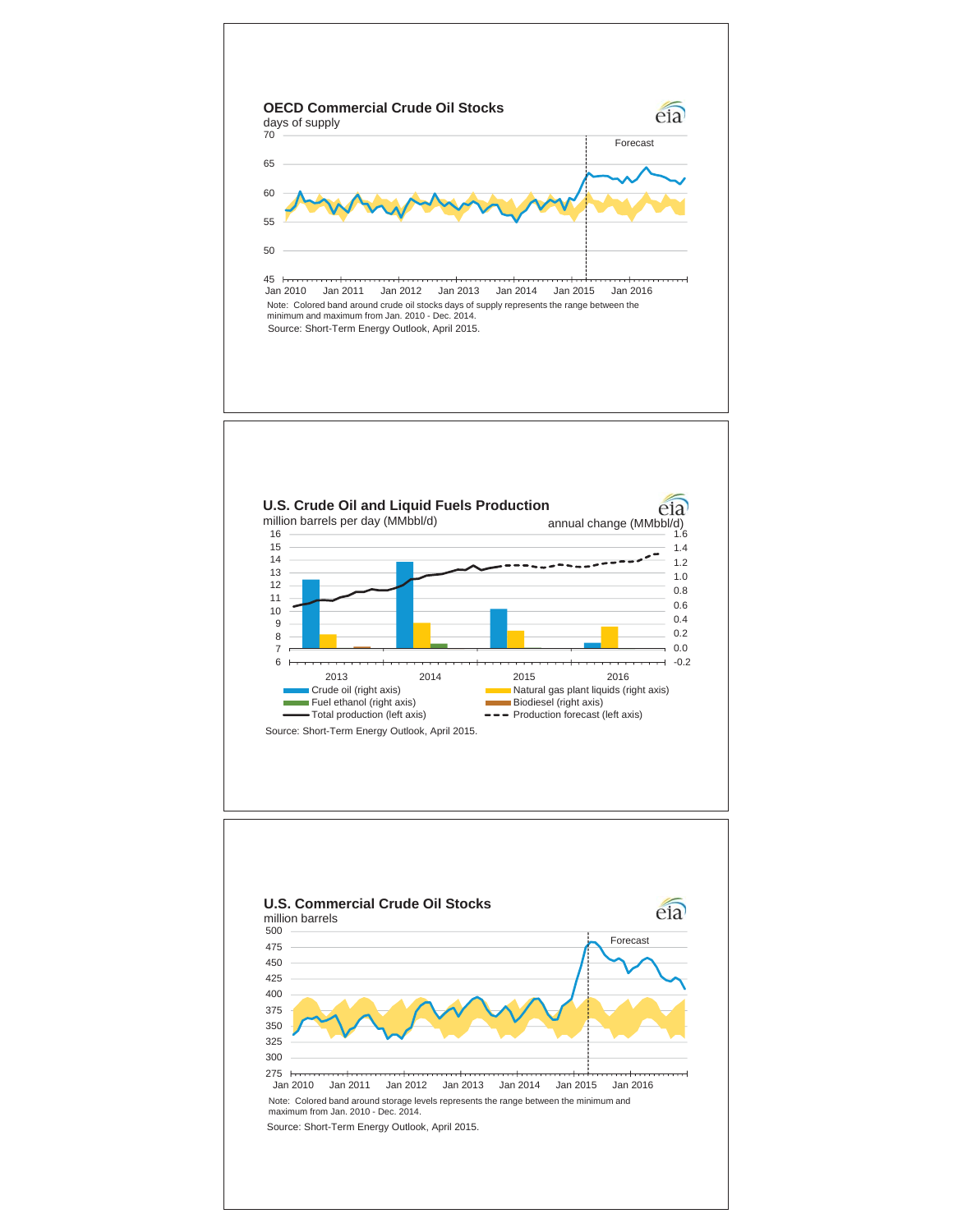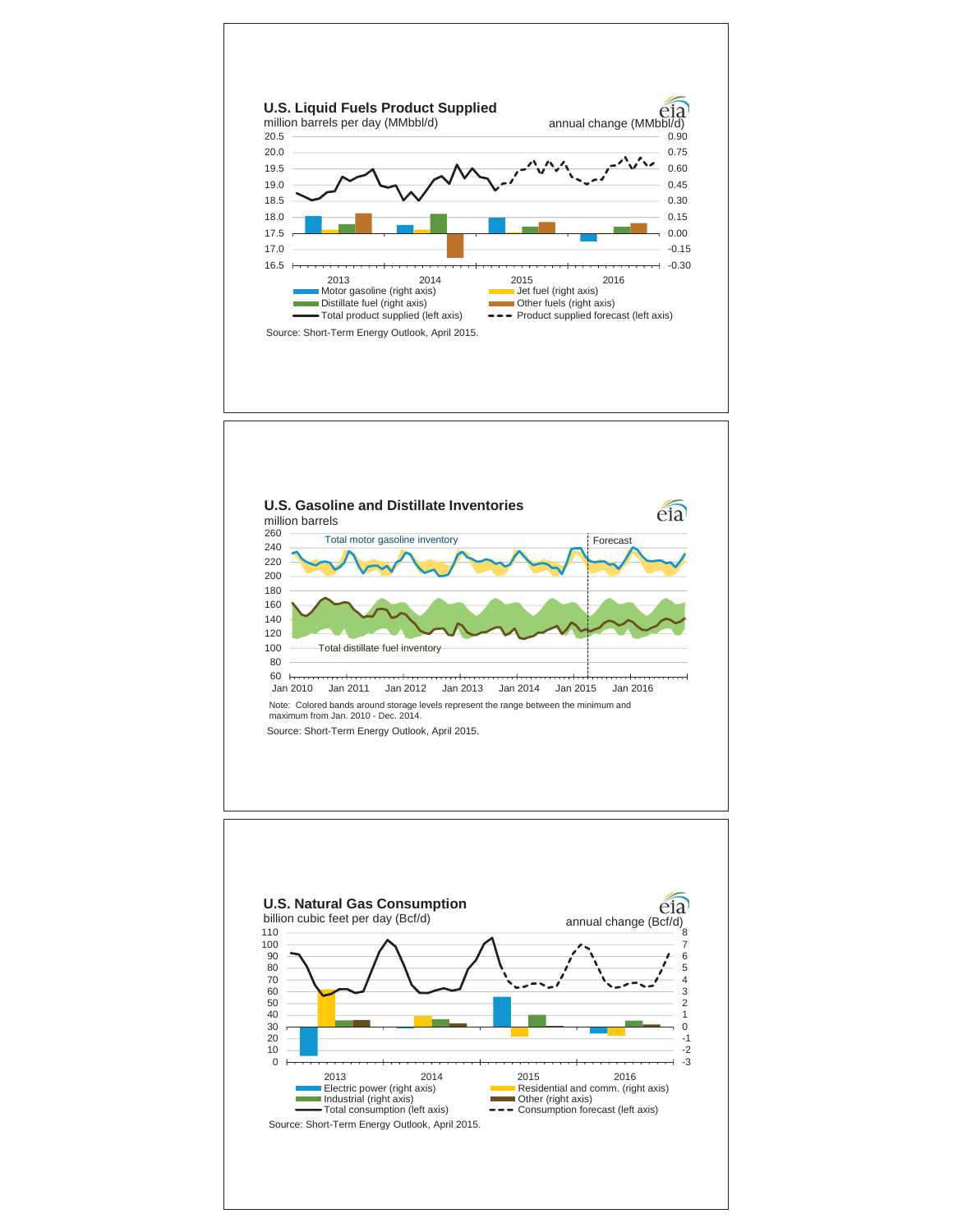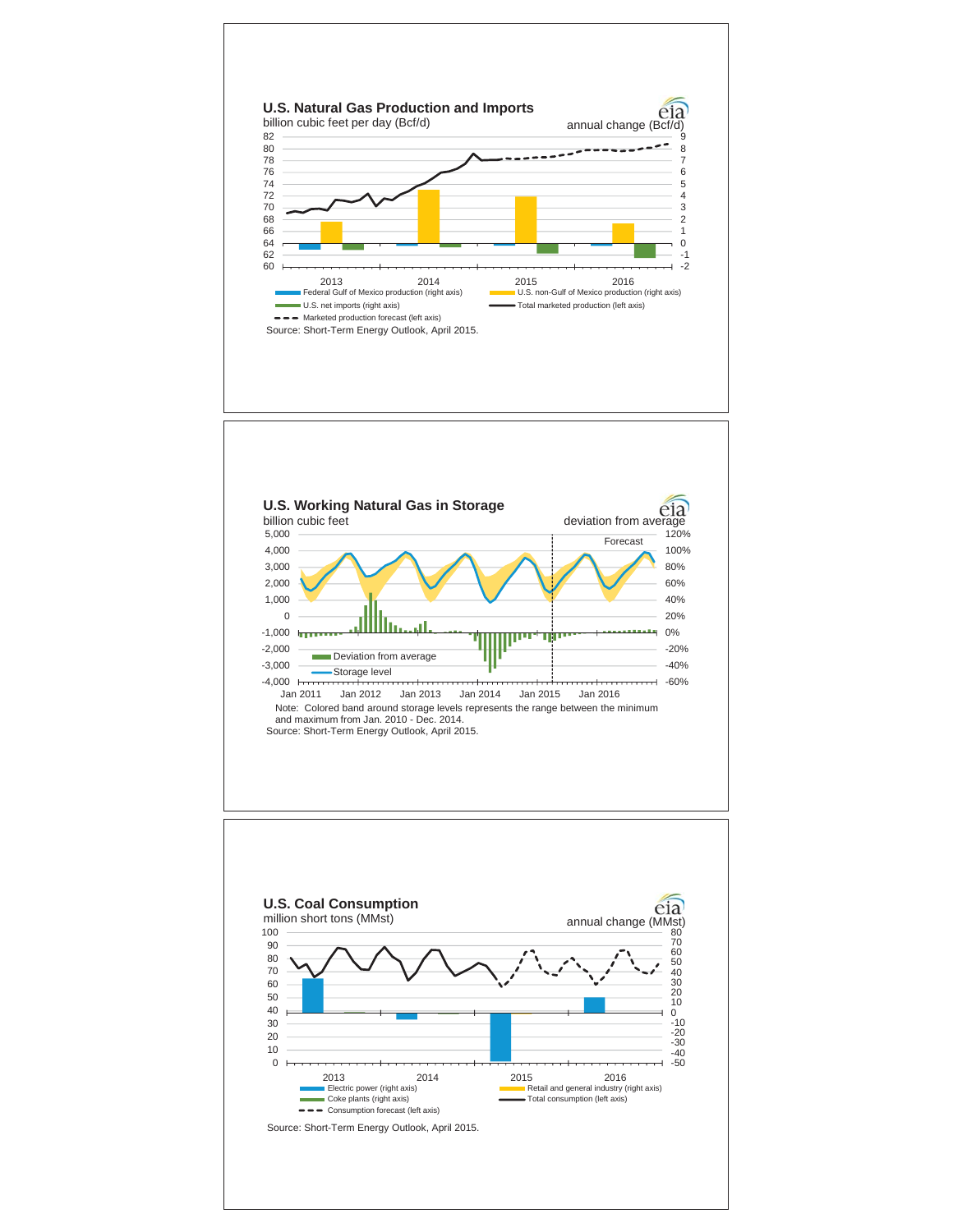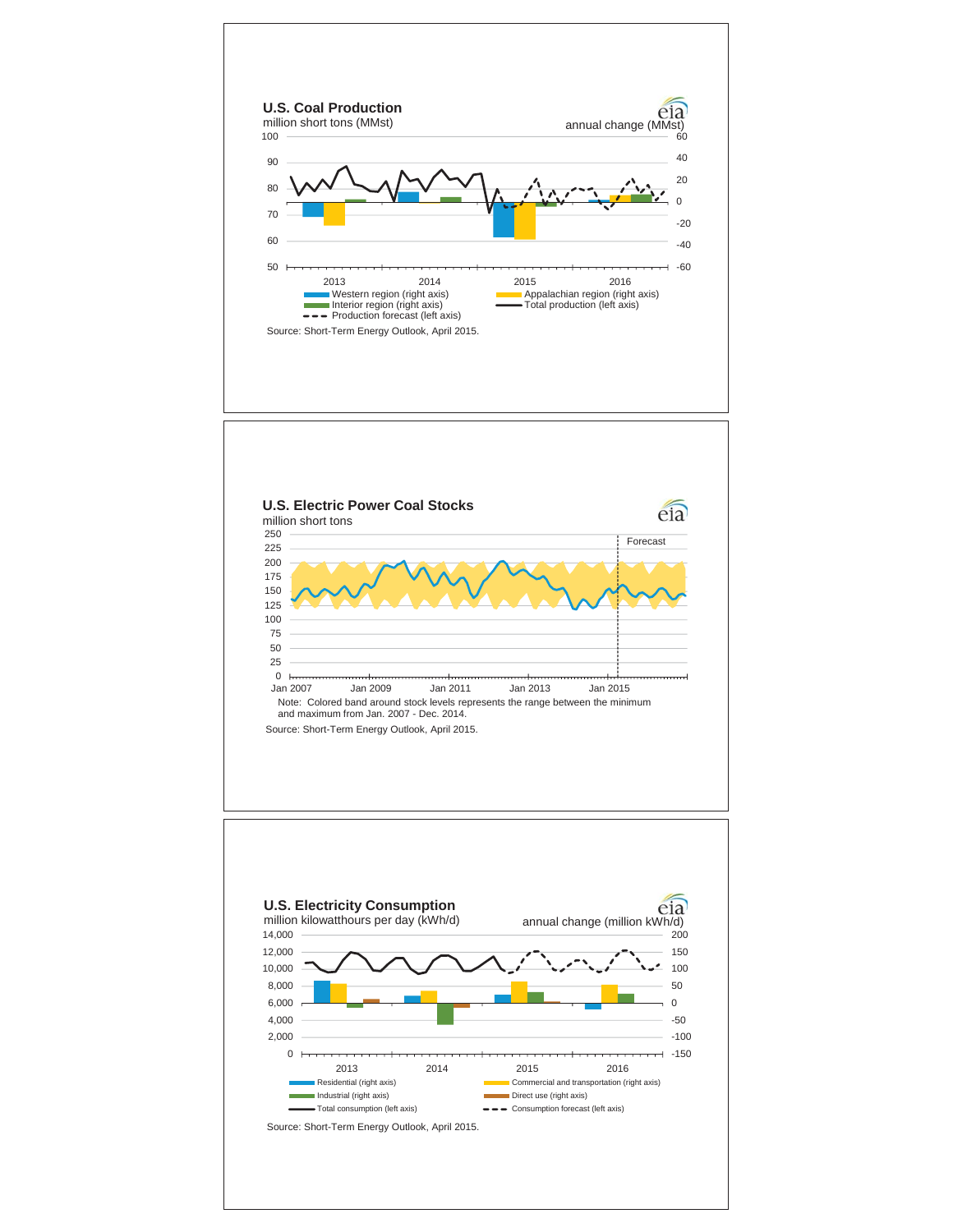

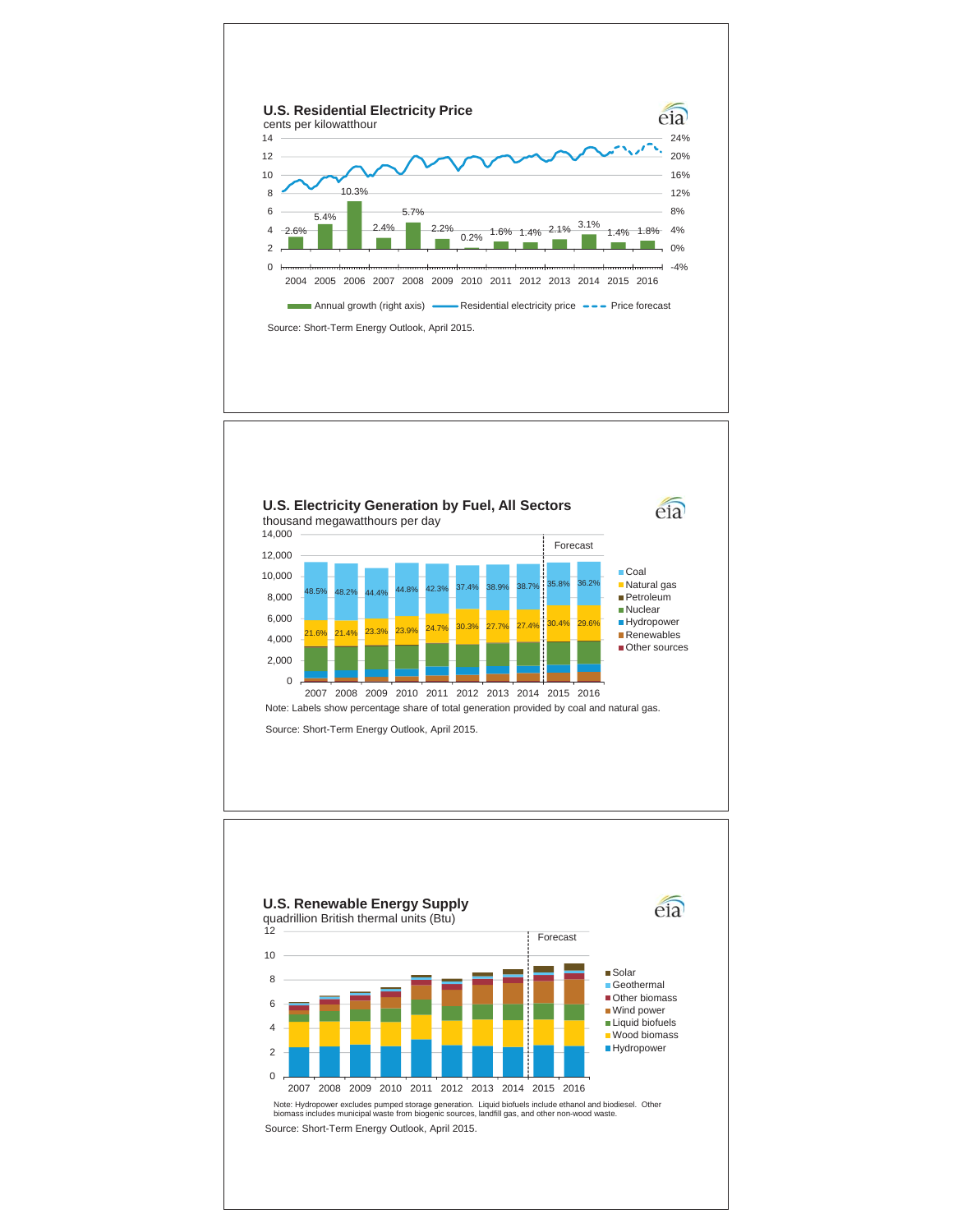



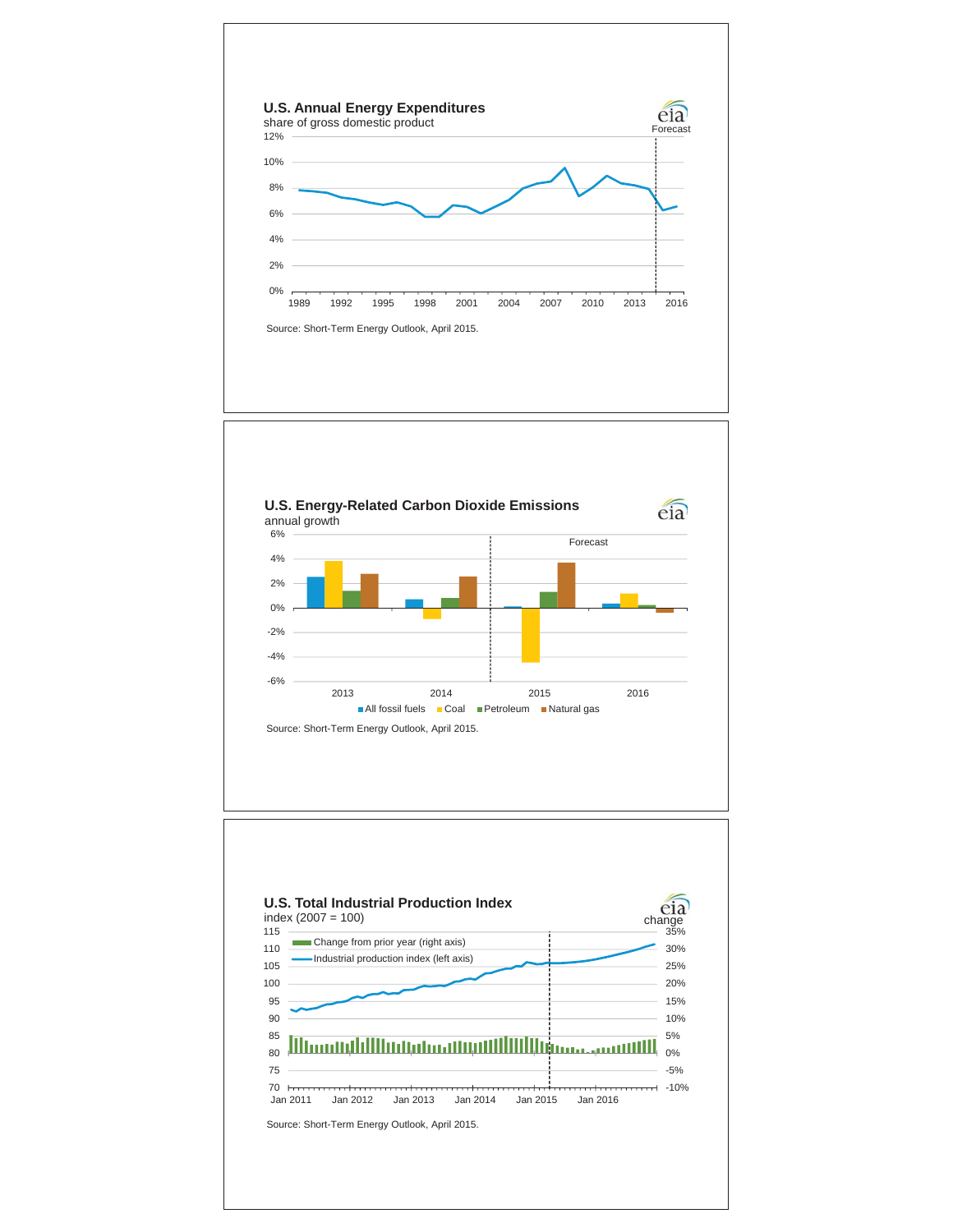





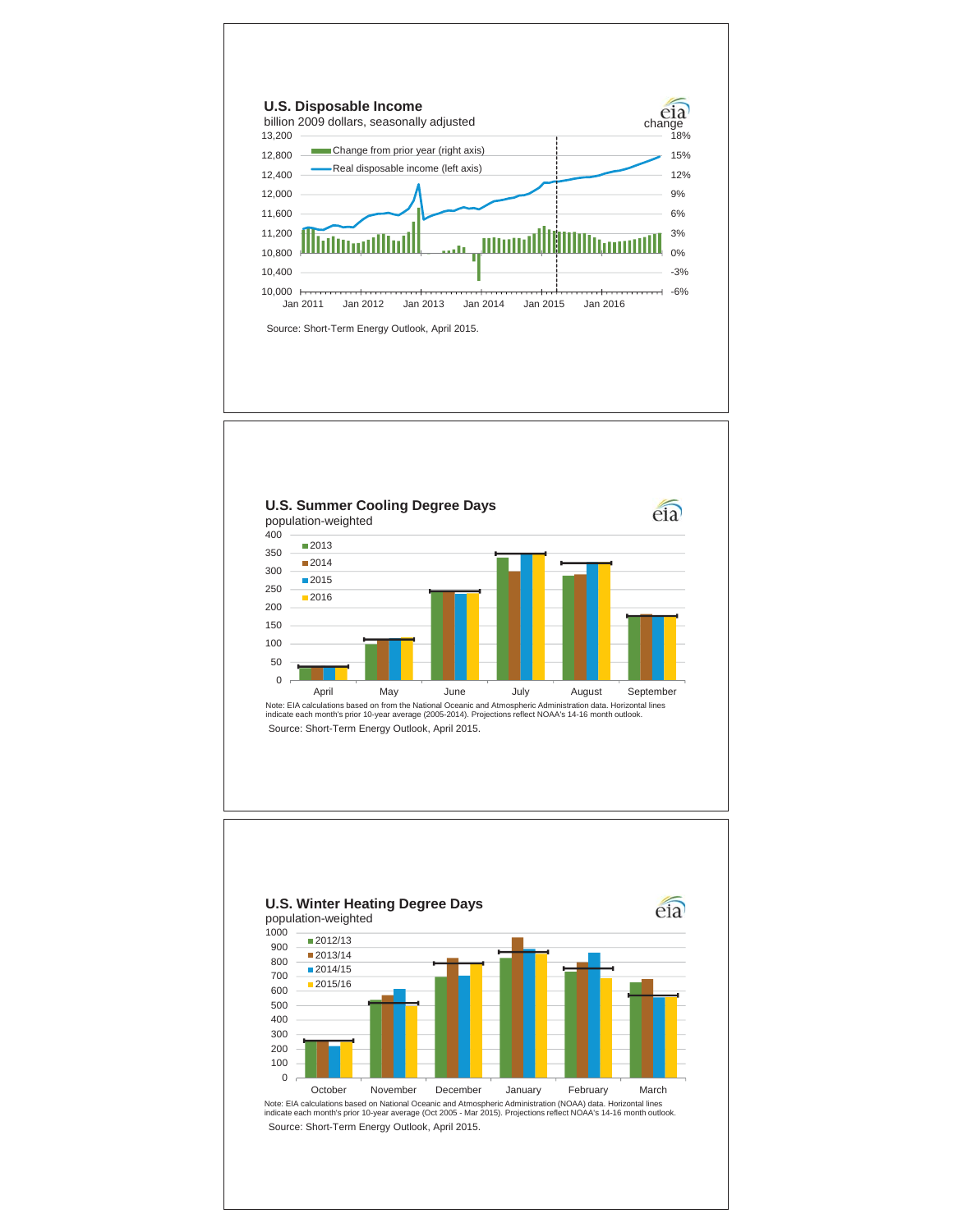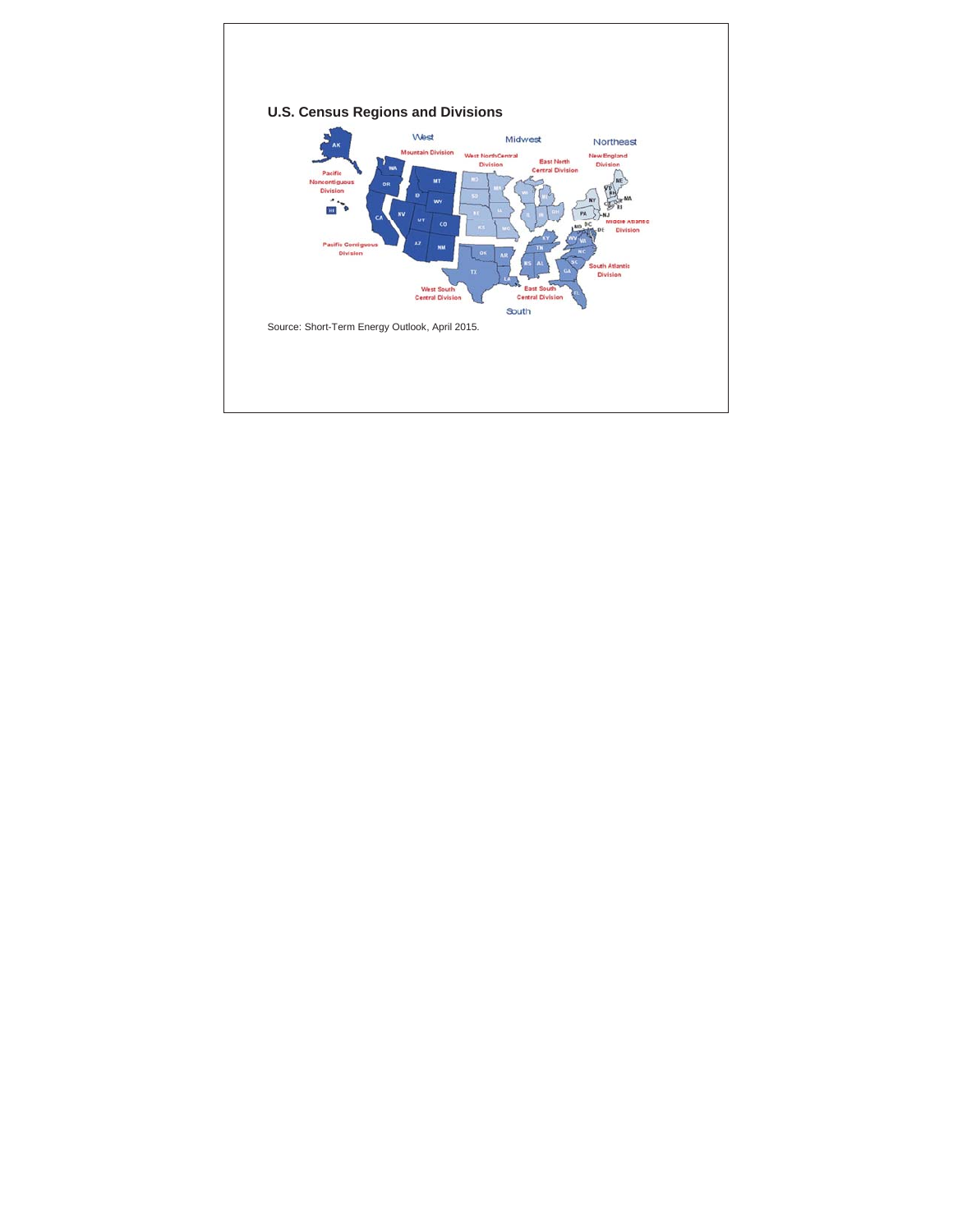## **Table SF01. U.S. Motor Gasoline Summer Outlook**

|                                                                         |        | 2014           |               |                | 2015           |               |         | Year-over-year Change<br>(percent) |               |
|-------------------------------------------------------------------------|--------|----------------|---------------|----------------|----------------|---------------|---------|------------------------------------|---------------|
|                                                                         | Q2     | Q <sub>3</sub> | <b>Season</b> | Q <sub>2</sub> | Q <sub>3</sub> | <b>Season</b> | Q2      | Q <sub>3</sub>                     | <b>Season</b> |
| Nominal Prices (dollars per gallon)                                     |        |                |               |                |                |               |         |                                    |               |
| WTI Crude Oil (Spot) <sup>a</sup>                                       | 2.46   | 2.33           | 2.39          | 1.13           | 1.26           | 1.20          | $-53.9$ | $-45.8$                            | $-49.9$       |
| Brent Crude oil Price (Spot)                                            | 2.61   | 2.43           | 2.52          | 1.34           | 1.43           | 1.39          | $-48.6$ | $-41.2$                            | $-45.0$       |
| U.S. Refiner Average Crude Oil Cost                                     | 2.41   | 2.30           | 2.35          | 1.11           | 1.24           | 1.18          | $-53.8$ | $-46.1$                            | $-50.0$       |
| Wholesale Gasoline Price <sup>b</sup>                                   | 2.98   | 2.76           | 2.87          | 1.76           | 1.72           | 1.74          | $-40.8$ | $-37.7$                            | $-39.3$       |
| Wholesale Diesel Fuel Price <sup>b</sup>                                | 3.00   | 2.88           | 2.94          | 1.79           | 1.89           | 1.84          | $-40.3$ | $-34.4$                            | $-37.4$       |
| Regular Gasoline Retail Price <sup>c</sup>                              | 3.68   | 3.50           | 3.59          | 2.48           | 2.43           | 2.45          | $-32.5$ | $-30.8$                            | $-31.6$       |
| Diesel Fuel Retail Price <sup>c</sup>                                   | 3.94   | 3.84           | 3.89          | 2.74           | 2.79           | 2.77          | $-30.3$ | $-27.4$                            | $-28.8$       |
| Gasoline Consumption/Supply (million barrels per day)                   |        |                |               |                |                |               |         |                                    |               |
| <b>Total Consumption</b>                                                | 9.010  | 9.098          | 9.054         | 9.160          | 9.229          | 9.195         | 1.7     | 1.4                                | 1.6           |
| Total Refinery and Blender Outpuf                                       | 7.872  | 8.026          | 7.950         | 7.985          | 8.113          | 8.049         | 1.4     | 1.1                                | 1.3           |
| <b>Fuel Ethanol Blending</b>                                            | 0.892  | 0.886          | 0.889         | 0.878          | 0.886          | 0.882         | $-1.6$  | 0.0                                | $-0.8$        |
| Total Stock Withdrawal <sup>e</sup>                                     | 0.023  | 0.069          | 0.046         | 0.071          | 0.039          | 0.055         |         |                                    |               |
| Net Imports <sup>e</sup>                                                | 0.223  | 0.116          | 0.169         | 0.226          | 0.191          | 0.208         | 1.6     | 64.1                               | 23.2          |
| Refinery Utilization (percent)                                          | 90.4   | 93.4           | 91.9          | 91.7           | 93.3           | 92.5          |         |                                    |               |
| <b>Gasoline Stocks, Including Blending Components (million barrels)</b> |        |                |               |                |                |               |         |                                    |               |
| Beginning                                                               | 220.9  | 218.8          | 220.9         | 227.5          | 221.0          | 227.5         |         |                                    |               |
| Ending                                                                  | 218.8  | 212.5          | 212.5         | 221.0          | 217.3          | 217.3         |         |                                    |               |
| Economic Indicators (annualized billion 2000 dollars)                   |        |                |               |                |                |               |         |                                    |               |
| Real GDP                                                                | 16,010 | 16,206         | 16,108        | 16,494         | 16,585         | 16,540        | 3.0     | 2.3                                | 2.7           |
| Real Income                                                             | 11,900 | 11,970         | 11,935        | 12,289         | 12,342         | 12,316        | 3.3     | 3.1                                | 3.2           |

U.S. Energy Information Administration | Short-Term Energy Outlook - April 2015

<sup>a</sup> Spot Price of West Texas Intermediate (WTI) crude oil.

**b** Price product sold by refiners to resellers.

<sup>c</sup> Average pump price including taxes.

<sup>d</sup> Refinery and blender net production plus finished motor gasoline adjustment.

e Total stock withdrawal and net imports includes both finished gasoline and gasoline blend components.

GDP = gross domestic product.

Notes: Minor discrepancies with other Energy Information Administration (EIA) published historical data are due to rounding. Historical data are printed in bold. Forecasts are in italic. The forecasts were generated by simulation of the Short-Term Integrated Forecasting System.

Sources: Historical data: latest data available from: EIAPetroleum Supply Monthly, DOE/EIA-0109; Monthly Energy Review, DOE/EIA-0035; U.S. Department of Commerce, Bureau of Economic Analysis (GDP and income); Reuters News Service (WTI and Brent crude oil spot prices). Macroeconomic projections are based on IHS Global Insight Macroeconomic Forecast Model.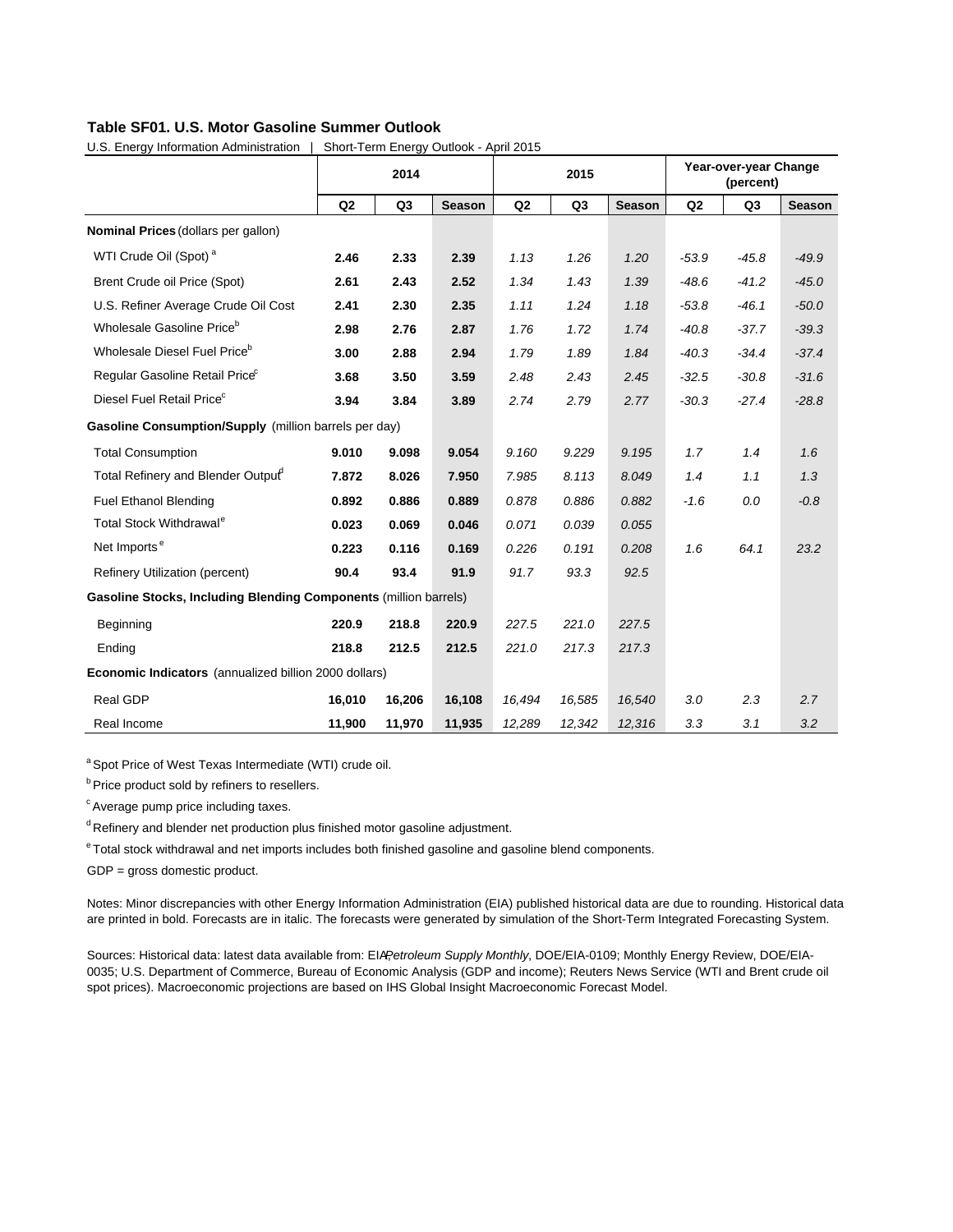#### **Table 1. U.S. Energy Markets Summary**

U.S. Energy Information Administration | Short-Term Energy Outlook - April 2015

|                                       |        | -----  | $1.91111 = 11.9191$ | ------ |        |        |        |        |        |        |        |        |        |        |        |
|---------------------------------------|--------|--------|---------------------|--------|--------|--------|--------|--------|--------|--------|--------|--------|--------|--------|--------|
|                                       |        | 2014   |                     |        |        | 2015   |        |        |        | 2016   |        |        |        | Year   |        |
|                                       | 1st    | 2nd    | 3rd                 | 4th    | 1st    | 2nd    | 3rd    | 4th    | 1st    | 2nd    | 3rd    | 4th    | 2014   | 2015   | 2016   |
| <b>Energy Supply</b>                  |        |        |                     |        |        |        |        |        |        |        |        |        |        |        |        |
|                                       |        |        |                     |        |        |        |        |        |        |        |        |        |        |        |        |
| Crude Oil Production (a)              |        |        |                     |        |        |        |        |        |        |        |        |        |        |        |        |
| (million barrels per day)             | 8.12   | 8.61   | 8.81                | 9.18   | 9.26   | 9.35   | 9.15   | 9.18   | 9.16   | 9.24   | 9.26   | 9.58   | 8.68   | 9.23   | 9.31   |
|                                       |        |        |                     |        |        |        |        |        |        |        |        |        |        |        |        |
| Dry Natural Gas Production            |        |        |                     |        |        |        |        |        |        |        |        |        |        |        |        |
| (billion cubic feet per day)          | 67.84  | 69.33  | 71.30               | 73.31  | 73.75  | 73.95  | 74.14  | 74.52  | 75.24  | 75.27  | 75.39  | 76.04  | 70.46  | 74.09  | 75.49  |
|                                       |        |        |                     |        |        |        |        |        |        |        |        |        |        |        |        |
| <b>Coal Production</b>                |        |        |                     |        |        |        |        |        |        |        |        |        |        |        |        |
| (million short tons)                  | 245    | 246    | 255                 | 250    | 237    | 220    | 237    | 232    | 240    | 222    | 243    | 236    | 997    | 926    | 941    |
|                                       |        |        |                     |        |        |        |        |        |        |        |        |        |        |        |        |
| <b>Energy Consumption</b>             |        |        |                     |        |        |        |        |        |        |        |        |        |        |        |        |
|                                       |        |        |                     |        |        |        |        |        |        |        |        |        |        |        |        |
| <b>Liquid Fuels</b>                   |        |        |                     |        |        |        |        |        |        |        |        |        |        |        |        |
| (million barrels per day)             | 18.81  | 18.71  | 19.16               | 19.45  | 19.09  | 19.18  | 19.53  | 19.64  | 19.14  | 19.31  | 19.65  | 19.71  | 19.03  | 19.36  | 19.45  |
|                                       |        |        |                     |        |        |        |        |        |        |        |        |        |        |        |        |
| Natural Gas                           |        |        |                     |        |        |        |        |        |        |        |        |        |        |        |        |
| (billion cubic feet per day)          | 95.10  | 61.20  | 61.74               | 76.19  | 96.24  | 65.54  | 65.81  | 78.09  | 92.91  | 65.28  | 66.31  | 78.86  | 73.47  | 76.34  | 75.82  |
|                                       |        |        |                     |        |        |        |        |        |        |        |        |        |        |        |        |
| Coal (b)                              |        |        |                     |        |        |        |        |        |        |        |        |        |        |        |        |
|                                       | 248    | 212    | 247                 | 209    | 218    | 194    | 243    | 212    | 224    | 200    | 246    | 214    | 917    | 867    | 883    |
|                                       |        |        |                     |        |        |        |        |        |        |        |        |        |        |        |        |
| Electricity                           |        |        |                     |        |        |        |        |        |        |        |        |        |        |        |        |
| (billion kilowatt hours per day)      | 10.87  | 10.04  | 11.46               | 9.95   | 10.79  | 10.16  | 11.81  | 10.06  | 10.70  | 10.28  | 11.91  | 10.19  | 10.58  | 10.71  | 10.77  |
|                                       |        |        |                     |        |        |        |        |        |        |        |        |        |        |        |        |
| Renewables (c)                        |        |        |                     |        |        |        |        |        |        |        |        |        |        |        |        |
|                                       | 2.37   | 2.58   | 2.29                | 2.40   | 2.44   | 2.63   | 2.41   | 2.41   | 2.47   | 2.69   | 2.45   | 2.47   | 9.64   | 9.90   | 10.08  |
|                                       |        |        |                     |        |        |        |        |        |        |        |        |        |        |        |        |
| Total Energy Consumption (d)          |        |        |                     |        |        |        |        |        |        |        |        |        |        |        |        |
|                                       | 26.55  | 22.97  | 24.04               | 24.76  | 26.13  | 23.06  | 24.28  | 24.66  | 25.98  | 23.27  | 24.48  | 24.87  | 98.32  | 98.12  | 98.59  |
|                                       |        |        |                     |        |        |        |        |        |        |        |        |        |        |        |        |
| <b>Energy Prices</b>                  |        |        |                     |        |        |        |        |        |        |        |        |        |        |        |        |
|                                       |        |        |                     |        |        |        |        |        |        |        |        |        |        |        |        |
| Crude Oil (e)                         |        |        |                     |        |        |        |        |        |        |        |        |        |        |        |        |
|                                       | 97.56  | 101.02 | 96.43               | 73.46  | 48.04  | 46.66  | 51.97  | 59.72  | 65.99  | 70.00  | 70.68  | 69.34  | 92.02  | 51.65  | 69.05  |
|                                       |        |        |                     |        |        |        |        |        |        |        |        |        |        |        |        |
| Natural Gas Henry Hub Spot            |        |        |                     |        |        |        |        |        |        |        |        |        |        |        |        |
| (dollars per million Btu)             | 5.20   | 4.61   | 3.96                | 3.79   | 2.90   | 2.91   | 3.15   | 3.31   | 3.40   | 3.22   | 3.53   | 3.64   | 4.39   | 3.07   | 3.45   |
|                                       |        |        |                     |        |        |        |        |        |        |        |        |        |        |        |        |
| Coal                                  |        |        |                     |        |        |        |        |        |        |        |        |        |        |        |        |
| (dollars per million Btu)             | 2.33   | 2.39   | 2.37                | 2.37   | 2.28   | 2.33   | 2.32   | 2.30   | 2.32   | 2.35   | 2.34   | 2.30   | 2.36   | 2.31   | 2.33   |
|                                       |        |        |                     |        |        |        |        |        |        |        |        |        |        |        |        |
| <b>Macroeconomic</b>                  |        |        |                     |        |        |        |        |        |        |        |        |        |        |        |        |
|                                       |        |        |                     |        |        |        |        |        |        |        |        |        |        |        |        |
| <b>Real Gross Domestic Product</b>    |        |        |                     |        |        |        |        |        |        |        |        |        |        |        |        |
| (billion chained 2009 dollars - SAAR) | 15,832 | 16,010 | 16,206              | 16,294 | 16,380 | 16,494 | 16,585 | 16,651 | 16,738 | 16,848 | 16,961 | 17,104 | 16,085 | 16,528 | 16,913 |
| Percent change from prior year        | 1.9    | 2.6    | 2.7                 | 2.4    | 3.5    | 3.0    | 2.3    | 2.2    | 2.2    | 2.1    | 2.3    | 2.7    | 2.4    | 2.7    | 2.3    |
|                                       |        |        |                     |        |        |        |        |        |        |        |        |        |        |        |        |
| <b>GDP Implicit Price Deflator</b>    |        |        |                     |        |        |        |        |        |        |        |        |        |        |        |        |
| (Index. 2009=100).                    | 107.7  | 108.3  | 108.6               | 108.7  | 109.0  | 109.7  | 110.2  | 110.7  | 111.3  | 111.8  | 112.3  | 112.8  | 108.3  | 109.9  | 112.0  |
| Percent change from prior year        | 1.4    | 1.7    | 1.6                 | $1.2$  | $1.2$  | 1.3    | 1.4    | 1.9    | 2.1    | 1.9    | 1.9    | 1.8    | 1.5    |        | 1.9    |
|                                       |        |        |                     |        |        |        |        |        |        |        |        |        |        | 1.5    |        |
| Real Disposable Personal Income       |        |        |                     |        |        |        |        |        |        |        |        |        |        |        |        |
| (billion chained 2009 dollars - SAAR) | 11,810 | 11,900 | 11,970              | 12,081 | 12,253 | 12,289 | 12,342 | 12,376 | 12,456 | 12,520 | 12,626 | 12,740 | 11,940 | 12,315 | 12,586 |
|                                       |        |        |                     |        |        |        |        |        |        |        |        |        |        |        |        |
| Percent change from prior year        | 2.4    | 2.2    | 2.3                 | 3.2    | 3.8    | 3.3    | 3.1    | 2.4    | 1.7    | 1.9    | 2.3    | 2.9    | 2.5    | 3.1    | 2.2    |
| Manufacturing Production Index        |        |        |                     |        |        |        |        |        |        |        |        |        |        |        |        |
|                                       |        |        |                     |        |        |        |        |        |        |        |        |        |        |        |        |
| (Index, 2007=100)                     | 99.4   | 101.2  | 102.4               | 103.4  | 103.7  | 104.6  | 104.7  | 105.2  | 105.9  | 106.9  | 107.9  | 109.2  | 101.6  | 104.5  | 107.5  |
| Percent change from prior year        | 2.4    | 3.8    | 4.6                 | 4.4    | 4.3    | 3.4    | 2.2    | 1.7    | 2.2    | 2.2    | 3.1    | 3.8    | 3.8    | 2.9    | 2.8    |
|                                       |        |        |                     |        |        |        |        |        |        |        |        |        |        |        |        |
| Weather                               |        |        |                     |        |        |        |        |        |        |        |        |        |        |        |        |
| U.S. Heating Degree-Days              | 2,451  | 480    | 80                  | 1,542  | 2,312  | 462    | 72     | 1,531  | 2,104  | 471    | 72     | 1,529  | 4,554  | 4,376  | 4,175  |
|                                       | 34     | 394    | 775                 | 96     | 45     | 392    | 853    | 94     | 41     | 398    | 854    | 94     | 1,299  | 1,384  | 1,388  |
| U.S. Cooling Degree-Days              |        |        |                     |        |        |        |        |        |        |        |        |        |        |        |        |

- = no data available

Prices are not adjusted for inflation.

(a) Includes lease condensate.

(b) Total consumption includes Independent Power Producer (IPP) consumption.

(c) Renewable energy includes minor components of non-marketed renewable energy that is neither bought nor sold, either directly or indirectly, as inputs to marketed energy.

EIA does not estimate or project end-use consumption of non-marketed renewable energy.

(d) The conversion from physical units to Btu is calculated using a subset of conversion factors used in the calculations of gross energy consumption in EIA's Monthly Energy Review Consequently, the historical data may not precisely match those published in the MER or the Annual Energy Review (AER).

(e) Refers to the refiner average acquisition cost (RAC) of crude oil.

**Notes:** The approximate break between historical and forecast values is shown with historical data printed in bold; estimates and forecasts in italics.

**Historical data:** Latest data available from Energy Information Administration databases supporting the following reports: *Petroleum Supply Monthly* , DOE/EIA-0109;

*Petroleum Supply Annual* , DOE/EIA-0340/2; *Weekly Petroleum Status Report* , DOE/EIA-0208; *Petroleum Marketing Monthly* , DOE/EIA-0380; *Natural Gas Monthly* , DOE/EIA-0130; *Electric Power Monthly* , DOE/EIA-0226; *Quarterly Coal Report* , DOE/EIA-0121; and *International Petroleum Monthly* , DOE/EIA-0520.

Minor discrepancies with published historical data are due to independent rounding.

**Projections:** EIA Regional Short-Term Energy Model. Macroeconomic projections are based on Global Insight Model of the U.S. Economy.

Weather projections from National Oceanic and Atmospheric Administration.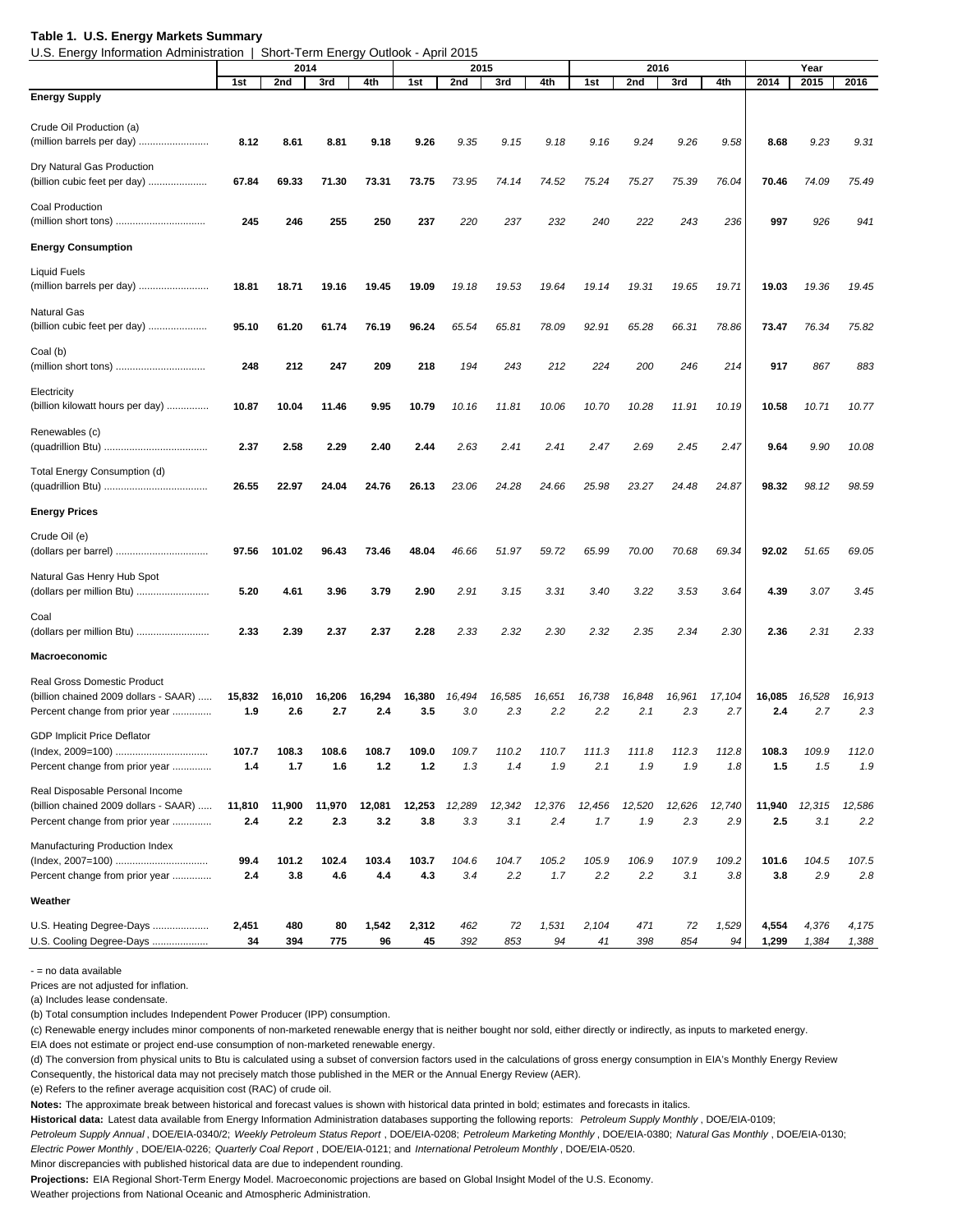#### **Table 2. U.S. Energy Prices**

U.S. Energy Information Administration | Short-Term Energy Outlook - April 2015

|                                                       |        | ັ      |        |       |       |       |       |       |       |       |       |       |       |       |       |
|-------------------------------------------------------|--------|--------|--------|-------|-------|-------|-------|-------|-------|-------|-------|-------|-------|-------|-------|
|                                                       |        | 2014   |        |       |       | 2015  |       |       |       | 2016  |       |       |       | Year  |       |
|                                                       | 1st    | 2nd    | 3rd    | 4th   | 1st   | 2nd   | 3rd   | 4th   | 1st   | 2nd   | 3rd   | 4th   | 2014  | 2015  | 2016  |
| Crude Oil (dollars per barrel)                        |        |        |        |       |       |       |       |       |       |       |       |       |       |       |       |
| West Texas Intermediate Spot Average                  | 98.75  | 103.35 | 97.78  | 73.16 | 48.59 | 47.67 | 53.00 | 60.67 | 67.00 | 71.00 | 71.67 | 70.33 | 93.26 | 52.48 | 70.00 |
|                                                       | 108.15 | 109.67 | 101.90 | 76.43 | 53.92 | 56.34 | 59.94 | 67.00 | 72.09 | 76.02 | 76.67 | 75.34 | 99.00 | 59.32 | 75.03 |
|                                                       | 94.10  | 98.59  | 93.82  | 71.25 | 45.43 | 44.14 | 49.50 | 57.16 | 63.48 | 67.48 | 68.17 | 66.83 | 89.57 | 49.05 | 66.53 |
|                                                       | 97.56  | 101.02 | 96.43  | 73.46 | 48.04 | 46.66 | 51.97 | 59.72 | 65.99 | 70.00 | 70.68 | 69.34 | 92.02 | 51.65 | 69.05 |
| Liquid Fuels (cents per gallon)                       |        |        |        |       |       |       |       |       |       |       |       |       |       |       |       |
| <b>Refiner Prices for Resale</b>                      |        |        |        |       |       |       |       |       |       |       |       |       |       |       |       |
|                                                       | 272    | 298    | 276    | 203   | 159   | 176   | 172   | 171   | 190   | 218   | 213   | 189   | 262   | 170   | 203   |
|                                                       | 303    | 300    | 288    | 240   | 176   | 179   | 189   | 208   | 220   | 232   | 233   | 230   | 282   | 188   | 229   |
|                                                       | 303    | 289    | 276    | 228   | 175   | 167   | 177   | 204   | 214   | 217   | 218   | 225   | 274   | 183   | 218   |
| <b>Refiner Prices to End Users</b>                    |        |        |        |       |       |       |       |       |       |       |       |       |       |       |       |
|                                                       | 297    | 295    | 289    | 234   | 172   | 174   | 181   | 201   | 216   | 227   | 226   | 223   | 278   | 182   | 223   |
|                                                       | 249    | 244    | 243    | 194   | 126   | 120   | 131   | 148   | 161   | 169   | 173   | 171   | 230   | 132   | 168   |
| <b>Retail Prices Including Taxes</b>                  |        |        |        |       |       |       |       |       |       |       |       |       |       |       |       |
|                                                       | 340    | 368    | 350    | 288   | 227   | 248   | 243   | 242   | 258   | 288   | 285   | 262   | 336   | 240   | 273   |
|                                                       | 348    | 375    | 358    | 296   | 236   | 256   | 251   | 251   | 266   | 297   | 293   | 270   | 344   | 249   | 282   |
|                                                       | 396    | 394    | 384    | 358   | 292   | 274   | 279   | 298   | 313   | 328   | 328   | 326   | 383   | 286   | 324   |
|                                                       | 397    | 382    | 369    | 330   | 284   | 265   | 261   | 288   | 301   | 304   | 301   | 310   | 372   | 281   | 304   |
| <b>Natural Gas</b>                                    |        |        |        |       |       |       |       |       |       |       |       |       |       |       |       |
| Henry Hub Spot (dollars per thousand cubic feet)      | 5.36   | 4.75   | 4.08   | 3.91  | 2.98  | 2.99  | 3.25  | 3.41  | 3.51  | 3.32  | 3.64  | 3.75  | 4.52  | 3.16  | 3.55  |
| Henry Hub Spot (dollars per Million Btu)              | 5.20   | 4.61   | 3.96   | 3.79  | 2.90  | 2.91  | 3.15  | 3.31  | 3.40  | 3.22  | 3.53  | 3.64  | 4.39  | 3.07  | 3.45  |
| End-Use Prices (dollars per thousand cubic feet)      |        |        |        |       |       |       |       |       |       |       |       |       |       |       |       |
|                                                       | 6.17   | 5.62   | 5.06   | 5.16  | 4.47  | 3.82  | 4.02  | 4.42  | 4.72  | 4.17  | 4.48  | 4.86  | 5.53  | 4.20  | 4.57  |
|                                                       | 8.66   | 9.64   | 9.69   | 8.51  | 8.17  | 8.17  | 8.77  | 8.25  | 8.45  | 8.65  | 9.34  | 8.83  | 8.87  | 8.26  | 8.69  |
|                                                       | 9.82   | 13.11  | 16.92  | 10.52 | 9.22  | 11.66 | 15.90 | 10.23 | 9.27  | 12.12 | 16.49 | 10.56 | 10.94 | 10.33 | 10.61 |
| Electricity                                           |        |        |        |       |       |       |       |       |       |       |       |       |       |       |       |
| Power Generation Fuel Costs (dollars per million Btu) |        |        |        |       |       |       |       |       |       |       |       |       |       |       |       |
|                                                       | 2.33   | 2.39   | 2.37   | 2.37  | 2.28  | 2.33  | 2.32  | 2.30  | 2.32  | 2.35  | 2.34  | 2.30  | 2.36  | 2.31  | 2.33  |
|                                                       | 6.82   | 4.93   | 4.25   | 4.30  | 4.12  | 3.66  | 3.88  | 4.27  | 4.34  | 3.93  | 4.22  | 4.55  | 4.98  | 3.97  | 4.25  |
|                                                       | 19.97  | 20.44  | 19.75  | 14.72 | 10.99 | 11.04 | 11.12 | 11.50 | 11.78 | 12.63 | 13.15 | 13.22 | 19.18 | 11.16 | 12.68 |
|                                                       | 23.40  | 22.77  | 21.88  | 18.72 | 15.07 | 14.82 | 15.40 | 17.29 | 18.04 | 18.55 | 18.66 | 19.28 | 22.34 | 15.61 | 18.60 |
| End-Use Prices (cents per kilowatthour)               |        |        |        |       |       |       |       |       |       |       |       |       |       |       |       |
|                                                       | 6.99   | 6.92   | 7.36   | 6.76  | 6.54  | 6.65  | 7.26  | 6.68  | 6.59  | 6.75  | 7.37  | 6.79  | 7.01  | 6.79  | 6.88  |
|                                                       | 10.55  | 10.68  | 11.11  | 10.59 | 10.23 | 10.44 | 10.95 | 10.46 | 10.29 | 10.54 | 11.09 | 10.62 | 10.75 | 10.54 | 10.65 |
|                                                       | 11.91  | 12.73  | 13.01  | 12.38 | 12.27 | 12.84 | 13.11 | 12.46 | 12.43 | 13.05 | 13.37 | 12.70 | 12.50 | 12.68 | 12.90 |

- = no data available

Prices are not adjusted for inflation.

(a) Average for all sulfur contents.

(b) Average self-service cash price.

(c) Includes fuel oils No. 4, No. 5, No. 6, and topped crude.

**Notes:** The approximate break between historical and forecast values is shown with historical data printed in bold; estimates and forecasts in italics.

Prices exclude taxes unless otherwise noted.

**Historical data**: Latest data available from Energy Information Administration databases supporting the following reports: *Petroleum Marketing Monthly* , DOE/EIA-0380;

*Weekly Petroleum Status Report* , DOE/EIA-0208; *Natural Gas Monthly* , DOE/EIA-0130; *Electric Power Monthly* , DOE/EIA-0226; and *Monthly Energy Review* , DOE/EIA-0035.

WTI and Brent crude oils, and Henry Hub natural gas spot prices from Reuter's News Service (http://www.reuters.com).

Minor discrepancies with published historical data are due to independent rounding.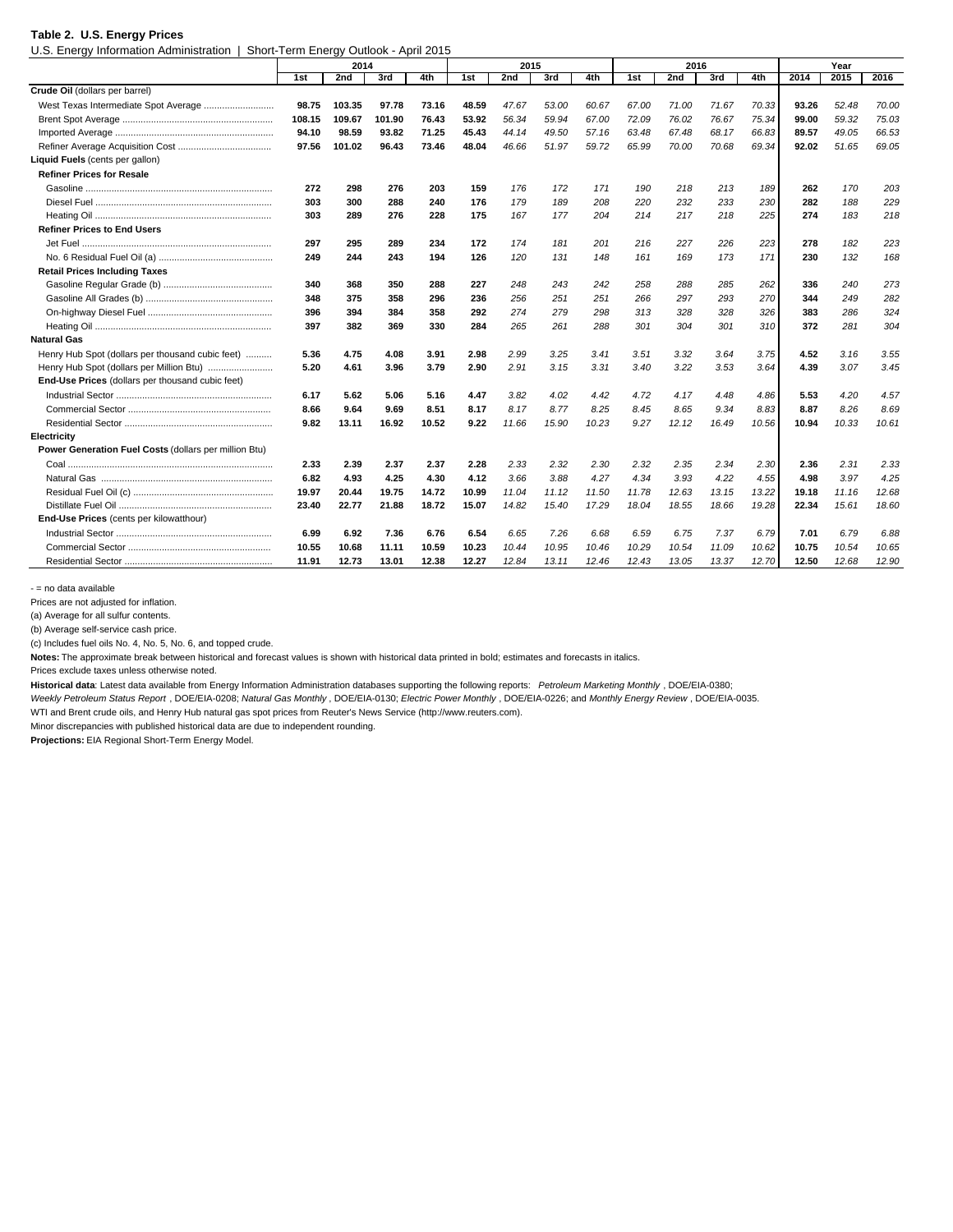U.S. Energy Information Administration | Short-Term Energy Outlook - April 2015

|                                                     |         | 2014    |         |         |         | 2015    |         |         |         | 2016    |       |         |         | Year    |         |
|-----------------------------------------------------|---------|---------|---------|---------|---------|---------|---------|---------|---------|---------|-------|---------|---------|---------|---------|
|                                                     | 1st     | 2nd     | 3rd     | 4th     | 1st     | 2nd     | 3rd     | 4th     | 1st     | 2nd     | 3rd   | 4th     | 2014    | 2015    | 2016    |
| Supply (million barrels per day) (a)                |         |         |         |         |         |         |         |         |         |         |       |         |         |         |         |
|                                                     | 25.07   | 25.45   | 25.69   | 26.52   | 26.08   | 26.12   | 26.10   | 26.47   | 26.06   | 26.30   | 26.67 | 27.20   | 25.69   | 26.19   | 26.56   |
|                                                     | 13.11   | 13.92   | 14.26   | 14.70   | 14.59   | 14.87   | 14.78   | 14.88   | 14.75   | 15.03   | 15.22 | 15.69   | 14.00   | 14.78   | 15.17   |
|                                                     | 4.42    | 4.28    | 4.33    | 4.52    | 4.31    | 4.30    | 4.45    | 4.69    | 4.49    | 4.54    | 4.75  | 4.82    | 4.39    | 4.44    | 4.65    |
|                                                     | 2.89    | 2.86    | 2.79    | 2.75    | 2.80    | 2.78    | 2.75    | 2.73    | 2.67    | 2.65    | 2.63  | 2.61    | 2.82    | 2.76    | 2.64    |
|                                                     | 3.08    | 2.82    | 2.72    | 2.97    | 2.79    | 2.59    | 2.51    | 2.61    | 2.56    | 2.49    | 2.46  | 2.49    | 2.89    | 2.62    | 2.50    |
|                                                     | 1.57    | 1.58    | 1.60    | 1.59    | 1.59    | 1.58    | 1.60    | 1.57    | 1.58    | 1.59    | 1.62  | 1.60    | 1.58    | 1.59    | 1.60    |
|                                                     | 66.68   | 66.94   | 67.81   | 68.16   | 67.67   | 68.14   | 68.33   | 67.71   | 66.96   | 67.64   | 68.17 | 68.03   | 67.40   | 67.97   | 67.70   |
|                                                     | 36.33   | 36.03   | 36.62   | 36.75   | 36.83   | 36.90   | 36.84   | 36.51   | 36.28   | 36.39   | 36.50 | 36.62   | 36.43   | 36.77   | 36.45   |
| Crude Oil Portion                                   | 30.01   | 29.70   | 30.28   | 30.34   | 30.34   | 30.36   | 30.25   | 29.87   | 29.66   | 29.72   | 29.78 | 29.85   | 30.08   | 30.20   | 29.75   |
| Other Liquids                                       | 6.32    | 6.33    | 6.34    | 6.41    | 6.49    | 6.54    | 6.59    | 6.64    | 6.62    | 6.67    | 6.72  | 6.78    | 6.35    | 6.56    | 6.70    |
|                                                     | 13.90   | 13.84   | 13.85   | 14.02   | 14.05   | 13.89   | 13.82   | 13.77   | 13.73   | 13.71   | 13.74 | 13.74   | 13.90   | 13.88   | 13.73   |
|                                                     | 4.50    | 4.53    | 4.46    | 4.61    | 4.55    | 4.56    | 4.56    | 4.57    | 4.55    | 4.58    | 4.58  | 4.59    | 4.53    | 4.56    | 4.57    |
| Other Non-OECD                                      | 11.96   | 12.55   | 12.88   | 12.78   | 12.24   | 12.80   | 13.10   | 12.87   | 12.40   | 12.96   | 13.34 | 13.08   | 12.54   | 12.76   | 12.95   |
| Total World Supply                                  | 91.75   | 92.39   | 93.50   | 94.68   | 93.76   | 94.26   | 94.43   | 94.19   | 93.01   | 93.94   | 94.84 | 95.23   | 93.09   | 94.16   | 94.26   |
| Non-OPEC Supply                                     | 55.43   | 56.36   | 56.89   | 57.93   | 56.93   | 57.37   | 57.59   | 57.68   | 56.74   | 57.55   | 58.34 | 58.61   | 56.66   | 57.39   | 57.81   |
| Consumption (million barrels per day) (c)           |         |         |         |         |         |         |         |         |         |         |       |         |         |         |         |
|                                                     | 45.73   | 44.76   | 45.82   | 46.34   | 46.16   | 45.01   | 45.89   | 46.54   | 46.14   | 45.08   | 45.94 | 46.54   | 45.66   | 45.90   | 45.93   |
| U.S. (50 States)                                    | 18.81   | 18.71   | 19.16   | 19.45   | 19.09   | 19.18   | 19.53   | 19.64   | 19.14   | 19.31   | 19.65 | 19.71   | 19.03   | 19.36   | 19.45   |
| U.S. Territories                                    | 0.35    | 0.35    | 0.35    | 0.35    | 0.37    | 0.37    | 0.37    | 0.37    | 0.40    | 0.40    | 0.40  | 0.40    | 0.35    | 0.37    | 0.40    |
|                                                     | 2.43    | 2.34    | 2.45    | 2.40    | 2.38    | 2.32    | 2.43    | 2.41    | 2.38    | 2.32    | 2.43  | 2.41    | 2.41    | 2.38    | 2.38    |
|                                                     | 12.98   | 13.37   | 13.86   | 13.42   | 13.31   | 13.04   | 13.48   | 13.44   | 13.25   | 12.99   | 13.43 | 13.38   | 13.41   | 13.32   | 13.26   |
|                                                     | 5.02    | 3.87    | 3.88    | 4.40    | 4.58    | 3.85    | 3.88    | 4.25    | 4.51    | 3.80    | 3.83  | 4.19    | 4.29    | 4.14    | 4.08    |
|                                                     | 6.14    | 6.11    | 6.11    | 6.31    | 6.43    | 6.25    | 6.19    | 6.43    | 6.45    | 6.26    | 6.21  | 6.45    | 6.17    | 6.32    | 6.34    |
|                                                     | 45.32   | 46.65   | 47.04   | 46.50   | 45.96   | 47.54   | 47.90   | 47.32   | 47.02   | 48.65   | 49.01 | 48.41   | 46.38   | 47.19   | 48.28   |
|                                                     | 4.82    | 4.76    | 4.98    | 4.96    | 4.61    | 4.55    | 4.82    | 4.80    | 4.53    | 4.47    | 4.73  | 4.71    | 4.88    | 4.70    | 4.61    |
|                                                     | 0.71    | 0.71    | 0.74    | 0.73    | 0.72    | 0.72    | 0.74    | 0.74    | 0.73    | 0.73    | 0.75  | 0.75    | 0.72    | 0.73    | 0.74    |
|                                                     | 10.28   | 10.85   | 10.80   | 10.76   | 10.60   | 11.18   | 11.13   | 11.09   | 10.93   | 11.53   | 11.48 | 11.43   | 10.67   | 11.00   | 11.34   |
|                                                     | 11.65   | 11.87   | 11.43   | 11.74   | 11.86   | 12.08   | 11.63   | 11.95   | 12.19   | 12.41   | 11.95 | 12.27   | 11.67   | 11.88   | 12.20   |
| Other Non-OECD                                      | 17.86   | 18.46   | 19.11   | 18.31   | 18.17   | 19.01   | 19.57   | 18.75   | 18.65   | 19.52   | 20.11 | 19.25   | 18.44   | 18.88   | 19.38   |
| Total World Consumption                             | 91.05   | 91.40   | 92.86   | 92.84   | 92.13   | 92.55   | 93.78   | 93.87   | 93.16   | 93.73   | 94.96 | 94.95   | 92.05   | 93.09   | 94.20   |
| Inventory Net Withdrawals (million barrels per day) |         |         |         |         |         |         |         |         |         |         |       |         |         |         |         |
|                                                     | 0.09    | $-0.67$ | $-0.23$ | $-0.23$ | $-0.48$ | $-0.44$ | $-0.04$ | 0.56    | 0.16    | $-0.31$ | -0.04 | 0.55    | -0.26   | $-0.10$ | 0.09    |
|                                                     | $-0.31$ | $-0.05$ | $-0.49$ | 0.11    | $-0.42$ | $-0.45$ | $-0.21$ | $-0.32$ | 0.00    | 0.03    | 0.06  | $-0.29$ | $-0.19$ | $-0.35$ | $-0.05$ |
| Other Stock Draws and Balance                       | $-0.48$ | $-0.27$ | 0.08    | $-1.71$ | $-0.72$ | $-0.82$ | $-0.39$ | $-0.56$ | $-0.01$ | 0.06    | 0.10  | $-0.53$ | $-0.60$ | $-0.62$ | $-0.09$ |
|                                                     | $-0.70$ | $-0.99$ | $-0.64$ | $-1.84$ | $-1.63$ | $-1.71$ | $-0.64$ | $-0.32$ | 0.15    | $-0.21$ | 0.12  | $-0.28$ | $-1.04$ | $-1.07$ | $-0.06$ |
| End-of-period Inventories (million barrels)         |         |         |         |         |         |         |         |         |         |         |       |         |         |         |         |
| U.S. Commercial Inventory                           | 1,057   | 1,123   | 1,144   | 1,165   | 1,209   | 1,249   | 1,252   | 1,201   | 1,186   | 1,214   | 1,218 | 1,168   | 1,165   | 1,201   | 1,168   |
| OECD Commercial Inventory                           | 2.569   | 2,637   | 2,705   | 2,717   | 2,799   | 2,879   | 2,902   | 2,880   | 2,866   | 2,891   | 2,890 | 2,867   | 2,717   | 2,880   | 2,867   |

- = no data available

OECD = Organization for Economic Cooperation and Development: Australia, Austria, Belgium, Canada, Chile, the Czech Republic, Denmark, Estonia, Finland,

France, Germany, Greece, Hungary, Iceland, Ireland, Israel, Italy, Japan, Luxembourg, Mexico, the Netherlands, New Zealand, Norway, Poland, Portugal,

Slovakia, Slovenia, South Korea, Spain, Sweden, Switzerland, Turkey, the United Kingdom, and the United States.

OPEC = Organization of Petroleum Exporting Countries: Algeria, Angola, Ecuador, Iran, Iraq, Kuwait, Libya, Nigeria, Qatar, Saudi Arabia, the United Arab Emirates, Venezuela.

(a) Supply includes production of crude oil (including lease condensates), natural gas plant liquids, biofuels, other liquids, and refinery processing gains.

(b) Includes offshore supply from Denmark, Germany, the Netherlands, Norway, and the United Kingdom.

(c) Consumption of petroleum by the OECD countries is synonymous with "petroleum product supplied," defined in the glossary of the EIA *Petroleum Supply Monthly*, DOE/EIA-0109.

Consumption of petroleum by the non-OECD countries is "apparent consumption," which includes internal consumption, refinery fuel and loss, and bunkering.

**Notes:** The approximate break between historical and forecast values is shown with historical data printed in bold; estimates and forecasts in italics.

**Historical data:** Latest data available from Energy Information Administration international energy statistics.

Minor discrepancies with published historical data are due to independent rounding.

**Table 3a. International Petroleum and Other Liquids Production, Consumption, and Inventories**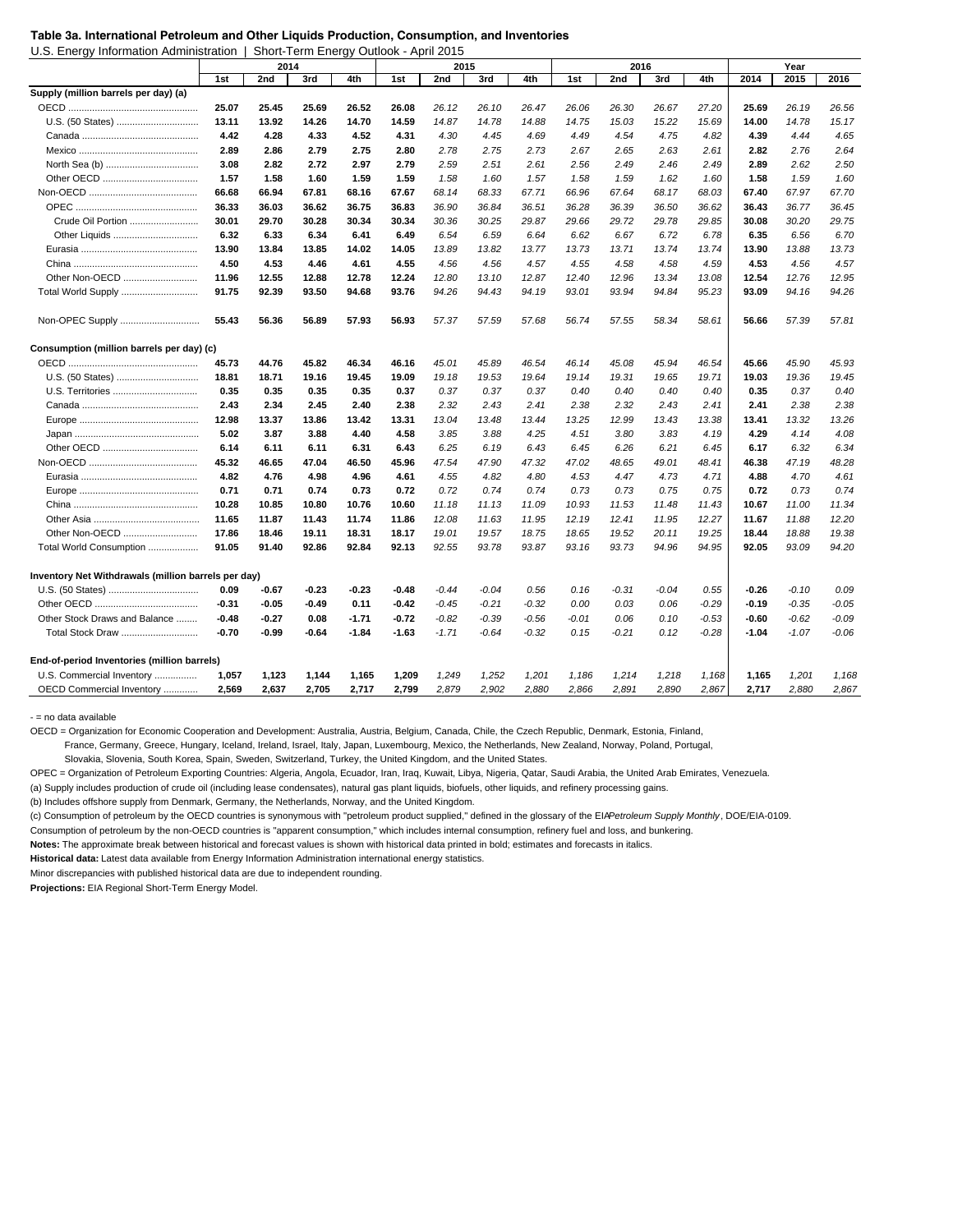#### **Table 3b. Non-OPEC Petroleum and Other Liquids Supply (million barrels per day)**

U.S. Energy Information Administration | Short-Term Energy Outlook - April 2015

|                                       |              | 2014         |              |              |       | 2015  |       |       |       | 2016  |              |              |              | Year         |              |
|---------------------------------------|--------------|--------------|--------------|--------------|-------|-------|-------|-------|-------|-------|--------------|--------------|--------------|--------------|--------------|
|                                       | 1st          | 2nd          | 3rd          | 4th          | 1st   | 2nd   | 3rd   | 4th   | 1st   | 2nd   | 3rd          | 4th          | 2014         | 2015         | 2016         |
|                                       | 20.42        | 21.06        | 21.38        | 21.96        |       | 21.94 | 21.98 | 22.29 | 21.92 | 22.23 | 22.59        | 23.12        | 21.21        | 21.98        | 22.47        |
|                                       |              |              |              |              | 21.70 |       |       |       |       |       |              |              |              |              |              |
|                                       | 4.42<br>2.89 | 4.28<br>2.86 | 4.33<br>2.79 | 4.52<br>2.75 | 4.31  | 4.30  | 4.45  | 4.69  | 4.49  | 4.54  | 4.75<br>2.63 | 4.82<br>2.61 | 4.39<br>2.82 | 4.44<br>2.76 | 4.65<br>2.64 |
|                                       |              |              |              |              | 2.80  | 2.78  | 2.75  | 2.73  | 2.67  | 2.65  |              |              |              |              |              |
|                                       | 13.11        | 13.92        | 14.26        | 14.70        | 14.59 | 14.87 | 14.78 | 14.88 | 14.75 | 15.03 | 15.22        | 15.69        | 14.00        | 14.78        | 15.17        |
| Central and South America             | 4.55         | 5.17         | 5.56         | 5.38         | 4.89  | 5.41  | 5.69  | 5.42  | 4.95  | 5.50  | 5.78         | 5.50         | 5.17         | 5.35         | 5.44         |
|                                       | 0.70         | 0.71         | 0.73         | 0.71         | 0.71  | 0.72  | 0.74  | 0.72  | 0.71  | 0.73  | 0.75         | 0.73         | 0.71         | 0.72         | 0.73         |
|                                       | 2.34         | 2.98         | 3.32         | 3.15         | 2.67  | 3.21  | 3.44  | 3.17  | 2.72  | 3.28  | 3.52         | 3.25         | 2.95         | 3.13         | 3.19         |
|                                       | 1.03         | 0.99         | 1.02         | 1.03         | 1.02  | 0.99  | 1.01  | 1.03  | 1.02  | 0.98  | 1.01         | 1.02         | 1.02         | 1.01         | 1.01         |
|                                       | 0.49         | 0.49         | 0.49         | 0.49         | 0.49  | 0.50  | 0.50  | 0.50  | 0.50  | 0.50  | 0.50         | 0.50         | 0.49         | 0.49         | 0.50         |
|                                       | 4.06         | 3.81         | 3.70         | 3.95         | 3.76  | 3.55  | 3.48  | 3.57  | 3.51  | 3.44  | 3.42         | 3.44         | 3.88         | 3.59         | 3.45         |
|                                       | 1.97         | 1.80         | 1.87         | 1.98         | 1.91  | 1.79  | 1.77  | 1.85  | 1.82  | 1.80  | 1.82         | 1.83         | 1.90         | 1.83         | 1.82         |
|                                       | 0.93         | 0.85         | 0.66         | 0.78         | 0.67  | 0.62  | 0.57  | 0.58  | 0.56  | 0.51  | 0.46         | 0.47         | 0.80         | 0.61         | 0.50         |
|                                       | 0.18         | 0.16         | 0.19         | 0.21         | 0.20  | 0.18  | 0.17  | 0.17  | 0.18  | 0.18  | 0.18         | 0.19         | 0.19         | 0.18         | 0.18         |
|                                       |              |              |              |              |       |       |       |       |       |       |              |              |              |              |              |
|                                       | 13.91        | 13.85        | 13.87        | 14.03        | 14.06 | 13.90 | 13.83 | 13.79 | 13.75 | 13.73 | 13.76        | 13.75        | 13.91        | 13.89        | 13.75        |
|                                       | 0.85         | 0.86         | 0.88         | 0.84         | 0.86  | 0.87  | 0.88  | 0.88  | 0.88  | 0.88  | 0.87         | 0.87         | 0.86         | 0.87         | 0.87         |
|                                       | 1.73         | 1.66         | 1.71         | 1.78         | 1.76  | 1.73  | 1.69  | 1.70  | 1.71  | 1.71  | 1.72         | 1.75         | 1.72         | 1.72         | 1.72         |
|                                       | 10.86        | 10.83        | 10.79        | 10.93        | 10.92 | 10.80 | 10.76 | 10.71 | 10.67 | 10.64 | 10.68        | 10.64        | 10.85        | 10.80        | 10.66        |
|                                       | 0.27         | 0.28         | 0.28         | 0.26         | 0.27  | 0.28  | 0.28  | 0.28  | 0.28  | 0.28  | 0.28         | 0.28         | 0.28         | 0.28         | 0.28         |
|                                       | 0.20         | 0.21         | 0.21         | 0.21         | 0.24  | 0.23  | 0.23  | 0.22  | 0.22  | 0.21  | 0.21         | 0.21         | 0.21         | 0.23         | 0.21         |
|                                       | 1.19         | 1.17         | 1.20         | 1.17         | 1.20  | 1.19  | 1.20  | 1.20  | 1.21  | 1.21  | 1.26         | 1.25         | 1.18         | 1.19         | 1.23         |
|                                       | 0.96         | 0.95         | 0.96         | 0.94         | 0.97  | 0.98  | 0.98  | 0.99  | 0.99  | 0.99  | 1.05         | 1.04         | 0.95         | 0.98         | 1.02         |
|                                       | 0.03         | 0.03         | 0.03         | 0.03         | 0.04  | 0.03  | 0.03  | 0.03  | 0.03  | 0.03  | 0.03         | 0.03         | 0.03         | 0.03         | 0.03         |
|                                       | 0.13         | 0.13         | 0.13         | 0.12         | 0.12  | 0.11  | 0.11  | 0.11  | 0.12  | 0.11  | 0.11         | 0.11         | 0.13         | 0.11         | 0.11         |
|                                       |              |              |              |              |       |       |       |       |       |       |              |              |              |              |              |
|                                       | 8.99         | 9.01         | 8.90         | 9.15         | 9.10  | 9.16  | 9.21  | 9.21  | 9.21  | 9.26  | 9.31         | 9.31         | 9.01         | 9.17         | 9.27         |
|                                       | 0.45         | 0.46         | 0.48         | 0.47         | 0.48  | 0.48  | 0.50  | 0.47  | 0.49  | 0.49  | 0.51         | 0.50         | 0.47         | 0.48         | 0.50         |
|                                       | 4.50         | 4.53         | 4.46         | 4.61         | 4.55  | 4.56  | 4.56  | 4.57  | 4.55  | 4.58  | 4.58         | 4.59         | 4.53         | 4.56         | 4.57         |
|                                       | 0.98         | 0.98         | 0.96         | 0.99         | 0.98  | 0.99  | 1.00  | 1.00  | 1.00  | 1.00  | 1.00         | 1.00         | 0.98         | 0.99         | 1.00         |
|                                       | 0.91         | 0.91         | 0.90         | 0.89         | 0.92  | 0.92  | 0.93  | 0.93  | 0.94  | 0.95  | 0.95         | 0.96         | 0.90         | 0.93         | 0.95         |
|                                       | 0.69         | 0.69         | 0.66         | 0.75         | 0.71  | 0.73  | 0.75  | 0.76  | 0.75  | 0.76  | 0.77         | 0.78         | 0.70         | 0.74         | 0.76         |
|                                       | 0.33         | 0.32         | 0.31         | 0.30         | 0.31  | 0.31  | 0.31  | 0.31  | 0.31  | 0.31  | 0.31         | 0.31         | 0.32         | 0.31         | 0.31         |
|                                       | 2.31         | 2.30         | 2.29         | 2.29         | 2.22  | 2.21  | 2.20  | 2.22  | 2.19  | 2.19  | 2.22         | 2.23         | 2.29         | 2.21         | 2.21         |
|                                       | 0.67         | 0.67         | 0.66         | 0.65         | 0.64  | 0.63  | 0.62  | 0.61  | 0.61  | 0.60  | 0.59         | 0.58         | 0.66         | 0.63         | 0.60         |
|                                       | 0.27         | 0.27         | 0.27         | 0.27         | 0.24  | 0.24  | 0.24  | 0.24  | 0.21  | 0.21  | 0.21         | 0.21         | 0.27         | 0.24         | 0.21         |
|                                       | 0.24         | 0.24         | 0.24         | 0.24         | 0.24  | 0.24  | 0.23  | 0.23  | 0.22  | 0.22  | 0.22         | 0.22         | 0.24         | 0.24         | 0.22         |
|                                       | 0.26         | 0.26         | 0.26         | 0.26         | 0.25  | 0.25  | 0.25  | 0.25  | 0.25  | 0.25  | 0.25         | 0.25         | 0.26         | 0.25         | 0.25         |
|                                       |              |              |              |              |       |       |       |       |       |       |              |              |              |              |              |
|                                       | 55.43        | 56.36        | 56.89        | 57.93        | 56.93 | 57.37 | 57.59 | 57.68 | 56.74 | 57.55 | 58.34        | 58.61        | 56.66        | 57.39        | 57.81        |
|                                       | 6.32         | 6.33         | 6.34         | 6.41         | 6.49  | 6.54  | 6.59  | 6.64  | 6.62  | 6.67  | 6.72         | 6.78         | 6.35         | 6.56         | 6.70         |
| Non-OPEC + OPEC non-crude             | 61.74        | 62.69        | 63.23        | 64.34        | 63.42 | 63.90 | 64.17 | 64.32 | 63.36 | 64.22 | 65.06        | 65.38        | 63.01        | 63.96        | 64.51        |
| Unplanned non-OPEC Production Outages | 0.66         | 0.67         | 0.60         | 0.57         | 0.59  | n/a   | n/a   | n/a   | n/a   | n/a   | n/a          | n/a          | 0.62         | n/a          | n/a          |

- = no data available

Sudan production represents total production from both north and south.

OPEC = Organization of Petroleum Exporting Countries: Algeria, Angola, Ecuador, Iran, Iraq, Kuwait, Libya, Nigeria, Qatar, Saudi Arabia, the United Arab Emirates, Venezuela.

**Notes:** The approximate break between historical and forecast values is shown with historical data printed in bold; estimates and forecasts in italics.

Supply includes production of crude oil (including lease condensates), natural gas plant liquids, biofuels, other liquids, and refinery processing gains.

Not all countries are shown in each region and sum of reported country volumes may not equal regional volumes.

**Historical data:** Latest data available from Energy Information Administration international energy statistics.

Minor discrepancies with published historical data are due to independent rounding.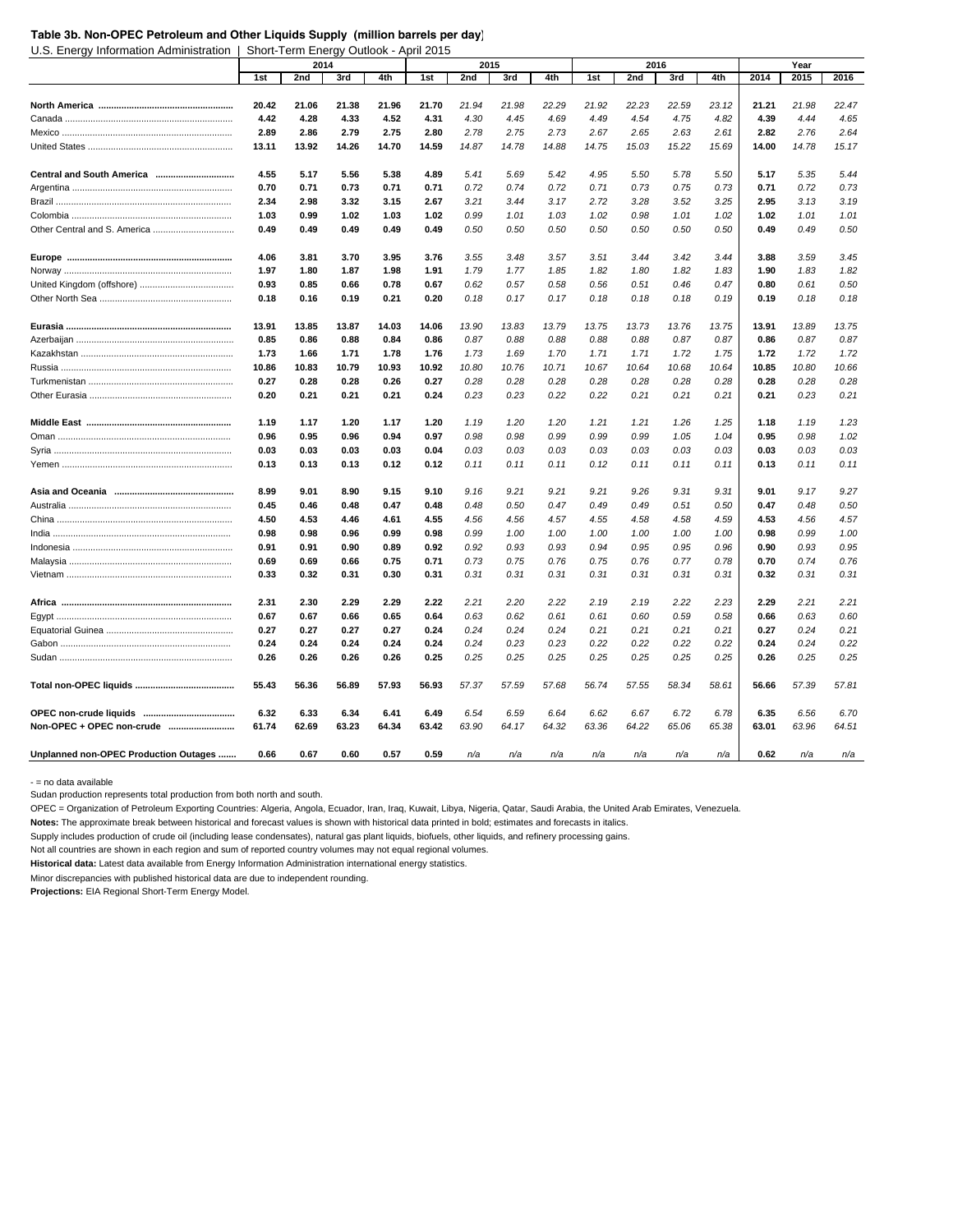## **Table 3c. OPEC Crude Oil (excluding condensates) Supply (million barrels per day)**

U.S. Energy Information Administration | Short-Term Energy Outlook - April 2015

|                                              |       | 2014  |       |       |       |                          | 2015           |                          |                          | 2016                     |                          |                          |       | Year                     |       |
|----------------------------------------------|-------|-------|-------|-------|-------|--------------------------|----------------|--------------------------|--------------------------|--------------------------|--------------------------|--------------------------|-------|--------------------------|-------|
|                                              | 1st   | 2nd   | 3rd   | 4th   | 1st   | 2nd                      | 3rd            | 4th                      | 1st                      | 2nd                      | 3rd                      | 4th                      | 2014  | 2015                     | 2016  |
| Crude Oil                                    |       |       |       |       |       |                          |                |                          |                          |                          |                          |                          |       |                          |       |
|                                              | 1.15  | 1.15  | 1.15  | 1.15  | 1.10  |                          |                |                          |                          |                          |                          |                          | 1.15  |                          |       |
|                                              | 1.63  | 1.63  | 1.72  | 1.73  | 1.77  |                          |                |                          |                          |                          |                          | $\overline{\phantom{0}}$ | 1.68  |                          |       |
|                                              | 0.55  | 0.56  | 0.56  | 0.56  | 0.56  |                          |                |                          |                          |                          |                          |                          | 0.56  |                          |       |
|                                              | 2.80  | 2.80  | 2.80  | 2.80  | 2.80  |                          |                |                          |                          |                          |                          | $\overline{\phantom{0}}$ | 2.80  |                          |       |
|                                              | 3.26  | 3.29  | 3.28  | 3.53  | 3.56  |                          |                |                          |                          |                          |                          | $\overline{\phantom{a}}$ | 3.34  | $\overline{\phantom{a}}$ |       |
|                                              | 2.60  | 2.60  | 2.60  | 2.48  | 2.57  |                          |                |                          |                          |                          |                          | $\overline{\phantom{a}}$ | 2.57  | $\overline{\phantom{a}}$ |       |
|                                              | 0.38  | 0.23  | 0.58  | 0.69  | 0.40  |                          |                |                          |                          |                          |                          | $\overline{\phantom{a}}$ | 0.47  |                          |       |
|                                              | 2.00  | 1.97  | 2.07  | 1.98  | 2.10  |                          |                |                          |                          |                          |                          |                          | 2.00  | $\overline{\phantom{a}}$ |       |
|                                              | 0.74  | 0.73  | 0.72  | 0.68  | 0.68  |                          |                |                          |                          |                          |                          |                          | 0.72  |                          |       |
|                                              | 9.80  | 9.65  | 9.70  | 9.63  | 9.70  |                          |                |                          |                          |                          |                          | $\overline{\phantom{0}}$ | 9.70  |                          |       |
|                                              | 2.70  | 2.70  | 2.70  | 2.70  | 2.70  |                          |                |                          |                          |                          |                          | $\overline{\phantom{a}}$ | 2.70  | $\overline{a}$           |       |
|                                              | 2.40  | 2.40  | 2.40  | 2.40  | 2.40  | $\overline{\phantom{a}}$ | $\overline{a}$ | $\overline{\phantom{a}}$ | $\overline{\phantom{a}}$ | $\overline{\phantom{a}}$ | $\overline{\phantom{a}}$ | $\overline{\phantom{a}}$ | 2.40  | $\overline{\phantom{a}}$ |       |
|                                              | 30.01 | 29.70 | 30.28 | 30.34 | 30.34 | 30.36                    | 30.25          | 29.87                    | 29.66                    | 29.72                    | 29.78                    | 29.85                    | 30.08 | 30.20                    | 29.75 |
|                                              | 6.32  | 6.33  | 6.34  | 6.41  | 6.49  | 6.54                     | 6.59           | 6.64                     | 6.62                     | 6.67                     | 6.72                     | 6.78                     | 6.35  | 6.56                     | 6.70  |
|                                              | 36.33 | 36.03 | 36.62 | 36.75 | 36.83 | 36.90                    | 36.84          | 36.51                    | 36.28                    | 36.39                    | 36.50                    | 36.62                    | 36.43 | 36.77                    | 36.45 |
| <b>Crude Oil Production Capacity</b>         |       |       |       |       |       |                          |                |                          |                          |                          |                          |                          |       |                          |       |
|                                              | 5.15  | 4.97  | 5.51  | 5.55  | 5.36  | 5.27                     | 5.28           | 5.38                     | 5.42                     | 5.43                     | 5.45                     | 5.46                     | 5.29  | 5.32                     | 5.44  |
|                                              | 2.95  | 2.95  | 2.95  | 2.95  | 2.96  | 2.96                     | 2.96           | 2.96                     | 2.87                     | 2.88                     | 2.87                     | 2.88                     | 2.95  | 2.96                     | 2.87  |
|                                              | 23.93 | 23.88 | 23.86 | 23.82 | 23.89 | 24.00                    | 24.06          | 24.03                    | 23.94                    | 23.99                    | 24.04                    | 24.08                    | 23.87 | 23.99                    | 24.01 |
|                                              | 32.02 | 31.80 | 32.32 | 32.32 | 32.21 | 32.22                    | 32.30          | 32.37                    | 32.23                    | 32.30                    | 32.36                    | 32.42                    | 32.12 | 32.28                    | 32.33 |
| <b>Surplus Crude Oil Production Capacity</b> |       |       |       |       |       |                          |                |                          |                          |                          |                          |                          |       |                          |       |
|                                              | 0.00  | 0.00  | 0.00  | 0.00  | 0.00  | 0.00                     | 0.00           | 0.00                     | 0.00                     | 0.00                     | 0.00                     | 0.00                     | 0.00  | 0.00                     | 0.00  |
|                                              | 0.00  | 0.00  | 0.00  | 0.00  | 0.00  | 0.00                     | 0.00           | 0.00                     | 0.00                     | 0.00                     | 0.00                     | 0.00                     | 0.00  | 0.00                     | 0.00  |
|                                              | 2.01  | 2.09  | 2.04  | 1.98  | 1.87  | 1.87                     | 2.05           | 2.50                     | 2.57                     | 2.57                     | 2.58                     | 2.58                     | 2.03  | 2.07                     | 2.57  |
|                                              | 2.01  | 2.09  | 2.04  | 1.98  | 1.87  | 1.87                     | 2.05           | 2.50                     | 2.57                     | 2.57                     | 2.58                     | 2.58                     | 2.03  | 2.07                     | 2.57  |
| Unplanned OPEC Production Outages            | 2.32  | 2.57  | 2.26  | 2.43  | 2.46  | n/a                      | n/a            | n/a                      | n/a                      | n/a                      | n/a                      | n/a                      | 2.40  | n/a                      | n/a   |

- = no data available

OPEC = Organization of Petroleum Exporting Countries: Algeria, Angola, Libya, and Nigeria (Africa); Ecuador and Venezuela (South America); Iran, Iraq, Kuwait, Qatar, Saudi Arabia, and the United Arab Emirate (Middle East).

**Notes:** The approximate break between historical and forecast values is shown with historical data printed in bold; estimates and forecasts in italics.

**Historical data:** Latest data available from Energy Information Administration international energy statistics.

Minor discrepancies with published historical data are due to independent rounding.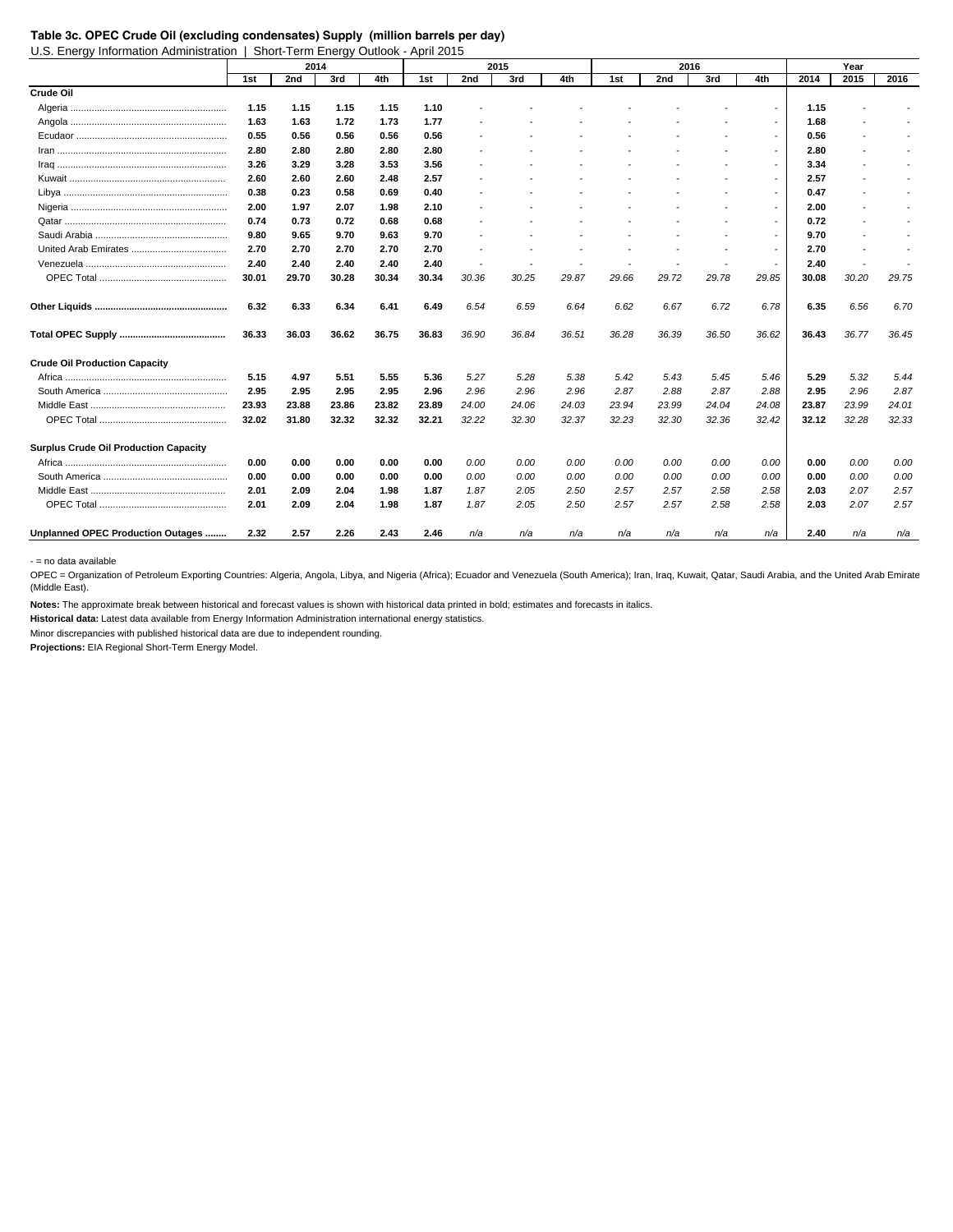#### **Table 3d. World Petrioleum and Other Liquids Consumption (million barrels per day)**

U.S. Energy Information Administration | Short-Term Energy Outlook - April 2015

|                                              |       |        | 2014   |        |        |        | 2015   |        |        | 2016   |        |        |        |        |        |
|----------------------------------------------|-------|--------|--------|--------|--------|--------|--------|--------|--------|--------|--------|--------|--------|--------|--------|
|                                              | Q1    | Q2     | Q3     | Q4     | Q1     | Q2     | Q3     | Q4     | Q1     | Q2     | Q3     | Q4     | 2014   | 2015   | 2016   |
|                                              |       |        |        |        |        |        |        |        |        |        |        |        |        |        |        |
|                                              | 23.20 | 23.03  | 23.58  | 23.88  | 23.45  | 23.50  | 23.93  | 24.03  | 23.49  | 23.61  | 24.03  | 24.09  | 23.43  | 23.73  | 23.80  |
|                                              | 2.43  | 2.34   | 2.45   | 2.40   | 2.38   | 2.32   | 2.43   | 2.41   | 2.38   | 2.32   | 2.43   | 2.41   | 2.41   | 2.38   | 2.38   |
|                                              | 1.95  | 1.97   | 1.96   | 2.02   | 1.97   | 1.99   | 1.96   | 1.97   | 1.95   | 1.97   | 1.94   | 1.95   | 1.98   | 1.97   | 1.95   |
|                                              | 18.81 | 18.71  | 19.16  | 19.45  | 19.09  | 19.18  | 19.53  | 19.64  | 19.14  | 19.31  | 19.65  | 19.71  | 19.03  | 19.36  | 19.45  |
|                                              | 7.05  | 7.30   | 7.33   | 7.33   | 7.16   | 7.43   | 7.47   | 7.45   | 7.26   | 7.53   | 7.57   | 7.55   | 7.25   | 7.38   | 7.48   |
|                                              | 3.03  | 3.14   | 3.21   | 3.20   | 3.09   | 3.21   | 3.28   | 3.26   | 3.15   | 3.27   | 3.34   | 3.33   | 3.15   | 3.21   | 3.27   |
|                                              | 13.69 | 14.08  | 14.60  | 14.15  | 14.03  | 13.76  | 14.22  | 14.18  | 13.98  | 13.73  | 14.18  | 14.13  | 14.13  | 14.05  | 14.01  |
|                                              | 4.85  | 4.79   | 5.01   | 4.99   | 4.65   | 4.58   | 4.85   | 4.83   | 4.56   | 4.50   | 4.76   | 4.75   | 4.91   | 4.73   | 4.64   |
|                                              | 3.49  | 3.45   | 3.65   | 3.63   | 3.29   | 3.25   | 3.44   | 3.42   | 3.14   | 3.10   | 3.28   | 3.26   | 3.56   | 3.35   | 3.20   |
|                                              | 7.98  | 8.33   | 8.98   | 8.19   | 8.16   | 8.75   | 9.32   | 8.47   | 8.44   | 9.05   | 9.66   | 8.77   | 8.37   | 8.68   | 8.98   |
|                                              | 30.55 | 30.15  | 29.67  | 30.59  | 30.82  | 30.69  | 30.18  | 31.07  | 31.44  | 31.34  | 30.82  | 31.71  | 30.24  | 30.69  | 31.33  |
|                                              | 10.28 | 10.85  | 10.80  | 10.76  | 10.60  | 11.18  | 11.13  | 11.09  | 10.93  | 11.53  | 11.48  | 11.43  | 10.67  | 11.00  | 11.34  |
|                                              | 5.02  | 3.87   | 3.88   | 4.40   | 4.58   | 3.85   | 3.88   | 4.25   | 4.51   | 3.80   | 3.83   | 4.19   | 4.29   | 4.14   | 4.08   |
|                                              | 3.73  | 3.72   | 3.41   | 3.68   | 3.88   | 3.86   | 3.54   | 3.83   | 4.03   | 4.01   | 3.68   | 3.98   | 3.63   | 3.77   | 3.92   |
|                                              | 3.73  | 3.73   | 3.68   | 3.70   | 3.86   | 3.85   | 3.81   | 3.83   | 3.99   | 3.98   | 3.94   | 3.96   | 3.71   | 3.83   | 3.96   |
| Total OECD Liquid Fuels Consumption          | 45.73 | 44.76  | 45.82  | 46.34  | 46.16  | 45.01  | 45.89  | 46.54  | 46.14  | 45.08  | 45.94  | 46.54  | 45.66  | 45.90  | 45.93  |
| Total non-OECD Liquid Fuels Consumption      | 45.32 | 46.65  | 47.04  | 46.50  | 45.96  | 47.54  | 47.90  | 47.32  | 47.02  | 48.65  | 49.01  | 48.41  | 46.38  | 47.19  | 48.28  |
| Total World Liquid Fuels Consumption         | 91.05 | 91.40  | 92.86  | 92.84  | 92.13  | 92.55  | 93.78  | 93.87  | 93.16  | 93.73  | 94.96  | 94.95  | 92.05  | 93.09  | 94.20  |
| Oil-weighted Real Gross Domestic Product (a) |       |        |        |        |        |        |        |        |        |        |        |        |        |        |        |
|                                              | 113.2 | 114.0  | 114.9  | 115.6  | 116.1  | 117.0  | 117.8  | 118.6  | 119.5  | 120.5  | 121.5  | 122.5  | 114.4  | 117.4  | 121.0  |
|                                              | 2.8   | 2.8    | 2.7    | 2.6    | 2.5    | 2.6    | 2.6    | 2.6    | 2.9    | 3.0    | 3.1    | 3.3    | 2.7    | 2.6    | 3.1    |
|                                              | 110.1 | 110.6  | 111.3  | 111.9  | 112.5  | 113.2  | 113.8  | 114.4  | 115.0  | 115.7  | 116.4  | 117.3  | 111.0  | 113.5  | 116.1  |
|                                              | 1.9   | 1.9    | 1.8    | 1.8    | 2.2    | 2.4    | 2.2    | 2.2    | 2.2    | 2.3    | 2.3    | 2.5    | 1.9    | 2.3    | 2.3    |
|                                              | 117.1 | 118.3  | 119.3  | 120.2  | 120.5  | 121.8  | 122.9  | 123.9  | 125.0  | 126.4  | 127.9  | 129.1  | 118.7  | 122.3  | 127.1  |
|                                              | 3.9   | 3.8    | 3.8    | 3.5    | 2.9    | 2.9    | 3.0    | 3.1    | 3.8    | 3.9    | 4.1    | 4.2    | 3.8    | 3.0    | 4.0    |
| Real U.S. Dollar Exchange Rate (a)           |       |        |        |        |        |        |        |        |        |        |        |        |        |        |        |
|                                              |       | 108.08 | 109.21 | 113.85 | 119.23 | 120.82 | 121.87 | 122.66 | 122.76 | 122.72 | 122.56 | 122.23 | 109.86 | 121.15 | 122.57 |
|                                              | 3.8   | 2.1    | 1.9    | 6.8    | 10.1   | 11.8   | 11.6   | 7.7    | 3.0    | 1.6    | 0.6    | $-0.3$ | 3.7    | 10.3   | 1.2    |

- = no data available

OECD = Organisation for Economic Co-operation and Development: Australia, Austria, Belgium, Canada, Chile, the Czech Republic, Denmark, Finland,

France, Germany, Greece, Hungary, Iceland, Ireland, Israel, Italy, Japan, Luxembourg, Mexico, the Netherlands, New Zealand, Norway, Poland, Portugal,

Slovakia, Slovenia, South Korea, Spain, Sweden, Switzerland, Turkey, the United Kingdom, and the United States.

(a) Weighted geometric mean of real indices for various countries with weights equal to each country's share of world oil consumption in the base period. Exchange rate is measured in foreign currency per U.S. dollar.

**Notes:** The approximate break between historical and forecast values is shown with historical data printed in bold; estimates and forecasts in italics.

**Historical data:** Latest data available from Energy Information Administration international energy statistics.

Minor discrepancies with published historical data are due to independent rounding.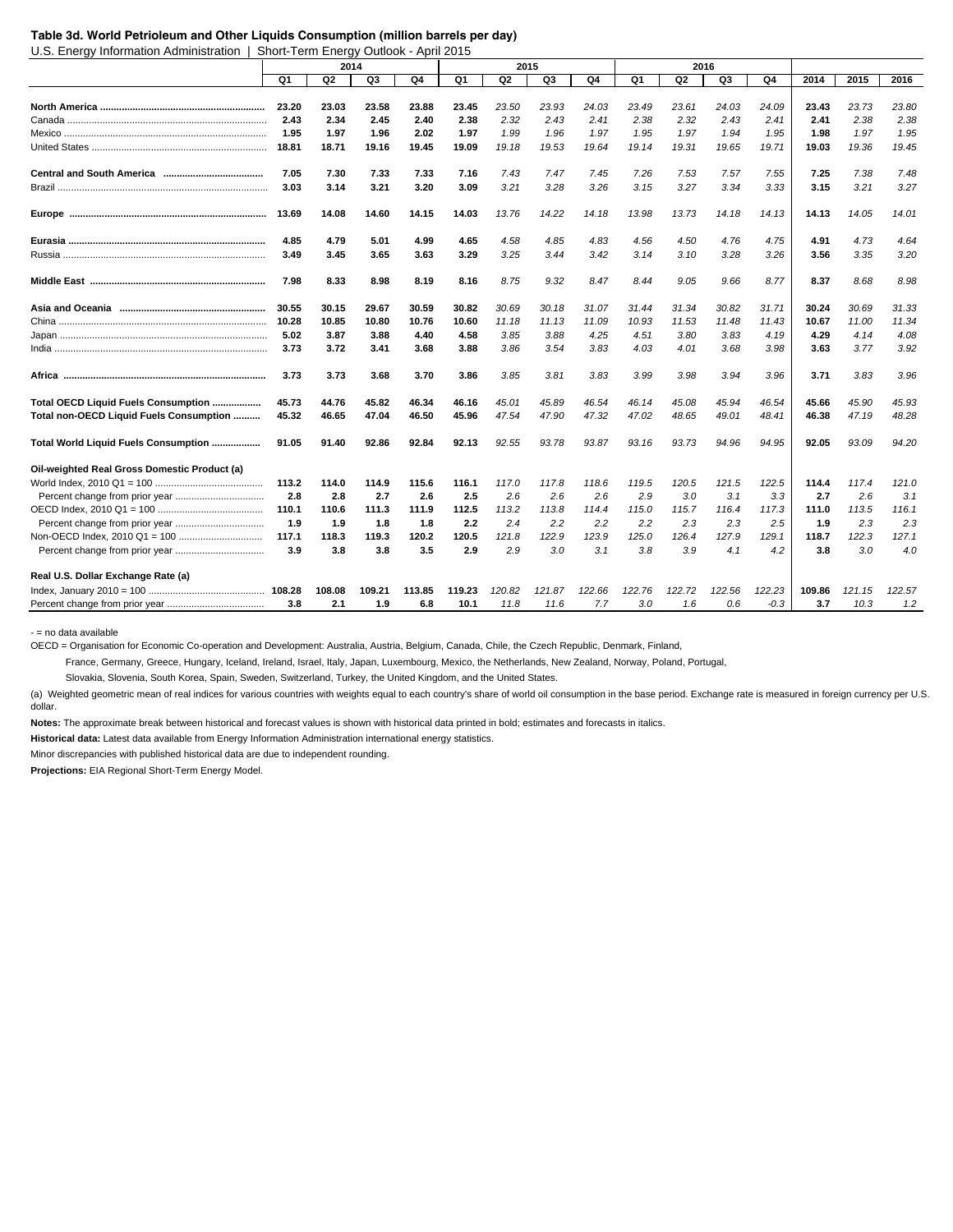U.S. Energy Information Administration | Short-Term Energy Outlook - April 2015

|                                               |         | 2014    |         |         |       | 2015    |         |         |         | 2016    |         |         |         | Year    |         |
|-----------------------------------------------|---------|---------|---------|---------|-------|---------|---------|---------|---------|---------|---------|---------|---------|---------|---------|
|                                               | 1st     | 2nd     | 3rd     | 4th     | 1st   | 2nd     | 3rd     | 4th     | 1st     | 2nd     | 3rd     | 4th     | 2014    | 2015    | 2016    |
| Supply (million barrels per day)              |         |         |         |         |       |         |         |         |         |         |         |         |         |         |         |
| Crude Oil Supply                              |         |         |         |         |       |         |         |         |         |         |         |         |         |         |         |
|                                               | 8.12    | 8.61    | 8.81    | 9.18    | 9.26  | 9.35    | 9.15    | 9.18    | 9.16    | 9.24    | 9.26    | 9.58    | 8.68    | 9.23    | 9.31    |
|                                               | 0.53    | 0.52    | 0.43    | 0.51    | 0.50  | 0.49    | 0.42    | 0.49    | 0.47    | 0.46    | 0.42    | 0.47    | 0.50    | 0.47    | 0.45    |
|                                               | 1.31    | 1.42    | 1.43    | 1.42    | 1.47  | 1.54    | 1.50    | 1.62    | 1.67    | 1.66    | 1.54    | 1.62    | 1.40    | 1.53    | 1.63    |
|                                               | 6.28    | 6.67    | 6.94    | 7.24    | 7.29  | 7.33    | 7.22    | 7.07    | 7.02    | 7.12    | 7.31    | 7.48    | 6.79    | 7.23    | 7.23    |
|                                               | 7.11    | 6.94    | 7.15    | 6.76    | 6.72  | 6.56    | 6.77    | 6.49    | 6.38    | 6.57    | 6.80    | 6.20    | 6.99    | 6.63    | 6.49    |
|                                               | 0.00    | 0.05    | 0.00    | 0.00    | 0.00  | 0.00    | 0.00    | 0.00    | 0.00    | 0.00    | 0.00    | 0.00    | 0.01    | 0.00    | 0.00    |
| Commercial Inventory Net Withdrawals          | $-0.30$ | 0.00    | 0.25    | $-0.36$ | -0.90 | $-0.01$ | 0.24    | 0.21    | $-0.22$ | 0.12    | 0.25    | 0.13    | -0.10   | $-0.11$ | 0.07    |
|                                               | 0.25    | 0.28    | 0.14    | 0.36    | 0.37  | 0.19    | 0.27    | 0.10    | 0.16    | 0.14    | 0.21    | 0.07    | 0.26    | 0.23    | 0.15    |
| Total Crude Oil Input to Refineries           | 15.18   | 15.88   | 16.35   | 15.95   | 15.44 | 16.09   | 16.43   | 15.98   | 15.49   | 16.08   | 16.52   | 15.97   | 15.84   | 15.99   | 16.01   |
| Other Supply                                  |         |         |         |         |       |         |         |         |         |         |         |         |         |         |         |
|                                               |         |         |         |         |       |         |         |         |         |         |         |         |         |         |         |
|                                               | 1.07    | 1.08    | 1.09    | 1.10    | 1.03  | 1.07    | 1.09    | 1.09    | 1.05    | 1.07    | 1.10    | 1.09    | 1.09    | 1.07    | 1.08    |
| Natural Gas Plant Liquids Production          | 2.71    | 2.95    | 3.09    | 3.11    | 3.04  | 3.19    | 3.27    | 3.35    | 3.31    | 3.46    | 3.57    | 3.73    | 2.96    | 3.21    | 3.52    |
| Renewables and Oxygenate Production (e)       | 1.01    | 1.06    | 1.06    | 1.07    | 1.06  | 1.05    | 1.06    | 1.06    | 1.02    | 1.05    | 1.07    | 1.07    | 1.05    | 1.06    | 1.05    |
|                                               | 0.91    | 0.94    | 0.93    | 0.96    | 0.95  | 0.93    | 0.95    | 0.95    | 0.91    | 0.93    | 0.95    | 0.96    | 0.94    | 0.94    | 0.94    |
| Petroleum Products Adjustment (f)             | 0.20    | 0.22    | 0.22    | 0.24    | 0.20  | 0.20    | 0.20    | 0.20    | 0.21    | 0.22    | 0.21    | 0.21    | 0.22    | 0.20    | 0.21    |
|                                               | $-1.73$ | $-1.76$ | $-2.17$ | $-2.14$ | -2.10 | $-1.99$ | $-2.25$ | $-2.39$ | $-2.32$ | $-2.13$ | $-2.53$ | $-2.79$ | $-1.95$ | $-2.18$ | $-2.44$ |
|                                               | $-0.37$ | $-0.58$ | -0.66   | $-0.64$ | -0.72 | $-0.82$ | $-0.85$ | $-0.87$ | -0.93   | $-0.97$ | $-1.05$ | $-1.22$ | $-0.56$ | $-0.82$ | $-1.04$ |
|                                               | 0.46    | 0.49    | 0.32    | 0.35    | 0.34  | 0.53    | 0.47    | 0.40    | 0.38    | 0.51    | 0.47    | 0.41    | 0.40    | 0.43    | 0.44    |
|                                               | $-0.09$ | $-0.09$ | -0.08   | $-0.09$ | -0.09 | $-0.10$ | $-0.10$ | $-0.10$ | $-0.10$ | $-0.10$ | -0.11   | $-0.10$ | -0.09   | $-0.10$ | $-0.10$ |
| Motor Gasoline Blend Comp.                    | 0.29    | 0.58    | 0.45    | 0.42    | 0.45  | 0.59    | 0.45    | 0.41    | 0.42    | 0.61    | 0.45    | 0.38    | 0.44    | 0.48    | 0.46    |
|                                               | $-0.41$ | $-0.36$ | -0.34   | $-0.47$ | -0.54 | $-0.36$ | $-0.26$ | $-0.35$ | $-0.43$ | $-0.38$ | $-0.35$ | $-0.40$ | -0.39   | $-0.38$ | $-0.39$ |
|                                               | $-0.07$ | $-0.02$ | $-0.09$ | $-0.09$ | -0.07 | $-0.03$ | $-0.07$ | $-0.07$ | -0.06   | $-0.05$ | $-0.06$ | $-0.07$ | -0.07   | $-0.06$ | $-0.06$ |
|                                               | $-0.67$ | $-1.01$ | $-1.08$ | $-0.92$ | -0.76 | $-0.94$ | $-1.03$ | $-1.00$ | $-0.79$ | $-0.88$ | $-1.01$ | $-0.97$ | -0.92   | $-0.93$ | -0.91   |
|                                               | $-0.24$ | $-0.18$ | $-0.18$ | $-0.16$ | -0.16 | $-0.25$ | $-0.25$ | $-0.20$ | $-0.24$ | $-0.26$ | $-0.25$ | $-0.21$ | -0.19   | $-0.22$ | $-0.24$ |
|                                               | $-0.64$ | $-0.58$ | $-0.51$ | -0.53   | -0.54 | $-0.60$ | $-0.61$ | $-0.61$ | $-0.57$ | $-0.59$ | $-0.62$ | $-0.60$ | -0.57   | $-0.59$ | $-0.60$ |
| Product Inventory Net Withdrawals             | 0.39    | $-0.72$ | $-0.48$ | 0.12    | 0.42  | $-0.43$ | $-0.28$ | 0.35    | 0.38    | $-0.42$ | $-0.29$ | 0.41    | -0.17   | 0.01    | 0.02    |
|                                               | 18.84   | 18.71   | 19.16   | 19.45   | 19.09 | 19.18   | 19.53   | 19.64   | 19.14   | 19.31   | 19.65   | 19.71   | 19.04   | 19.36   | 19.45   |
|                                               |         |         |         |         |       |         |         |         |         |         |         |         |         |         |         |
| Consumption (million barrels per day)         |         |         |         |         |       |         |         |         |         |         |         |         |         |         |         |
|                                               | 2.66    | 2.06    | 2.26    | 2.60    | 2.67  | 2.24    | 2.38    | 2.74    | 2.80    | 2.36    | 2.47    | 2.83    | 2.40    | 2.51    | 2.62    |
|                                               | 0.08    | 0.02    | -0.06   | $-0.04$ | -0.02 | 0.01    | 0.02    | 0.04    | 0.00    | 0.01    | 0.02    | 0.04    | 0.00    | 0.01    | 0.02    |
|                                               | 8.52    | 9.01    | 9.10    | 9.05    | 8.79  | 9.16    | 9.23    | 9.09    | 8.68    | 9.09    | 9.19    | 9.01    | 8.92    | 9.07    | 9.00    |
| Fuel Ethanol blended into Motor Gasoline      | 0.84    | 0.89    | 0.89    | 0.90    | 0.87  | 0.88    | 0.89    | 0.87    | 0.82    | 0.87    | 0.89    | 0.88    | 0.88    | 0.88    | 0.87    |
|                                               | 1.40    | 1.47    | 1.51    | 1.50    | 1.44  | 1.50    | 1.52    | 1.46    | 1.42    | 1.52    | 1.53    | 1.47    | 1.47    | 1.48    | 1.49    |
|                                               | 4.17    | 3.93    | 3.86    | 4.09    | 4.12  | 4.03    | 3.99    | 4.15    | 4.18    | 4.11    | 4.05    | 4.21    | 4.01    | 4.07    | 4.14    |
|                                               | 0.23    | 0.26    | 0.24    | 0.30    | 0.22  | 0.21    | 0.20    | 0.21    | 0.22    | 0.20    | 0.19    | 0.20    | 0.26    | 0.21    | 0.20    |
|                                               | 1.75    | 1.96    | 2.25    | 1.96    | 1.87  | 2.03    | 2.19    | 1.95    | 1.85    | 2.02    | 2.19    | 1.95    | 1.98    | 2.01    | 2.00    |
|                                               | 18.81   | 18.71   | 19.16   | 19.45   | 19.09 | 19.18   | 19.53   | 19.64   | 19.14   | 19.31   | 19.65   | 19.71   | 19.03   | 19.36   | 19.45   |
|                                               |         |         |         |         |       |         |         |         |         |         |         |         |         |         |         |
| Total Petroleum and Other Liquids Net Imports | 5.38    | 5.18    | 4.98    | 4.62    | 4.61  | 4.57    | 4.52    | 4.10    | 4.06    | 4.44    | 4.26    | 3.41    | 5.04    | 4.45    | 4.04    |
| End-of-period Inventories (million barrels)   |         |         |         |         |       |         |         |         |         |         |         |         |         |         |         |
| Commercial Inventory                          |         |         |         |         |       |         |         |         |         |         |         |         |         |         |         |
|                                               | 383.7   | 383.9   | 360.9   | 393.7   | 475.1 | 475.6   | 453.3   | 434.2   | 454.4   | 443.7   | 421.0   | 409.0   | 393.7   | 434.2   | 409.0   |
|                                               | 98.1    | 164.1   | 209.8   | 175.4   | 138.2 | 184.2   | 213.5   | 170.5   | 131.3   | 175.7   | 205.4   | 159.0   | 175.4   | 170.5   | 159.0   |
|                                               | 91.3    | 87.3    | 84.5    | 78.5    | 84.6  | 84.2    | 83.4    | 79.0    | 89.3    | 86.7    | 84.3    | 79.2    | 78.5    | 79.0    | 79.2    |
|                                               | 22.6    |         |         |         |       |         |         |         |         |         |         | 24.4    | 23.2    |         |         |
|                                               |         | 23.0    | 22.4    | 23.2    | 26.1  | 24.7    | 23.7    | 24.1    | 26.1    | 24.7    | 24.0    |         |         | 24.1    | 24.4    |
|                                               | 220.9   | 218.8   | 212.5   | 238.5   | 227.5 | 221.0   | 217.3   | 230.3   | 228.2   | 222.0   | 219.9   | 231.4   | 238.5   | 230.3   | 231.4   |
|                                               | 34.3    | 28.9    | 28.8    | 30.6    | 27.0  | 27.9    | 27.1    | 29.1    | 26.8    | 26.6    | 25.8    | 27.3    | 30.6    | 29.1    | 27.3    |
| Motor Gasoline Blend Comp.                    | 186.6   | 190.0   | 183.7   | 207.9   | 200.4 | 193.1   | 190.2   | 201.1   | 201.4   | 195.4   | 194.1   | 204.1   | 207.9   | 201.1   | 204.1   |
|                                               | 36.0    | 36.3    | 39.6    | 37.5    | 36.6  | 38.0    | 40.2    | 38.0    | 38.0    | 39.0    | 41.0    | 38.1    | 37.5    | 38.0    | 38.1    |
|                                               | 115.3   | 121.7   | 131.3   | 136.1   | 126.4 | 128.7   | 136.6   | 139.2   | 125.6   | 131.0   | 139.5   | 142.1   | 136.1   | 139.2   | 142.1   |
|                                               | 36.4    | 36.7    | 36.6    | 33.7    | 37.7  | 37.0    | 35.8    | 36.1    | 36.7    | 36.3    | 35.2    | 35.7    | 33.7    | 36.1    | 35.7    |
|                                               | 52.8    | 50.9    | 46.4    | 49.0    | 56.7  | 55.1    | 48.3    | 49.5    | 56.8    | 55.1    | 48.1    | 49.4    | 49.0    | 49.5    | 49.4    |
|                                               | 1,057   | 1,123   | 1,144   | 1,165   | 1,209 | 1,249   | 1,252   | 1,201   | 1,186   | 1,214   | 1,218   | 1,168   | 1,165   | 1,201   | 1,168   |
|                                               | 696     | 691     | 691     | 691     | 691   | 691     | 691     | 691     | 691     | 691     | 691     | 691     | 691     | 691     | 691     |

- = no data available

(a) Includes lease condensate.

(b) Crude oil production from U.S. Federal leases in the Gulf of Mexico (GOM).

(c) Net imports equals gross imports minus gross exports.

(d) Crude oil adjustment balances supply and consumption and was previously referred to as "Unaccounted for Crude Oil."

(e) Renewables and oxygenate production includes pentanes plus, oxygenates (excluding fuel ethanol), and renewable fuels.

(f) Petroleum products adjustment includes hydrogen/oxygenates/renewables/other hydrocarbons, motor gasoline blend components, and finished motor gasoline.

(g) "Other Oils" inludes aviation gasoline blend components, finished aviation gasoline, kerosene, petrochemical feedstocks, special naphthas, lubricants, waxes, petroleum coke, asphalt and road oil, still gas, and miscellaneous products.

**Notes:** The approximate break between historical and forecast values is shown with historical data printed in bold; estimates and forecasts in italics.

SPR: Strategic Petroleum Reserve

HC: Hydrocarbons

**Historical data**: Latest data available from Energy Information Administration databases supporting the following reports: *Petroleum Supply Monthly* , DOE/EIA-0109;

*Petroleum Supply Annual* , DOE/EIA-0340/2; and *Weekly Petroleum Status Report* , DOE/EIA-0208.

Minor discrepancies with published historical data are due to independent rounding.

**Table 4a. U.S. Petroleum and Other Liquids Supply, Consumption, and Inventories**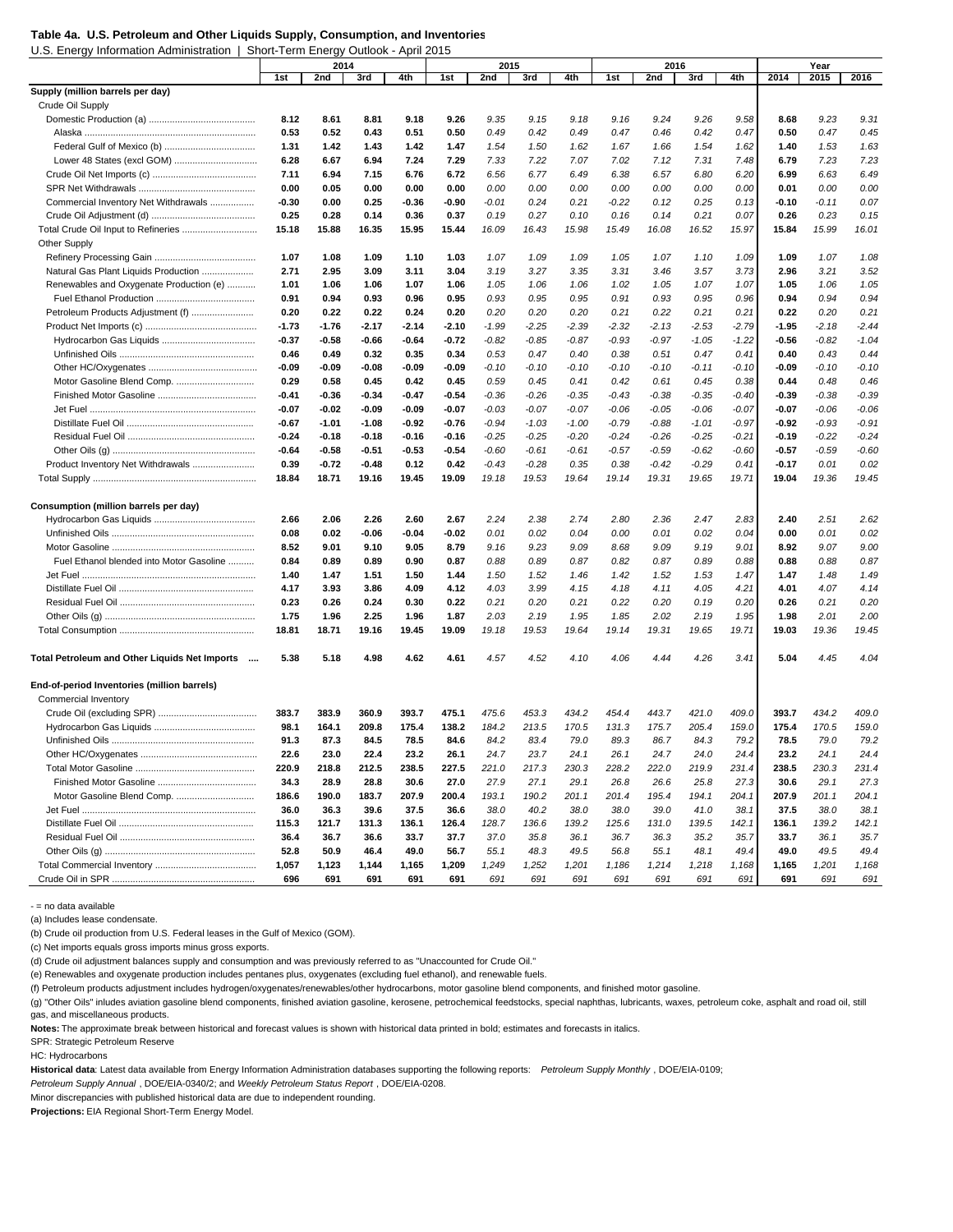## **Table 4b. U.S. Hydrocarbon Gas Liquids (HGL) and Petroleum Refinery Balances (million barrels per day, except inventories and utilization factor)** U.S. Energy Information Administration | Short-Term Energy Outlook - April 2015

|                                                    |         | 2014    |         |         |         | 2015    |         |         |         | 2016    |         |         |         | Year    |         |
|----------------------------------------------------|---------|---------|---------|---------|---------|---------|---------|---------|---------|---------|---------|---------|---------|---------|---------|
|                                                    | 1st     | 2nd     | 3rd     | 4th     | 1st     | 2nd     | 3rd     | 4th     | 1st     | 2nd     | 3rd     | 4th     | 2014    | 2015    | 2016    |
| <b>HGL Production</b>                              |         |         |         |         |         |         |         |         |         |         |         |         |         |         |         |
| <b>Natural Gas Processing Plants</b>               |         |         |         |         |         |         |         |         |         |         |         |         |         |         |         |
|                                                    | 1.03    | 1.09    | 1.09    | 1.08    | 1.09    | 1.16    | 1.19    | 1.25    | 1.24    | 1.30    | 1.34    | 1.48    | 1.07    | 1.17    | 1.34    |
|                                                    | 0.87    | 0.95    | 1.02    | 1.04    | 1.02    | 1.05    | 1.08    | 1.10    | 1.09    | 1.12    | 1.17    | 1.20    | 0.97    | 1.06    | 1.15    |
|                                                    | 0.48    | 0.52    | 0.56    | 0.58    | 0.55    | 0.58    | 0.59    | 0.60    | 0.59    | 0.62    | 0.63    | 0.64    | 0.54    | 0.58    | 0.62    |
| Natural Gasoline (Pentanes Plus)                   | 0.33    | 0.39    | 0.42    | 0.41    | 0.38    | 0.40    | 0.42    | 0.40    | 0.39    | 0.42    | 0.43    | 0.41    | 0.39    | 0.40    | 0.41    |
| Refinery and Blender Net Production                |         |         |         |         |         |         |         |         |         |         |         |         |         |         |         |
|                                                    | 0.01    | 0.01    | 0.01    | 0.01    | 0.01    | 0.01    | 0.01    | 0.01    | 0.01    | 0.01    | 0.01    | 0.01    | 0.01    | 0.01    | 0.01    |
|                                                    | 0.57    | 0.60    | 0.59    | 0.59    | 0.57    | 0.60    | 0.59    | 0.58    | 0.58    | 0.60    | 0.59    | 0.59    | 0.59    | 0.59    | 0.59    |
|                                                    | -0.04   | 0.27    | 0.21    | $-0.18$ | $-0.05$ | 0.25    | 0.18    | $-0.15$ | $-0.03$ | 0.25    | 0.18    | $-0.15$ | 0.07    | 0.06    | 0.06    |
| Renewable Fuels and Oxygenate Plant Net Production |         |         |         |         |         |         |         |         |         |         |         |         |         |         |         |
| Natural Gasoline (Pentanes Plus)                   | -0.02   | -0.02   | -0.02   | $-0.02$ | -0.02   | $-0.02$ | $-0.02$ | $-0.02$ | $-0.02$ | $-0.02$ | $-0.02$ | $-0.02$ | -0.02   | $-0.02$ | $-0.02$ |
|                                                    |         |         |         |         |         |         |         |         |         |         |         |         |         |         |         |
| <b>HGL Net Imports</b>                             |         |         |         |         |         |         |         |         |         |         |         |         |         |         |         |
|                                                    | $-0.01$ | $-0.02$ | $-0.05$ | $-0.06$ | -0.08   | $-0.09$ | $-0.09$ | $-0.11$ | $-0.12$ | $-0.15$ | $-0.18$ | $-0.28$ | $-0.04$ | $-0.09$ | $-0.19$ |
|                                                    | $-0.17$ | $-0.34$ | $-0.36$ | $-0.39$ | $-0.41$ | $-0.49$ | $-0.48$ | $-0.50$ | $-0.50$ | $-0.53$ | $-0.54$ | $-0.60$ | $-0.32$ | $-0.47$ | $-0.54$ |
|                                                    | $-0.03$ | $-0.06$ | -0.09   | $-0.03$ | $-0.06$ | $-0.09$ | $-0.11$ | $-0.09$ | $-0.12$ | $-0.12$ | $-0.14$ | $-0.15$ | $-0.05$ | $-0.09$ | $-0.13$ |
| Natural Gasoline (Pentanes Plus)                   | $-0.15$ | $-0.16$ | -0.16   | $-0.15$ | $-0.17$ | $-0.16$ | $-0.17$ | $-0.17$ | $-0.18$ | $-0.17$ | $-0.18$ | $-0.19$ | $-0.16$ | $-0.17$ | $-0.18$ |
|                                                    |         |         |         |         |         |         |         |         |         |         |         |         |         |         |         |
| <b>HGL Refinery and Blender Net Inputs</b>         |         |         |         |         |         |         |         |         |         |         |         |         |         |         |         |
|                                                    | 0.37    | 0.28    | 0.30    | 0.48    | 0.41    | 0.29    | 0.30    | 0.44    | 0.37    | 0.30    | 0.31    | 0.44    | 0.36    | 0.36    | 0.35    |
| Natural Gasoline (Pentanes Plus)                   | 0.14    | 0.15    | 0.16    | 0.16    | 0.16    | 0.18    | 0.18    | 0.19    | 0.17    | 0.18    | 0.18    | 0.18    | 0.15    | 0.17    | 0.18    |
|                                                    |         |         |         |         |         |         |         |         |         |         |         |         |         |         |         |
| <b>HGL Consumption</b>                             |         |         |         |         |         |         |         |         |         |         |         |         |         |         |         |
|                                                    | 1.01    | 0.97    | 1.08    | 1.05    | 1.03    | 1.03    | 1.12    | 1.15    | 1.13    | 1.10    | 1.18    | 1.21    | 1.03    | 1.08    | 1.15    |
|                                                    | 1.46    | 0.89    | 0.97    | 1.29    | 1.41    | 0.99    | 1.04    | 1.34    | 1.47    | 1.02    | 1.07    | 1.38    | 1.15    | 1.19    | 1.24    |
|                                                    | 0.16    | 0.17    | 0.16    | 0.22    | 0.19    | 0.18    | 0.18    | 0.21    | 0.18    | 0.19    | 0.17    | 0.20    | 0.18    | 0.19    | 0.19    |
| Natural Gasoline (Pentanes Plus)                   | 0.03    | 0.03    | 0.05    | 0.05    | 0.04    | 0.03    | 0.05    | 0.04    | 0.02    | 0.04    | 0.05    | 0.04    | 0.04    | 0.04    | 0.04    |
|                                                    |         |         |         |         |         |         |         |         |         |         |         |         |         |         |         |
| <b>HGL Inventories (million barrels)</b>           |         |         |         |         |         |         |         |         |         |         |         |         |         |         |         |
|                                                    | 29.90   | 37.06   | 38.70   | 36.37   | 33.07   | 37.02   | 37.23   | 36.92   | 35.84   | 39.56   | 39.35   | 38.97   | 35.53   | 36.07   | 38.43   |
|                                                    | 28.32   | 57.12   | 82.37   | 77.95   | 57.51   | 73.14   | 86.98   | 71.96   | 44.47   | 59.48   | 73.29   | 56.16   | 77.95   | 71.96   | 56.16   |
|                                                    | 25.95   | 52.24   | 72.22   | 41.96   | 27.11   | 52.17   | 68.19   | 42.44   | 31.89   | 55.68   | 72.29   | 45.08   | 41.96   | 42.44   | 45.08   |
| Natural Gasoline (Pentanes Plus)                   | 13.04   | 14.82   | 17.92   | 20.59   | 20.01   | 20.80   | 21.44   | 19.54   | 18.78   | 20.21   | 20.96   | 19.26   | 20.59   | 19.54   | 19.26   |
|                                                    |         |         |         |         |         |         |         |         |         |         |         |         |         |         |         |
| <b>Refinery and Blender Net Inputs</b>             |         |         |         |         |         |         |         |         |         |         |         |         |         |         |         |
|                                                    | 15.18   | 15.88   | 16.35   | 15.95   | 15.44   | 16.09   | 16.43   | 15.98   | 15.49   | 16.08   | 16.52   | 15.97   | 15.84   | 15.99   | 16.01   |
|                                                    | 0.52    | 0.43    | 0.46    | 0.64    | 0.56    | 0.47    | 0.48    | 0.62    | 0.55    | 0.47    | 0.49    | 0.62    | 0.51    | 0.53    | 0.53    |
| Other Hydrocarbons/Oxygenates                      | 1.08    | 1.16    | 1.16    | 1.14    | 1.10    | 1.13    | 1.14    | 1.12    | 1.08    | 1.13    | 1.15    | 1.14    | 1.14    | 1.12    | 1.12    |
|                                                    | 0.24    |         |         |         | 0.29    |         |         |         |         |         |         | 0.43    | 0.40    | 0.42    | 0.43    |
|                                                    |         | 0.51    | 0.41    | 0.45    |         | 0.53    | 0.46    | 0.41    | 0.28    | 0.53    | 0.47    |         |         |         |         |
| Motor Gasoline Blend Components                    | 0.71    | 1.06    | 0.83    | 0.32    | 0.70    | 0.85    | 0.65    | 0.46    | 0.60    | 0.85    | 0.63    | 0.43    | 0.73    | 0.67    | 0.63    |
| Aviation Gasoline Blend Components                 | 0.00    | 0.00    | 0.00    | 0.00    | 0.00    | 0.00    | 0.00    | 0.00    | 0.00    | 0.00    | 0.00    | 0.00    | 0.00    | 0.00    | 0.00    |
| Total Refinery and Blender Net Inputs              | 17.73   | 19.04   | 19.21   | 18.51   | 18.09   | 19.06   | 19.15   | 18.60   | 17.98   | 19.06   | 19.26   | 18.59   | 18.62   | 18.73   | 18.72   |
|                                                    |         |         |         |         |         |         |         |         |         |         |         |         |         |         |         |
|                                                    | 1.07    | 1.08    | 1.09    | 1.10    | 1.03    | 1.07    | 1.09    | 1.09    | 1.05    | 1.07    | 1.10    | 1.09    | 1.09    | 1.07    | 1.08    |
|                                                    |         |         |         |         |         |         |         |         |         |         |         |         |         |         |         |
| <b>Refinery and Blender Net Production</b>         |         |         |         |         |         |         |         |         |         |         |         |         |         |         |         |
|                                                    | 0.54    | 0.87    | 0.81    | 0.41    | 0.52    | 0.86    | 0.77    | 0.44    | 0.55    | 0.86    | 0.78    | 0.45    | 0.66    | 0.65    | 0.66    |
|                                                    | 9.26    | 9.82    | 9.74    | 9.68    | 9.44    | 9.70    | 9.64    | 9.61    | 9.27    | 9.64    | 9.69    | 9.58    | 9.63    | 9.60    | 9.55    |
|                                                    |         |         |         |         |         |         |         |         |         |         |         |         |         |         |         |
|                                                    | 1.45    | 1.49    | 1.64    | 1.57    | 1.51    | 1.55    | 1.61    | 1.51    | 1.48    | 1.58    | 1.62    | 1.51    | 1.54    | 1.54    | 1.55    |
|                                                    | 4.66    | 4.96    | 4.99    | 5.00    | 4.74    | 4.95    | 5.06    | 5.13    | 4.77    | 5.00    | 5.11    | 5.16    | 4.90    | 4.97    | 5.01    |
|                                                    | 0.46    | 0.44    | 0.42    | 0.43    | 0.42    | 0.46    | 0.44    | 0.42    | 0.46    | 0.45    | 0.43    | 0.41    | 0.44    | 0.43    | 0.44    |
|                                                    | 2.43    | 2.52    | 2.71    | 2.52    | 2.49    | 2.62    | 2.72    | 2.57    | 2.50    | 2.60    | 2.73    | 2.57    | 2.55    | 2.60    | 2.60    |
| Total Refinery and Blender Net Production          | 18.80   | 20.11   | 20.30   | 19.61   | 19.12   | 20.13   | 20.25   | 19.69   | 19.04   | 20.12   | 20.36   | 19.68   | 19.71   | 19.80   | 19.80   |
|                                                    |         |         |         |         |         |         |         |         |         |         |         |         |         |         |         |
|                                                    | 15.51   | 16.17   | 16.64   | 16.25   | 15.74   | 16.37   | 16.73   | 16.29   | 15.82   | 16.36   | 16.81   | 16.28   | 16.15   | 16.29   | 16.32   |
| Refinery Operable Distillation Capacity            | 17.93   | 17.89   | 17.81   | 17.80   | 17.82   | 17.86   | 17.93   | 17.97   | 18.00   | 18.00   | 18.16   | 18.24   | 17.86   | 17.90   | 18.10   |
| Refinery Distillation Utilization Factor           | 0.87    | 0.90    | 0.93    | 0.91    | 0.88    | 0.92    | 0.93    | 0.91    | 0.88    | 0.91    | 0.93    | 0.89    | 0.90    | 0.91    | 0.90    |
|                                                    |         |         |         |         |         |         |         |         |         |         |         |         |         |         |         |

- = no data available

(a) "Other Oils" includes aviation gasoline blend components, finished aviation gasoline, kerosene, petrochemical feedstocks, special naphthas, lubricants, waxes, petroleum coke, asphalt and road oil, still gas, and miscellaneous products.

Notes: The approximate break between historical and forecast values is shown with historical data printed in bold; estimates and forecasts in italics.

**Historical data**: Latest data available from Energy Information Administration databases supporting the following reports: *Petroleum Supply Monthly* , DOE/EIA-0109;

*Petroleum Supply Annual* , DOE/EIA-0340/2; *Weekly Petroleum Status Report* , DOE/EIA-0208.

Minor discrepancies with published historical data are due to independent rounding.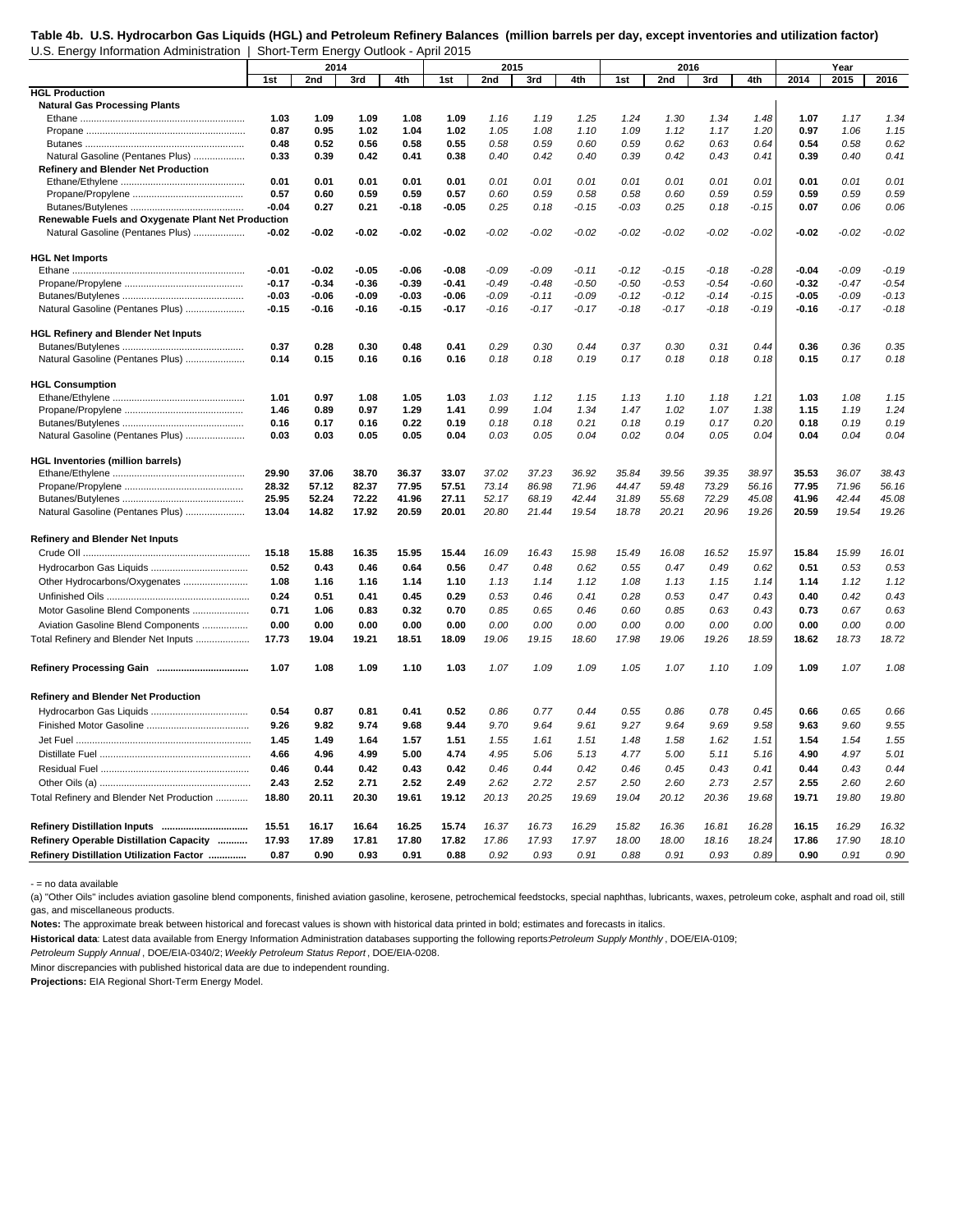#### **Table 4c. U.S. Regional Motor Gasoline Prices and Inventories**

U.S. Energy Information Administration | Short-Term Energy Outlook - April 2015

|                                                      |       | 2014  |       |       |       | 2015  |       |       |       | 2016  |       |       |       | Year  |       |
|------------------------------------------------------|-------|-------|-------|-------|-------|-------|-------|-------|-------|-------|-------|-------|-------|-------|-------|
|                                                      | 1st   | 2nd   | 3rd   | 4th   | 1st   | 2nd   | 3rd   | 4th   | 1st   | 2nd   | 3rd   | 4th   | 2014  | 2015  | 2016  |
| Prices (cents per gallon)                            |       |       |       |       |       |       |       |       |       |       |       |       |       |       |       |
| Refiner Wholesale Price                              | 272   | 298   | 276   | 203   | 159   | 176   | 172   | 171   | 190   | 218   | 213   | 189   | 262   | 170   | 203   |
| Gasoline Regular Grade Retail Prices Including Taxes |       |       |       |       |       |       |       |       |       |       |       |       |       |       |       |
|                                                      | 344   | 365   | 348   | 292   | 228   | 243   | 239   | 244   | 260   | 286   | 282   | 265   | 337   | 238   | 274   |
|                                                      | 337   | 365   | 343   | 278   | 216   | 243   | 240   | 236   | 252   | 287   | 282   | 254   | 331   | 234   | 269   |
|                                                      | 318   | 345   | 329   | 265   | 204   | 227   | 222   | 220   | 237   | 267   | 263   | 238   | 314   | 218   | 251   |
|                                                      | 326   | 350   | 363   | 297   | 206   | 240   | 242   | 238   | 241   | 278   | 284   | 259   | 335   | 232   | 266   |
|                                                      | 362   | 401   | 386   | 315   | 271   | 290   | 275   | 271   | 283   | 317   | 315   | 290   | 366   | 277   | 302   |
|                                                      | 340   | 368   | 350   | 288   | 227   | 248   | 243   | 242   | 258   | 288   | 285   | 262   | 336   | 240   | 273   |
| <b>Gasoline All Grades Including Taxes</b>           | 348   | 375   | 358   | 296   | 236   | 256   | 251   | 251   | 266   | 297   | 293   | 270   | 344   | 249   | 282   |
| End-of-period Inventories (million barrels)          |       |       |       |       |       |       |       |       |       |       |       |       |       |       |       |
| <b>Total Gasoline Inventories</b>                    |       |       |       |       |       |       |       |       |       |       |       |       |       |       |       |
|                                                      | 57.7  | 63.1  | 55.6  | 61.1  | 63.6  | 63.0  | 56.2  | 59.3  | 60.5  | 62.1  | 57.9  | 60.1  | 61.1  | 59.3  | 60.1  |
|                                                      | 49.0  | 49.7  | 47.2  | 52.4  | 51.8  | 48.8  | 49.2  | 50.5  | 50.8  | 48.3  | 49.1  | 49.9  | 52.4  | 50.5  | 49.9  |
|                                                      | 77.7  | 72.8  | 74.9  | 83.5  | 77.8  | 75.5  | 77.2  | 81.1  | 79.4  | 77.2  | 78.1  | 82.1  | 83.5  | 81.1  | 82.1  |
|                                                      | 6.5   | 6.1   | 7.4   | 7.9   | 6.6   | 6.5   | 6.8   | 7.7   | 7.2   | 6.8   | 6.9   | 7.7   | 7.9   | 7.7   | 7.7   |
|                                                      | 30.0  | 27.1  | 27.3  | 33.6  | 27.6  | 27.2  | 28.0  | 31.7  | 30.3  | 27.7  | 27.8  | 31.6  | 33.6  | 31.7  | 31.6  |
|                                                      | 220.9 | 218.8 | 212.5 | 238.5 | 227.5 | 221.0 | 217.3 | 230.3 | 228.2 | 222.0 | 219.9 | 231.4 | 238.5 | 230.3 | 231.4 |
| <b>Finished Gasoline Inventories</b>                 |       |       |       |       |       |       |       |       |       |       |       |       |       |       |       |
|                                                      | 34.3  | 28.9  | 28.8  | 30.6  | 27.0  | 27.9  | 27.1  | 29.1  | 26.8  | 26.6  | 25.8  | 27.3  | 30.6  | 29.1  | 27.3  |
| <b>Gasoline Blending Components Inventories</b>      |       |       |       |       |       |       |       |       |       |       |       |       |       |       |       |
|                                                      | 186.6 | 190.0 | 183.7 | 207.9 | 200.4 | 193.1 | 190.2 | 201.1 | 201.4 | 195.4 | 194.1 | 204.1 | 207.9 | 201.1 | 204.1 |

- = no data available

Prices are not adjusted for inflation.

**Notes:** The approximate break between historical and forecast values is shown with historical data printed in bold; estimates and forecasts in italics.

Regions refer to Petroleum Administration for Defense Districts (PADD).

See "Petroleum for Administration Defense District" in EIA's Energy Glossary (http://www.eia.doe.gov/glossary/index.html) for a list of States in each region.

**Historical data** : Latest data available from Energy Information Administration databases supporting the following reports: *Petroleum Marketing Monthly* , DOE/EIA-0380;

*Petroleum Supply Monthly* , DOE/EIA-0109; *Petroleum Supply Annual* , DOE/EIA-0340/2; and *Weekly Petroleum Status Report* , DOE/EIA-0208.

Minor discrepancies with published historical data are due to independent rounding.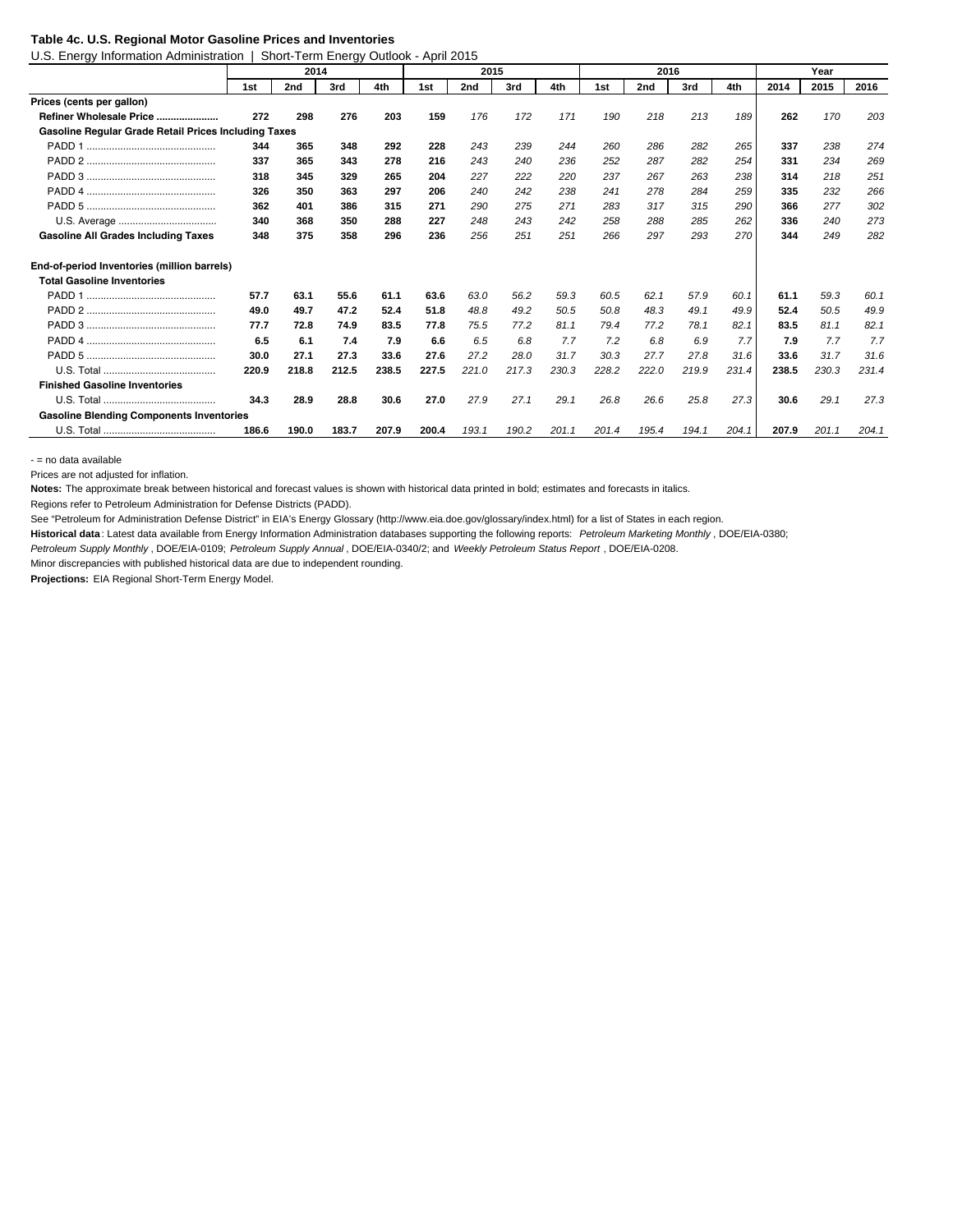|  |  | Table 5a. U.S. Natural Gas Supply, Consumption, and Inventories |  |  |
|--|--|-----------------------------------------------------------------|--|--|
|  |  |                                                                 |  |  |

U.S. Energy Information Administration | Short-Term Energy Outlook - April 2015

| ້                                              |       | 2014     |          |         |         | 2015     |          |         |         | 2016     |         |         |         | Year    |         |
|------------------------------------------------|-------|----------|----------|---------|---------|----------|----------|---------|---------|----------|---------|---------|---------|---------|---------|
|                                                | 1st   | 2nd      | 3rd      | 4th     | 1st     | 2nd      | 3rd      | 4th     | 1st     | 2nd      | 3rd     | 4th     | 2014    | 2015    | 2016    |
| Supply (billion cubic feet per day)            |       |          |          |         |         |          |          |         |         |          |         |         |         |         |         |
| Total Marketed Production                      | 71.74 | 73.55    | 75.72    | 77.77   | 78.11   | 78.32    | 78.53    | 78.93   | 79.70   | 79.73    | 79.86   | 80.54   | 74.72   | 78.47   | 79.96   |
|                                                | 0.99  | 0.93     | 0.85     | 0.98    | 1.01    | 0.85     | 0.77     | 0.93    | 0.96    | 0.82     | 0.75    | 0.91    | 0.94    | 0.89    | 0.86    |
| Federal GOM (a)                                | 3.29  | 3.42     | 3.41     | 3.38    | 3.30    | 3.16     | 3.18     | 3.05    | 3.10    | 3.05     | 2.87    | 2.84    | 3.37    | 3.17    | 2.97    |
| Lower 48 States (excl GOM)                     | 67.47 | 69.21    | 71.46    | 73.41   | 73.80   | 74.31    | 74.58    | 74.95   | 75.63   | 75.85    | 76.24   | 76.79   | 70.41   | 74.42   | 76.13   |
| Total Dry Gas Production                       | 67.84 | 69.33    | 71.30    | 73.31   | 73.75   | 73.95    | 74.14    | 74.52   | 75.24   | 75.27    | 75.39   | 76.04   | 70.46   | 74.09   | 75.49   |
| LNG Gross Imports                              | 0.17  | 0.17     | 0.15     | 0.16    | 0.33    | 0.17     | 0.18     | 0.17    | 0.14    | 0.16     | 0.17    | 0.15    | 0.16    | 0.21    | 0.15    |
| LNG Gross Exports                              | 0.03  | 0.02     | 0.09     | 0.03    | 0.03    | 0.00     | 0.43     | 0.59    | 0.68    | 0.69     | 0.72    | 1.07    | 0.04    | 0.27    | 0.79    |
| Pipeline Gross Imports                         | 8.44  | 6.52     | 6.47     | 7.47    | 8.17    | 6.22     | 6.56     | 6.86    | 7.28    | 6.23     | 6.53    | 6.73    | 7.22    | 6.95    | 6.69    |
| Pipeline Gross Exports                         | 4.67  | 3.89     | 3.85     | 3.96    | 4.35    | 4.43     | 4.45     | 4.78    | 4.87    | 4.72     | 4.92    | 5.09    | 4.09    | 4.50    | 4.90    |
| Supplemental Gaseous Fuels                     | 0.17  | 0.16     | 0.13     | 0.16    | 0.16    | 0.16     | 0.16     | 0.16    | 0.16    | 0.16     | 0.16    | 0.16    | 0.15    | 0.16    | 0.16    |
| Net Inventory Withdrawals                      | 22.75 | $-12.71$ | $-12.96$ | 0.55    | 18.56   | $-11.24$ | $-10.16$ | 2.53    | 16.39   | $-10.84$ | $-9.89$ | 2.99    | $-0.69$ | $-0.15$ | $-0.35$ |
|                                                | 94.67 | 59.56    | 61.15    | 77.65   | 96.61   | 64.82    | 66.00    | 78.87   | 93.66   | 65.57    | 66.73   | 79.91   | 73.18   | 76.50   | 76.45   |
| Balancing Item (b)                             | 0.43  | 1.64     | 0.59     | $-1.46$ | $-0.36$ | 0.71     | $-0.18$  | $-0.78$ | $-0.76$ | $-0.28$  | $-0.43$ | $-1.06$ | 0.30    | $-0.15$ | $-0.63$ |
| Total Primary Supply                           | 95.10 | 61.20    | 61.74    | 76.19   | 96.24   | 65.54    | 65.81    | 78.09   | 92.91   | 65.28    | 66.31   | 78.86   | 73.47   | 76.34   | 75.82   |
| Consumption (billion cubic feet per day)       |       |          |          |         |         |          |          |         |         |          |         |         |         |         |         |
| Residential                                    | 28.70 | 7.48     | 3.69     | 15.97   | 27.18   | 7.61     | 3.78     | 15.68   | 24.85   | 7.53     | 3.75    | 15.61   | 13.90   | 13.51   | 12.92   |
|                                                | 16.46 | 6.24     | 4.58     | 10.74   | 15.45   | 5.81     | 4.42     | 10.53   | 14.59   | 5.86     | 4.46    | 10.65   | 9.48    | 9.03    | 8.88    |
|                                                | 22.92 | 20.03    | 19.66    | 21.32   | 23.35   | 21.09    | 20.69    | 22.93   | 24.13   | 21.45    | 21.27   | 23.41   | 20.97   | 22.01   | 22.56   |
| Electric Power (c)                             | 19.68 | 21.12    | 27.34    | 21.09   | 22.71   | 24.38    | 30.30    | 22.16   | 21.51   | 23.67    | 30.07   | 22.13   | 22.33   | 24.90   | 24.36   |
| Lease and Plant Fuel                           | 4.12  | 4.22     | 4.35     | 4.47    | 4.48    | 4.50     | 4.51     | 4.53    | 4.58    | 4.58     | 4.59    | 4.62    | 4.29    | 4.51    | 4.59    |
| Pipeline and Distribution Use                  | 3.14  | 2.02     | 2.04     | 2.51    | 2.98    | 2.04     | 2.02     | 2.16    | 3.16    | 2.09     | 2.07    | 2.35    | 2.42    | 2.30    | 2.42    |
|                                                | 0.09  | 0.09     | 0.09     | 0.09    | 0.09    | 0.09     | 0.09     | 0.09    | 0.10    | 0.10     | 0.10    | 0.10    | 0.09    | 0.09    | 0.10    |
| Total Consumption                              | 95.10 | 61.20    | 61.74    | 76.19   | 96.24   | 65.54    | 65.81    | 78.09   | 92.91   | 65.28    | 66.31   | 78.86   | 73.47   | 76.34   | 75.82   |
| End-of-period Inventories (billion cubic feet) |       |          |          |         |         |          |          |         |         |          |         |         |         |         |         |
| Working Gas Inventory                          | 857   | 2,005    | 3,187    | 3,141   | 1,471   | 2,494    | 3,429    | 3,196   | 1,704   | 2,691    | 3,601   | 3,326   | 3,141   | 3,196   | 3,326   |
| Producing Region (d)                           | 358   | 691      | 953      | 1,070   | 601     | 885      | 1,064    | 1,074   | 696     | 984      | 1,162   | 1,151   | 1,070   | 1,074   | 1,151   |
| East Consuming Region (d)                      | 315   | 952      | 1,752    | 1,607   | 519     | 1,120    | 1,803    | 1,603   | 653     | 1,217    | 1,866   | 1,630   | 1,607   | 1,603   | 1,630   |
| West Consuming Region (d)                      | 184   | 362      | 483      | 464     | 350     | 488      | 562      | 518     | 355     | 490      | 573     | 544     | 464     | 518     | 544     |

- = no data available

(a) Marketed production from U.S. Federal leases in the Gulf of Mexico.

(b) The balancing item represents the difference between the sum of the components of natural gas supply and the sum of components of natural gas demand.

(c) Natural gas used for electricity generation and (a limited amount of) useful thermal output by electric utilities and independent power producers.

(d) For a list of States in each inventory region refer to *Methodology for EIA Weekly Underground Natural Gas Storage Estimates* (http://tonto.eia.doe.gov/oog/info/ngs/methodology.html). **Notes:** The approximate break between historical and forecast values is shown with historical data printed in bold; estimates and forecasts in italics.

LNG: liquefied natural gas.

**Historical data**: Latest data available from Energy Information Administration databases supporting the following reports: *Natural Gas Monthly* , DOE/EIA-0130; and *Electric Power Monthly* , DOE/EIA-0226.

Minor discrepancies with published historical data are due to independent rounding.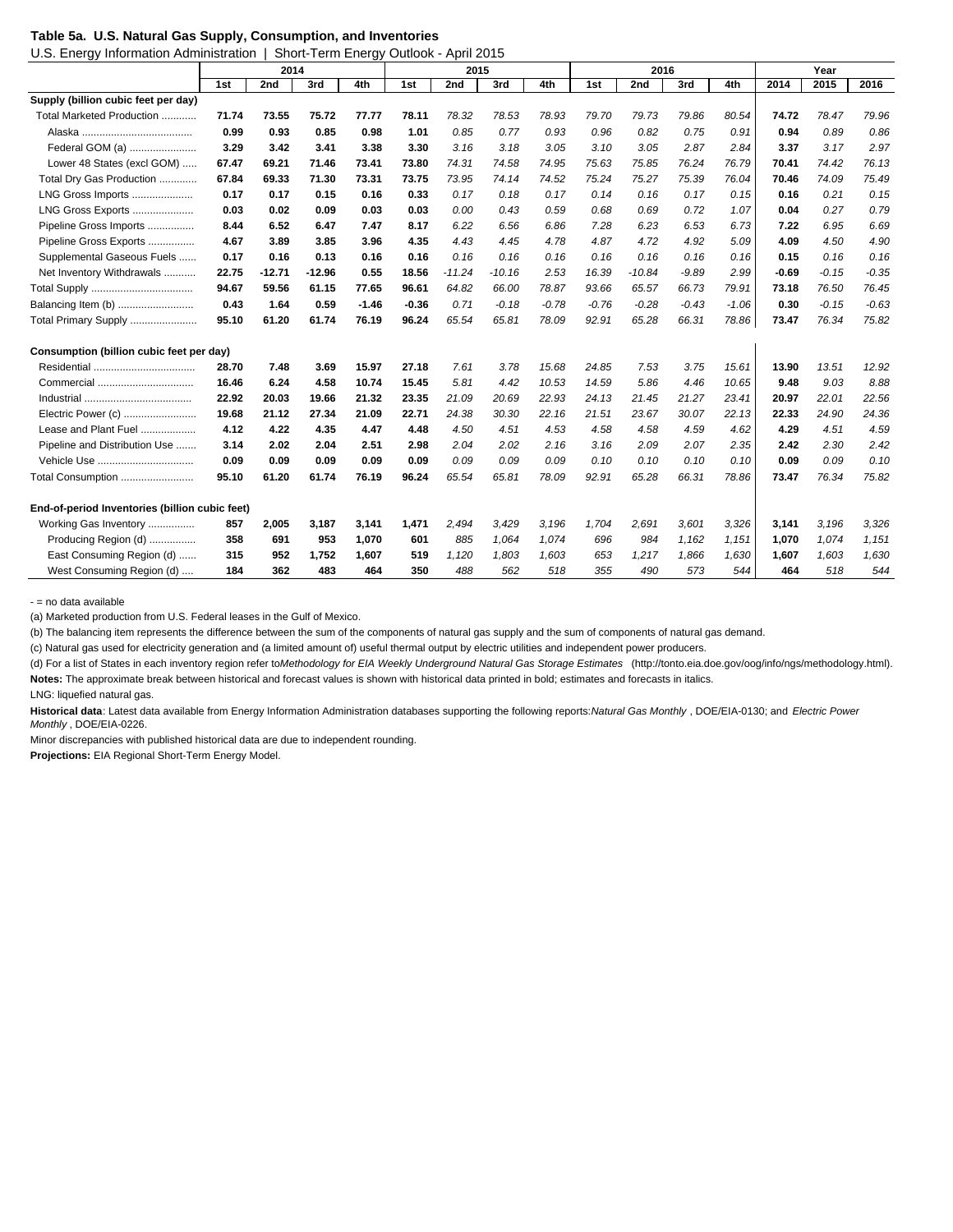**Table 5b. U.S. Regional Natural Gas Prices (dollars per thousand cubic feet**

| U.S. Energy Information Administration |       | Short-Term Energy Outlook - April 2015 |       |       |       |       |       |       |       |       |       |       |       |       |       |
|----------------------------------------|-------|----------------------------------------|-------|-------|-------|-------|-------|-------|-------|-------|-------|-------|-------|-------|-------|
|                                        |       | 2014                                   |       |       |       | 2015  |       |       |       | 2016  |       |       |       | Year  |       |
|                                        | 1st   | 2nd                                    | 3rd   | 4th   | 1st   | 2nd   | 3rd   | 4th   | 1st   | 2nd   | 3rd   | 4th   | 2014  | 2015  | 2016  |
| <b>Wholesale/Spot</b>                  |       |                                        |       |       |       |       |       |       |       |       |       |       |       |       |       |
| Henry Hub Spot Price                   | 5.36  | 4.75                                   | 4.08  | 3.91  | 2.98  | 2.99  | 3.25  | 3.41  | 3.51  | 3.32  | 3.64  | 3.75  | 4.52  | 3.16  | 3.55  |
| <b>Residential</b>                     |       |                                        |       |       |       |       |       |       |       |       |       |       |       |       |       |
| New England                            | 13.65 | 15.98                                  | 17.90 | 14.41 | 13.49 | 14.15 | 16.85 | 13.56 | 13.08 | 14.43 | 17.43 | 14.07 | 14.52 | 13.83 | 13.90 |
| Middle Atlantic                        | 10.71 | 13.04                                  | 17.25 | 11.15 | 9.74  | 12.39 | 17.24 | 11.95 | 10.90 | 13.49 | 17.96 | 12.43 | 11.58 | 11.11 | 12.18 |
| E. N. Central                          | 8.67  | 12.96                                  | 16.85 | 8.96  | 7.76  | 10.74 | 16.40 | 8.66  | 7.87  | 11.23 | 16.98 | 8.97  | 9.70  | 8.87  | 9.17  |
| W. N. Central                          | 9.10  | 11.76                                  | 18.16 | 9.83  | 8.36  | 10.50 | 16.82 | 9.16  | 8.11  | 10.99 | 17.46 | 9.55  | 10.10 | 9.33  | 9.42  |
| S. Atlantic                            | 11.34 | 16.37                                  | 22.98 | 12.85 | 10.90 | 15.65 | 21.87 | 12.77 | 11.35 | 16.32 | 22.66 | 13.18 | 13.03 | 12.65 | 13.21 |
| E. S. Central                          | 9.63  | 14.08                                  | 19.70 | 11.14 | 9.18  | 12.69 | 17.83 | 10.77 | 9.32  | 13.58 | 18.77 | 11.44 | 11.02 | 10.47 | 10.93 |
| W. S. Central                          | 8.53  | 14.22                                  | 20.25 | 11.62 | 8.11  | 12.49 | 18.11 | 10.53 | 7.90  | 13.22 | 18.86 | 10.96 | 10.83 | 10.00 | 10.24 |
| Mountain                               | 9.07  | 11.22                                  | 15.15 | 9.86  | 9.37  | 10.27 | 13.86 | 9.26  | 8.76  | 9.95  | 13.68 | 9.13  | 10.13 | 9.82  | 9.43  |
|                                        | 10.97 | 11.66                                  | 12.41 | 11.25 | 10.86 | 9.87  | 10.68 | 9.64  | 9.30  | 9.84  | 11.12 | 9.88  | 11.37 | 10.27 | 9.79  |
| U.S. Average                           | 9.82  | 13.11                                  | 16.92 | 10.52 | 9.22  | 11.66 | 15.90 | 10.23 | 9.27  | 12.12 | 16.49 | 10.56 | 10.94 | 10.33 | 10.61 |
| Commercial                             |       |                                        |       |       |       |       |       |       |       |       |       |       |       |       |       |
| New England                            | 11.35 | 12.82                                  | 11.74 | 11.36 | 11.06 | 10.05 | 10.20 | 10.45 | 11.06 | 10.73 | 10.72 | 10.90 | 11.64 | 10.67 | 10.93 |
| Middle Atlantic                        | 9.30  | 9.06                                   | 8.04  | 8.05  | 8.36  | 8.15  | 8.12  | 8.93  | 9.30  | 8.73  | 8.57  | 9.44  | 8.78  | 8.44  | 9.16  |
| E. N. Central                          | 8.02  | 9.96                                   | 10.18 | 7.71  | 7.34  | 8.33  | 8.96  | 7.50  | 7.71  | 8.86  | 9.63  | 8.07  | 8.33  | 7.63  | 8.12  |
| W. N. Central                          | 8.35  | 9.10                                   | 10.19 | 8.22  | 7.75  | 7.30  | 8.32  | 7.39  | 7.60  | 7.76  | 8.93  | 7.98  | 8.54  | 7.62  | 7.84  |
| S. Atlantic                            | 9.23  | 10.56                                  | 10.91 | 9.47  | 8.78  | 9.42  | 10.17 | 9.37  | 9.67  | 10.07 | 10.81 | 10.02 | 9.69  | 9.22  | 9.98  |
| E. S. Central                          | 8.90  | 10.71                                  | 11.17 | 9.58  | 8.70  | 9.03  | 9.59  | 9.02  | 9.05  | 9.74  | 10.53 | 9.82  | 9.57  | 8.93  | 9.55  |
| W. S. Central                          | 7.49  | 9.24                                   | 9.26  | 8.25  | 7.48  | 7.30  | 7.94  | 7.48  | 7.42  | 7.91  | 8.63  | 8.19  | 8.23  | 7.51  | 7.89  |
| Mountain                               | 7.81  | 8.74                                   | 9.90  | 8.47  | 8.11  | 7.53  | 8.55  | 7.75  | 7.55  | 7.31  | 8.68  | 7.97  | 8.40  | 7.93  | 7.75  |
|                                        | 9.29  | 9.26                                   | 9.56  | 9.28  | 8.78  | 7.73  | 8.50  | 8.45  | 8.51  | 8.26  | 9.19  | 9.13  | 9.32  | 8.42  | 8.76  |
| U.S. Average                           | 8.66  | 9.64                                   | 9.69  | 8.51  | 8.17  | 8.17  | 8.77  | 8.25  | 8.45  | 8.65  | 9.34  | 8.83  | 8.87  | 8.26  | 8.69  |
| <b>Industrial</b>                      |       |                                        |       |       |       |       |       |       |       |       |       |       |       |       |       |
| New England                            | 10.03 | 9.97                                   | 8.04  | 9.09  | 9.76  | 8.32  | 7.97  | 8.93  | 9.16  | 8.41  | 8.39  | 9.45  | 9.45  | 8.97  | 8.97  |
| Middle Atlantic                        | 9.28  | 8.87                                   | 8.15  | 8.05  | 8.30  | 7.18  | 7.60  | 8.27  | 8.37  | 7.58  | 8.02  | 8.69  | 8.80  | 8.01  | 8.26  |
| E. N. Central                          | 8.03  | 8.87                                   | 7.89  | 6.94  | 6.38  | 5.66  | 5.95  | 6.25  | 6.70  | 6.34  | 6.52  | 6.73  | 7.84  | 6.18  | 6.63  |
| W. N. Central                          | 7.34  | 6.28                                   | 5.91  | 6.38  | 5.79  | 4.78  | 4.94  | 5.41  | 5.58  | 4.84  | 5.06  | 5.57  | 6.57  | 5.27  | 5.30  |
| S. Atlantic                            | 6.91  | 6.42                                   | 5.92  | 5.99  | 5.46  | 4.83  | 5.18  | 5.51  | 5.69  | 5.33  | 5.61  | 5.97  | 6.34  | 5.26  | 5.66  |
| E. S. Central                          | 6.37  | 6.14                                   | 5.31  | 5.50  | 4.91  | 4.46  | 4.69  | 5.04  | 5.33  | 4.92  | 5.23  | 5.56  | 5.86  | 4.79  | 5.27  |
| W. S. Central                          | 5.15  | 4.91                                   | 4.52  | 4.26  | 3.21  | 3.14  | 3.42  | 3.54  | 3.67  | 3.48  | 3.90  | 3.97  | 4.71  | 3.33  | 3.76  |
| Mountain                               | 6.55  | 6.68                                   | 6.95  | 6.65  | 6.37  | 5.73  | 6.15  | 6.19  | 5.79  | 5.48  | 6.14  | 6.25  | 6.69  | 6.15  | 5.92  |
|                                        | 7.84  | 7.63                                   | 7.70  | 7.54  | 6.90  | 5.61  | 6.10  | 6.33  | 6.18  | 5.97  | 6.57  | 6.89  | 7.68  | 6.28  | 6.41  |
| U.S. Average                           | 6.17  | 5.62                                   | 5.06  | 5.16  | 4.47  | 3.82  | 4.02  | 4.42  | 4.72  | 4.17  | 4.48  | 4.86  | 5.53  | 4.20  | 4.57  |

- = no data available

Prices are not adjusted for inflation.

**Notes:** The approximate break between historical and forecast values is shown with historical data printed in bold; estimates and forecasts in italics.

Regions refer to U.S. Census divisions.

See "Census division" in EIA's Energy Glossary (http://www.eia.doe.gov/glossary/index.html) for a list of States in each region.

**Historical data**: Latest data available from Energy Information Administration databases supporting the *Natural Gas Monthly* , DOE/EIA-0130.

Natural gas Henry Hub spot price from Reuter's News Service (http://www.reuters.com).

Minor discrepancies with published historical data are due to independent rounding.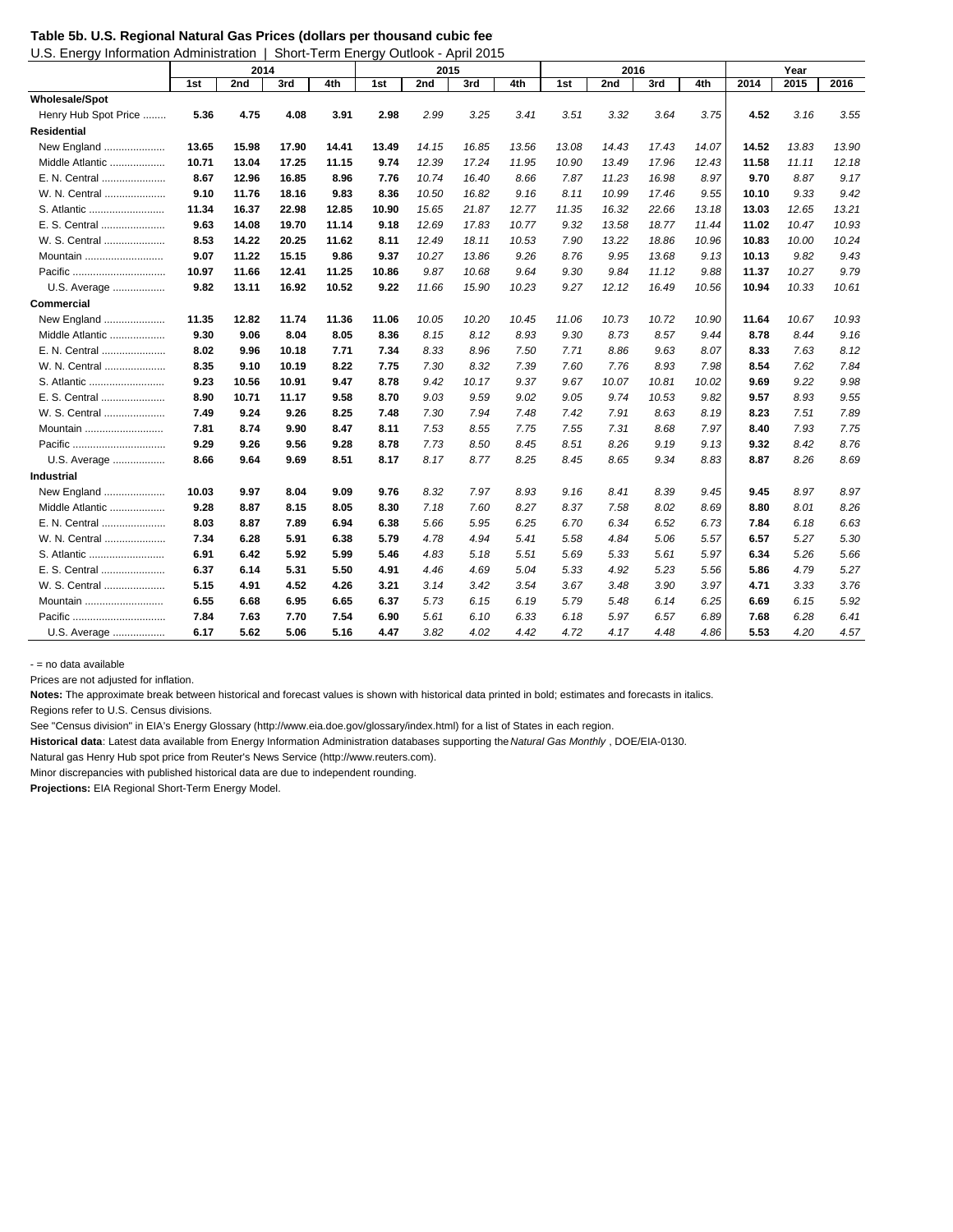## **Table 6. U.S. Coal Supply, Consumption, and Inventories**

U.S. Energy Information Administration | Short-Term Energy Outlook - April 2015

|                                                | 2014   |         |       | 2015  |       |        |       | 2016   |        |        |       | Year   |        |       |       |
|------------------------------------------------|--------|---------|-------|-------|-------|--------|-------|--------|--------|--------|-------|--------|--------|-------|-------|
|                                                | 1st    | 2nd     | 3rd   | 4th   | 1st   | 2nd    | 3rd   | 4th    | 1st    | 2nd    | 3rd   | 4th    | 2014   | 2015  | 2016  |
| Supply (million short tons)                    |        |         |       |       |       |        |       |        |        |        |       |        |        |       |       |
|                                                | 245.2  | 245.8   | 255.3 | 250.3 | 236.7 | 220.2  | 236.9 | 232.2  | 240.1  | 222.2  | 243.0 | 236.1  | 996.7  | 926.0 | 941.4 |
|                                                | 67.5   | 69.7    | 67.5  | 65.6  | 64.8  | 59.2   | 55.5  | 56.5   | 64.4   | 60.9   | 58.6  | 58.5   | 270.3  | 236.0 | 242.3 |
|                                                | 46.3   | 44.8    | 49.3  | 47.0  | 44.3  | 44.7   | 47.5  | 46.8   | 47.9   | 46.0   | 48.8  | 47.7   | 187.4  | 183.3 | 190.4 |
|                                                | 131.4  | 131.4   | 138.5 | 137.7 | 127.6 | 116.3  | 133.9 | 129.0  | 127.8  | 115.3  | 135.6 | 130.0  | 538.9  | 506.7 | 508.7 |
| Primary Inventory Withdrawals                  | $-0.5$ | 0.6     | 2.4   | -1.5  | -0.7  | 0.3    | 3.1   | $-1.6$ | $-1.0$ | 0.7    | 2.9   | $-1.6$ | 0.9    | 1.1   | 1.0   |
|                                                | 2.4    | 3.5     | 3.2   | 2.1   | 1.6   | 2.3    | 3.2   | 2.9    | 2.2    | 2.4    | 3.3   | 2.9    | 11.3   | 10.0  | 10.8  |
|                                                | 27.7   | 24.6    | 22.7  | 22.3  | 21.3  | 22.8   | 19.4  | 19.8   | 19.1   | 22.1   | 19.8  | 21.5   | 97.3   | 83.3  | 82.5  |
| Metallurgical Coal                             | 16.9   | 15.8    | 15.2  | 15.2  | 14.9  | 13.1   | 10.2  | 10.6   | 11.9   | 12.2   | 10.5  | 12.0   | 63.0   | 48.8  | 46.6  |
|                                                | 10.9   | 8.8     | 7.5   | 7.1   | 6.4   | 9.8    | 9.2   | 9.2    | 7.2    | 9.9    | 9.2   | 9.5    | 34.3   | 34.5  | 35.8  |
| Total Primary Supply                           | 219.4  | 225.4   | 238.2 | 228.6 | 216.3 | 199.9  | 223.8 | 213.7  | 222.2  | 203.2  | 229.3 | 215.9  | 911.6  | 853.7 | 870.6 |
| Secondary Inventory Withdrawals                | 30.6   | $-14.8$ | 8.4   | -28.0 | 2.5   | $-8.7$ | 17.0  | $-4.4$ | $-1.2$ | $-6.0$ | 13.8  | -5.1   | $-3.8$ | 6.4   | 1.6   |
|                                                | 3.2    | 2.8     | 2.6   | 2.6   | 2.7   | 2.7    | 2.7   | 2.7    | 2.8    | 2.8    | 2.8   | 2.8    | 11.2   | 10.8  | 11.1  |
|                                                | 253.2  | 213.3   | 249.2 | 203.2 | 221.5 | 194.0  | 243.5 | 212.0  | 223.7  | 200.0  | 245.9 | 213.6  | 919.0  | 870.9 | 883.3 |
| <b>Consumption (million short tons)</b>        |        |         |       |       |       |        |       |        |        |        |       |        |        |       |       |
|                                                | 4.8    | 5.1     | 5.2   | 5.2   | 4.5   | 4.6    | 5.6   | 5.6    | 4.8    | 4.7    | 5.5   | 5.4    | 20.4   | 20.3  | 20.4  |
| Electric Power Sector (b)                      | 231.3  | 196.0   | 231.2 | 193.0 | 202.2 | 178.6  | 227.2 | 195.2  | 207.4  | 184.6  | 229.8 | 197.0  | 851.4  | 803.3 | 818.9 |
| Retail and Other Industry                      | 12.0   | 10.9    | 11.0  | 11.1  | 11.4  | 10.7   | 10.7  | 11.2   | 11.6   | 10.7   | 10.6  | 11.1   | 45.0   | 43.9  | 44.0  |
| Residential and Commercial                     | 0.7    | 0.4     | 0.4   | 0.7   | 0.8   | 0.5    | 0.4   | 0.6    | 0.8    | 0.5    | 0.4   | 0.6    | 2.2    | 2.4   | 2.3   |
|                                                | 11.3   | 10.5    | 10.6  | 10.4  | 10.6  | 10.2   | 10.2  | 10.5   | 10.8   | 10.2   | 10.2  | 10.5   | 42.8   | 41.5  | 41.7  |
|                                                | 248.2  | 212.0   | 247.4 | 209.3 | 218.0 | 194.0  | 243.5 | 212.0  | 223.7  | 200.0  | 245.9 | 213.6  | 916.9  | 867.5 | 883.3 |
| Discrepancy (c)                                | 5.0    | 1.3     | 1.9   | -6.1  | 3.4   | 0.0    | 0.0   | 0.0    | 0.0    | 0.0    | 0.0   | 0.0    | 2.1    | 3.4   | 0.0   |
| End-of-period Inventories (million short tons) |        |         |       |       |       |        |       |        |        |        |       |        |        |       |       |
| Primary Inventories (d)                        | 46.2   | 45.6    | 43.2  | 44.7  | 45.5  | 45.2   | 42.1  | 43.7   | 44.7   | 44.0   | 41.1  | 42.7   | 44.7   | 43.7  | 42.7  |
| Secondary Inventories                          | 124.0  | 138.9   | 130.5 | 158.4 | 156.0 | 164.7  | 147.6 | 152.1  | 153.3  | 159.3  | 145.4 | 150.5  | 158.4  | 152.1 | 150.5 |
| Electric Power Sector                          | 118.3  | 132.9   | 123.8 | 151.4 | 149.8 | 157.8  | 140.2 | 144.2  | 146.4  | 151.8  | 137.4 | 142.2  | 151.4  | 144.2 | 142.2 |
| Retail and General Industry                    | 3.5    | 3.6     | 4.4   | 4.8   | 4.1   | 4.5    | 5.1   | 5.5    | 4.8    | 5.0    | 5.6   | 5.9    | 4.8    | 5.5   | 5.9   |
|                                                | 1.8    | 1.9     | 1.8   | 1.9   | 1.6   | 2.0    | 1.9   | 1.9    | 1.6    | 2.0    | 1.9   | 1.9    | 1.9    | 1.9   | 1.9   |
| <b>Coal Market Indicators</b>                  |        |         |       |       |       |        |       |        |        |        |       |        |        |       |       |
| <b>Coal Miner Productivity</b>                 |        |         |       |       |       |        |       |        |        |        |       |        |        |       |       |
|                                                | 5.47   | 5.47    | 5.47  | 5.47  | 5.61  | 5.61   | 5.61  | 5.61   | 5.46   | 5.46   | 5.46  | 5.46   | 5.47   | 5.61  | 5.46  |
| <b>Total Raw Steel Production</b>              |        |         |       |       |       |        |       |        |        |        |       |        |        |       |       |
| (Million short tons per day)<br>.              | 0.262  | 0.263   | 0.271 | 0.262 | 0.247 | 0.262  | 0.261 | 0.253  | 0.261  | 0.272  | 0.254 | 0.245  | 0.264  | 0.256 | 0.258 |
| Cost of Coal to Electric Utilities             |        |         |       |       |       |        |       |        |        |        |       |        |        |       |       |
| (Dollars per million Btu)                      | 2.33   | 2.39    | 2.37  | 2.37  | 2.28  | 2.33   | 2.32  | 2.30   | 2.32   | 2.35   | 2.34  | 2.30   | 2.36   | 2.31  | 2.33  |

- = no data available

(a) Waste coal includes waste coal and cloal slurry reprocessed into briquettes.

(b) Coal used for electricity generation and (a limited amount of) useful thermal output by electric utilities and independent power producers.

(c) The discrepancy reflects an unaccounted-for shipper and receiver reporting difference, assumed to be zero in the forecast period.

(d) Primary stocks are held at the mines and distribution points.

**Notes:** The approximate break between historical and forecast values is shown with historical data printed in bold; estimates and forecasts in italics.

**Historical data**: Latest data available from Energy Information Administration databases supporting the following reports: *Quarterly Coal Report* , DOE/EIA-0121; and *Electric Power Monthly* , DOE/EIA-0226.

Minor discrepancies with published historical data are due to independent rounding.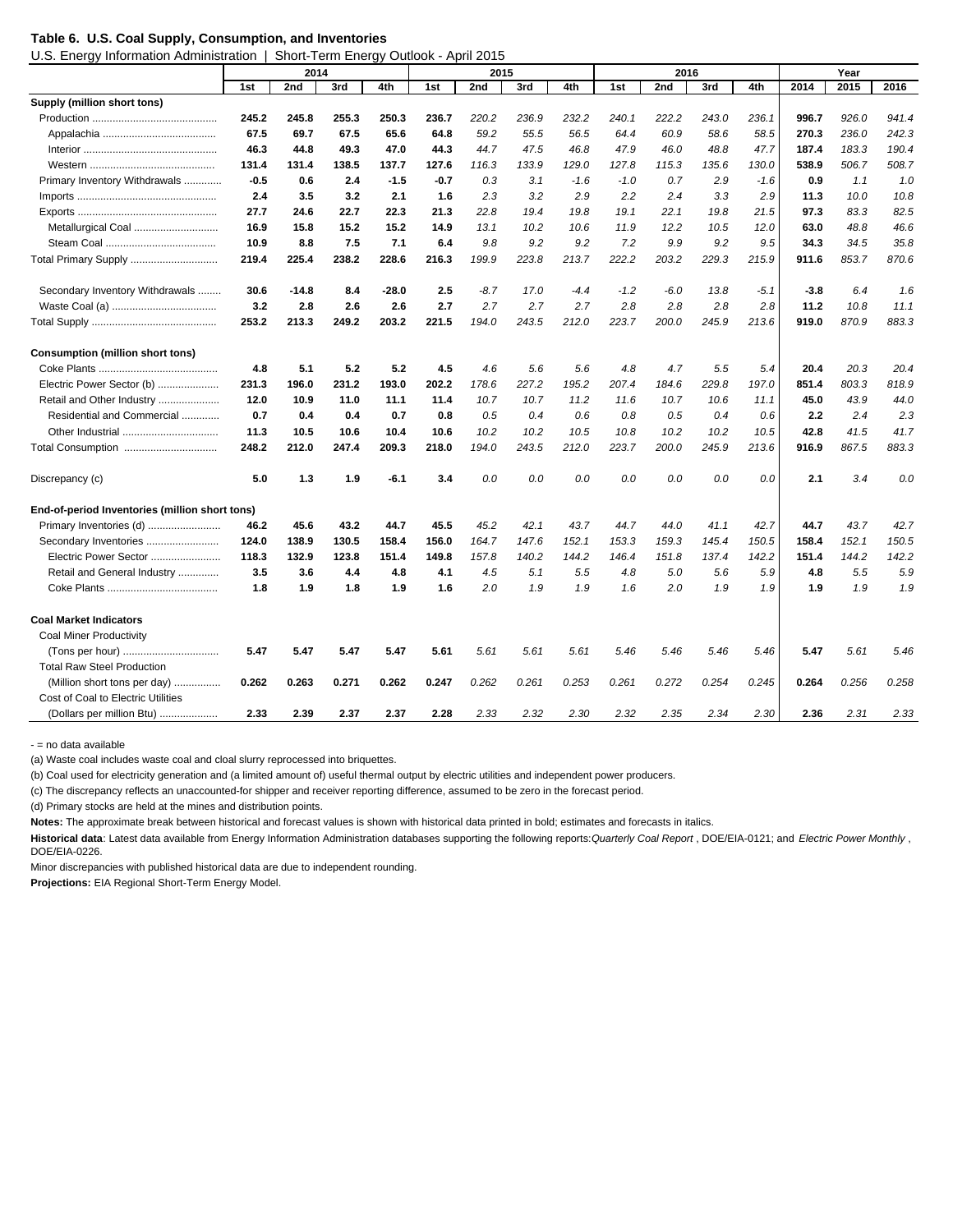#### **Table 7a. U.S. Electricity Industry Overview**

U.S. Energy Information Administration | Short-Term Energy Outlook - April 2015

|                                                                      | 2014  |       |       | 2015  |       |       |       | 2016  |       |       |       | Year  |        |        |        |
|----------------------------------------------------------------------|-------|-------|-------|-------|-------|-------|-------|-------|-------|-------|-------|-------|--------|--------|--------|
|                                                                      | 1st   | 2nd   | 3rd   | 4th   | 1st   | 2nd   | 3rd   | 4th   | 1st   | 2nd   | 3rd   | 4th   | 2014   | 2015   | 2016   |
| Electricity Supply (billion kilowatthours per day)                   |       |       |       |       |       |       |       |       |       |       |       |       |        |        |        |
| Electricity Generation                                               | 11.49 | 10.77 | 12.06 | 10.54 | 11.30 | 10.95 | 12.45 | 10.68 | 11.19 | 11.09 | 12.56 | 10.82 | 11.21  | 11.35  | 11.42  |
| Electric Power Sector (a)                                            | 11.04 | 10.36 | 11.62 | 10.11 | 10.86 | 10.52 | 12.00 | 10.25 | 10.75 | 10.67 | 12.10 | 10.38 | 10.78  | 10.91  | 10.98  |
| Comm. and Indus. Sectors (b)                                         | 0.44  | 0.41  | 0.44  | 0.42  | 0.44  | 0.42  | 0.45  | 0.43  | 0.44  | 0.42  | 0.45  | 0.44  | 0.43   | 0.44   | 0.44   |
|                                                                      | 0.11  | 0.12  | 0.16  | 0.14  | 0.15  | 0.12  | 0.14  | 0.10  | 0.11  | 0.11  | 0.14  | 0.09  | 0.13   | 0.13   | 0.11   |
|                                                                      | 11.59 | 10.89 | 12.22 | 10.68 | 11.45 | 11.07 | 12.59 | 10.78 | 11.30 | 11.20 | 12.70 | 10.91 | 11.35  | 11.47  | 11.53  |
| Losses and Unaccounted for (c)                                       | 0.72  | 0.86  | 0.76  | 0.73  | 0.66  | 0.91  | 0.78  | 0.72  | 0.60  | 0.92  | 0.78  | 0.72  | 0.77   | 0.77   | 0.76   |
| Electricity Consumption (billion kilowatthours per day unless noted) |       |       |       |       |       |       |       |       |       |       |       |       |        |        |        |
|                                                                      | 10.48 | 9.67  | 11.07 | 9.58  | 10.40 | 9.79  | 11.41 | 9.68  | 10.32 | 9.91  | 11.52 | 9.81  | 10.20  | 10.32  | 10.39  |
|                                                                      | 4.31  | 3.36  | 4.26  | 3.45  | 4.22  | 3.36  | 4.43  | 3.47  | 4.04  | 3.41  | 4.45  | 3.51  | 3.84   | 3.87   | 3.85   |
| Commercial Sector                                                    | 3.62  | 3.65  | 4.06  | 3.54  | 3.61  | 3.72  | 4.20  | 3.60  | 3.66  | 3.78  | 4.26  | 3.65  | 3.72   | 3.78   | 3.84   |
| Industrial Sector                                                    | 2.52  | 2.65  | 2.73  | 2.57  | 2.55  | 2.69  | 2.76  | 2.59  | 2.60  | 2.70  | 2.78  | 2.63  | 2.62   | 2.65   | 2.68   |
| Transportation Sector                                                | 0.02  | 0.02  | 0.02  | 0.02  | 0.02  | 0.02  | 0.02  | 0.02  | 0.02  | 0.02  | 0.02  | 0.02  | 0.02   | 0.02   | 0.02   |
|                                                                      | 0.39  | 0.36  | 0.39  | 0.37  | 0.39  | 0.37  | 0.39  | 0.38  | 0.38  | 0.37  | 0.40  | 0.38  | 0.38   | 0.38   | 0.38   |
| Total Consumption                                                    | 10.87 | 10.04 | 11.46 | 9.95  | 10.79 | 10.16 | 11.81 | 10.06 | 10.70 | 10.28 | 11.91 | 10.19 | 10.58  | 10.71  | 10.77  |
| Average residential electricity                                      |       |       |       |       |       |       |       |       |       |       |       |       |        |        |        |
| usage per customer (kWh)                                             | 3,025 | 2,374 | 3,042 | 2,457 | 2,933 | 2,356 | 3,133 | 2,449 | 2,811 | 2,365 | 3,111 | 2.446 | 10,899 | 10,871 | 10,733 |
| <b>Prices</b>                                                        |       |       |       |       |       |       |       |       |       |       |       |       |        |        |        |
| Power Generation Fuel Costs (dollars per million Btu)                |       |       |       |       |       |       |       |       |       |       |       |       |        |        |        |
|                                                                      | 2.33  | 2.39  | 2.37  | 2.37  | 2.28  | 2.33  | 2.32  | 2.30  | 2.32  | 2.35  | 2.34  | 2.30  | 2.36   | 2.31   | 2.33   |
|                                                                      | 6.82  | 4.93  | 4.25  | 4.30  | 4.12  | 3.66  | 3.88  | 4.27  | 4.34  | 3.93  | 4.22  | 4.55  | 4.98   | 3.97   | 4.25   |
| Residual Fuel Oil                                                    | 19.97 | 20.44 | 19.75 | 14.72 | 10.99 | 11.04 | 11.12 | 11.50 | 11.78 | 12.63 | 13.15 | 13.22 | 19.18  | 11.16  | 12.68  |
| Distillate Fuel Oil                                                  | 23.40 | 22.77 | 21.88 | 18.72 | 15.07 | 14.82 | 15.40 | 17.29 | 18.04 | 18.55 | 18.66 | 19.28 | 22.34  | 15.61  | 18.60  |
| End-Use Prices (cents per kilowatthour)                              |       |       |       |       |       |       |       |       |       |       |       |       |        |        |        |
| Residential Sector                                                   | 11.91 | 12.73 | 13.01 | 12.38 | 12.27 | 12.84 | 13.11 | 12.46 | 12.43 | 13.05 | 13.37 | 12.70 | 12.50  | 12.68  | 12.90  |
| Commercial Sector                                                    | 10.55 | 10.68 | 11.11 | 10.59 | 10.23 | 10.44 | 10.95 | 10.46 | 10.29 | 10.54 | 11.09 | 10.62 | 10.75  | 10.54  | 10.65  |
|                                                                      | 6.99  | 6.92  | 7.36  | 6.76  | 6.54  | 6.65  | 7.26  | 6.68  | 6.59  | 6.75  | 7.37  | 6.79  | 7.01   | 6.79   | 6.88   |

 $-$  = no data available.  $kWh = kilowatthours$ . Btu = British thermal units.

Prices are not adjusted for inflation.

(a) Generation supplied by electricity-only and combined-heat-and-power (CHP) plants operated by electric utilities and independent power producers.

(b) Generation supplied by CHP and electricity-only plants operated by businesses in the commercial and industrial sectors, primarily for onsite use.

(c) Includes transmission and distribution losses, data collection time-frame differences, and estimation error.

(d) Direct Use represents commercial and industrial facility use of onsite net electricity generation; and electrical sales or transfers to adjacent or colocated facilities

for which revenue information is not available. See Table 7.6 of the EIA *Monthly Energy Review* .

**Notes:** The approximate break between historical and forecast values is shown with historical data printed in bold; estimates and forecasts in italics.

**Historical data:** Latest data available from Energy Information Administration databases supporting the following reports: *Electric Power Monthly* , DOE/EIA-0226; and *Electric Power Annual* , DOE/EIA-0348.

Minor discrepancies with published historical data are due to independent rounding.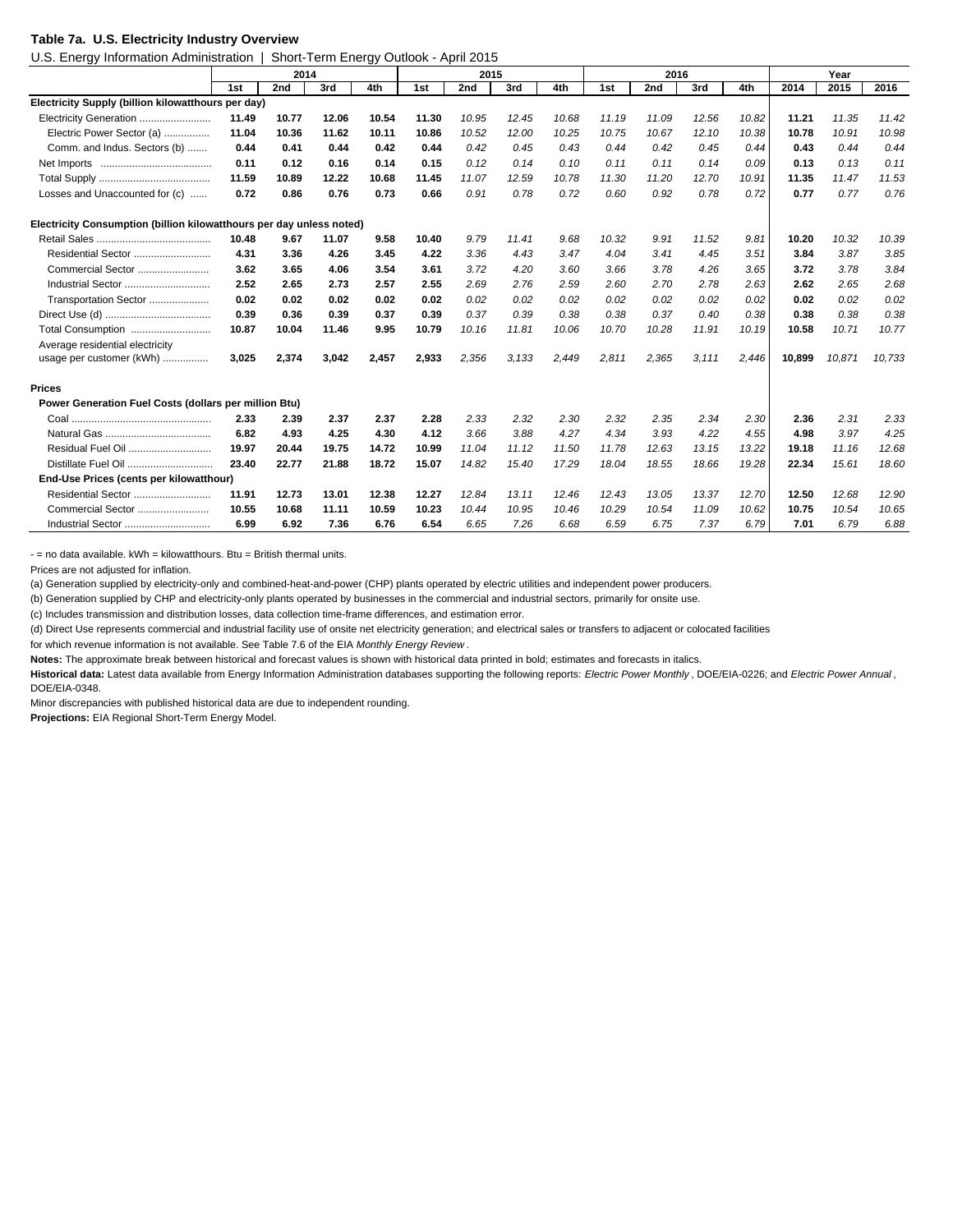| Table 7b. U.S. Regional Electricity Retail Sales (Million Kilowatthours per Day) |  |  |  |
|----------------------------------------------------------------------------------|--|--|--|
|                                                                                  |  |  |  |

| U.S. Energy Information Administration   Short-Term Energy Outlook - April 2015 |
|---------------------------------------------------------------------------------|
|                                                                                 |

|                           |        | 2014  |        |       |        |       | 2015   |       | 2016   |       |        |       | Year   |        |        |
|---------------------------|--------|-------|--------|-------|--------|-------|--------|-------|--------|-------|--------|-------|--------|--------|--------|
|                           | 1st    | 2nd   | 3rd    | 4th   | 1st    | 2nd   | 3rd    | 4th   | 1st    | 2nd   | 3rd    | 4th   | 2014   | 2015   | 2016   |
| <b>Residential Sector</b> |        |       |        |       |        |       |        |       |        |       |        |       |        |        |        |
| New England               | 153    | 111   | 136    | 118   | 152    | 113   | 139    | 120   | 141    | 114   | 139    | 121   | 129    | 131    | 129    |
| Middle Atlantic           | 423    | 315   | 383    | 323   | 423    | 314   | 407    | 326   | 392    | 319   | 407    | 328   | 361    | 367    | 362    |
| E. N. Central             | 616    | 446   | 513    | 479   | 587    | 443   | 561    | 482   | 558    | 445   | 557    | 485   | 513    | 518    | 511    |
| W. N. Central             | 352    | 246   | 293    | 265   | 327    | 244   | 316    | 268   | 326    | 247   | 316    | 272   | 289    | 289    | 290    |
| S. Atlantic               | 1,080  | 858   | 1,088  | 861   | 1,083  | 853   | 1,126  | 871   | 1,015  | 873   | 1,135  | 880   | 971    | 983    | 976    |
| E. S. Central             | 404    | 278   | 363    | 288   | 389    | 278   | 376    | 285   | 361    | 281   | 376    | 286   | 333    | 332    | 326    |
| W. S. Central             | 617    | 501   | 731    | 498   | 610    | 517   | 734    | 502   | 578    | 529   | 741    | 509   | 587    | 591    | 590    |
| Mountain                  | 238    | 242   | 321    | 226   | 234    | 243   | 344    | 231   | 245    | 245   | 348    | 235   | 257    | 263    | 269    |
| Pacific contiguous        | 419    | 347   | 422    | 378   | 399    | 342   | 414    | 375   | 410    | 342   | 415    | 379   | 391    | 383    | 387    |
| AK and HI                 | 14     | 11    | 12     | 13    | 13     | 12    | 12     | 13    | 13     | 12    | 12     | 13    | 13     | 12     | 12     |
| Total                     | 4,315  | 3,355 | 4,260  | 3,449 | 4,217  | 3,359 | 4,429  | 3,472 | 4,039  | 3,408 | 4,447  | 3,508 | 3,844  | 3,869  | 3,851  |
| <b>Commercial Sector</b>  |        |       |        |       |        |       |        |       |        |       |        |       |        |        |        |
| New England               | 148    | 138   | 154    | 139   | 147    | 138   | 156    | 139   | 145    | 137   | 156    | 138   | 145    | 145    | 144    |
| Middle Atlantic           | 442    | 413   | 461    | 409   | 443    | 415   | 475    | 411   | 441    | 417   | 477    | 413   | 431    | 436    | 437    |
| E. N. Central             | 511    | 490   | 526    | 480   | 507    | 499   | 553    | 489   | 515    | 508   | 562    | 497   | 502    | 512    | 521    |
| W. N. Central             | 287    | 273   | 298    | 272   | 283    | 279   | 311    | 275   | 290    | 285   | 318    | 281   | 282    | 287    | 293    |
| S. Atlantic               | 803    | 842   | 920    | 793   | 808    | 857   | 955    | 813   | 808    | 871   | 970    | 826   | 840    | 859    | 869    |
| E. S. Central             | 239    | 237   | 271    | 226   | 238    | 245   | 285    | 230   | 242    | 250   | 291    | 234   | 243    | 250    | 254    |
| W. S. Central             | 494    | 521   | 610    | 504   | 494    | 535   | 626    | 509   | 499    | 545   | 638    | 518   | 532    | 541    | 550    |
| Mountain                  | 239    | 259   | 287    | 243   | 239    | 265   | 299    | 249   | 247    | 273   | 306    | 255   | 257    | 263    | 270    |
| Pacific contiguous        | 442    | 463   | 514    | 461   | 438    | 473   | 521    | 465   | 451    | 476   | 527    | 471   | 470    | 475    | 481    |
| AK and HI                 | 17     | 16    | 17     | 17    | 16     | 16    | 17     | 17    | 16     | 16    | 17     | 17    | 16     | 16     | 17     |
| Total                     | 3,621  | 3,652 | 4,056  | 3,544 | 3,614  | 3,720 | 4,197  | 3,597 | 3,655  | 3,778 | 4,262  | 3,651 | 3,719  | 3,783  | 3,837  |
| <b>Industrial Sector</b>  |        |       |        |       |        |       |        |       |        |       |        |       |        |        |        |
| New England               | 49     | 50    | 52     | 50    | 47     | 49    | 52     | 50    | 48     | 49    | 52     | 50    | 50     | 50     | 50     |
| Middle Atlantic           | 201    | 198   | 205    | 194   | 199    | 202   | 209    | 199   | 209    | 202   | 208    | 200   | 199    | 202    | 205    |
| E. N. Central             | 525    | 532   | 544    | 519   | 519    | 534   | 537    | 511   | 529    | 528   | 538    | 516   | 530    | 526    | 528    |
| W. N. Central             | 231    | 240   | 253    | 238   | 241    | 258   | 274    | 255   | 254    | 259   | 270    | 253   | 241    | 257    | 259    |
| S. Atlantic               | 372    | 397   | 404    | 383   | 375    | 392   | 400    | 380   | 377    | 396   | 405    | 387   | 389    | 387    | 391    |
| E. S. Central             | 279    | 287   | 296    | 283   | 290    | 299   | 294    | 276   | 290    | 296   | 300    | 288   | 286    | 290    | 293    |
| W. S. Central             | 431    | 465   | 471    | 444   | 436    | 473   | 482    | 455   | 443    | 478   | 486    | 458   | 453    | 462    | 466    |
| Mountain                  | 210    | 235   | 250    | 220   | 217    | 242   | 257    | 225   | 224    | 249   | 264    | 232   | 229    | 236    | 242    |
| Pacific contiguous        | 213    | 228   | 244    | 223   | 212    | 232   | 245    | 227   | 217    | 233   | 246    | 228   | 227    | 229    | 231    |
| AK and HI                 | 13     | 14    | 14     | 14    | 13     | 14    | 14     | 14    | 13     | 14    | 15     | 14    | 14     | 14     | 14     |
| Total                     | 2,522  | 2,646 | 2,734  | 2,567 | 2,550  | 2,695 | 2,765  | 2,593 | 2,604  | 2,703 | 2,784  | 2,626 | 2,618  | 2,651  | 2,679  |
| Total All Sectors (a)     |        |       |        |       |        |       |        |       |        |       |        |       |        |        |        |
| New England               | 352    | 300   | 344    | 308   | 348    | 301   | 349    | 310   | 335    | 302   | 349    | 311   | 326    | 327    | 324    |
| Middle Atlantic           | 1,078  | 936   | 1,059  | 936   | 1,075  | 942   | 1,102  | 947   | 1,055  | 949   | 1,105  | 953   | 1,002  | 1,016  | 1,015  |
| E. N. Central             | 1,654  | 1,469 | 1,584  | 1,480 | 1,615  | 1,477 | 1,653  | 1,483 | 1,604  | 1,483 | 1,659  | 1,500 | 1,547  | 1,557  | 1,562  |
| W. N. Central             | 870    | 760   | 843    | 776   | 852    | 781   | 902    | 798   | 870    | 790   | 904    | 806   | 812    | 833    | 843    |
| S. Atlantic               | 2,259  | 2,100 | 2,415  | 2,041 | 2,269  | 2,106 | 2,485  | 2,068 | 2,203  | 2,144 | 2,514  | 2,097 | 2,204  | 2,232  | 2,240  |
| E. S. Central             | 922    | 803   | 931    | 797   | 917    | 822   | 955    | 792   | 893    | 827   | 967    | 808   | 863    | 871    | 874    |
| W. S. Central             | 1,542  | 1,487 | 1,812  | 1,446 | 1,540  | 1,524 | 1,842  | 1,466 | 1,522  | 1,553 | 1,865  | 1,486 | 1,572  | 1,594  | 1,607  |
| Mountain                  | 687    | 737   | 858    | 689   | 691    | 751   | 899    | 706   | 716    | 767   | 919    | 723   | 743    | 762    | 782    |
| Pacific contiguous        | 1,076  | 1,040 | 1,182  | 1,064 | 1,052  | 1,049 | 1,183  | 1,069 | 1,081  | 1,054 | 1,190  | 1,079 | 1,091  | 1,088  | 1,101  |
| AK and HI                 | 44     | 41    | 43     | 43    | 43     | 41    | 43     | 44    | 43     | 41    | 43     | 44    | 43     | 43     | 43     |
| Total                     | 10.481 | 9.674 | 11.072 | 9.581 | 10.402 | 9.795 | 11,413 | 9.682 | 10.321 | 9.911 | 11,515 | 9.806 | 10.202 | 10.324 | 10,390 |

- = no data available

(a) Total retail sales to all sectors includes residential, commercial, industrial, and transportation sector sales.

**Notes:** The approximate break between historical and forecast values is shown with historical data printed in bold; estimates and forecasts in italics.

Retail Sales represents total retail electricity sales by electric utilities and power marketers.

Regions refer to U.S. Census divisions.

See "Census division" in EIA's Energy Glossary (http://www.eia.doe.gov/glossary/index.html) for a list of States in each region.

**Historical data:** Latest data available from Energy Information Administration databases supporting the following reports: *Electric Power Monthly* , DOE/EIA-0226; and *Electric Power Annual* , DOE/EIA-0348.

Minor discrepancies with published historical data are due to independent rounding.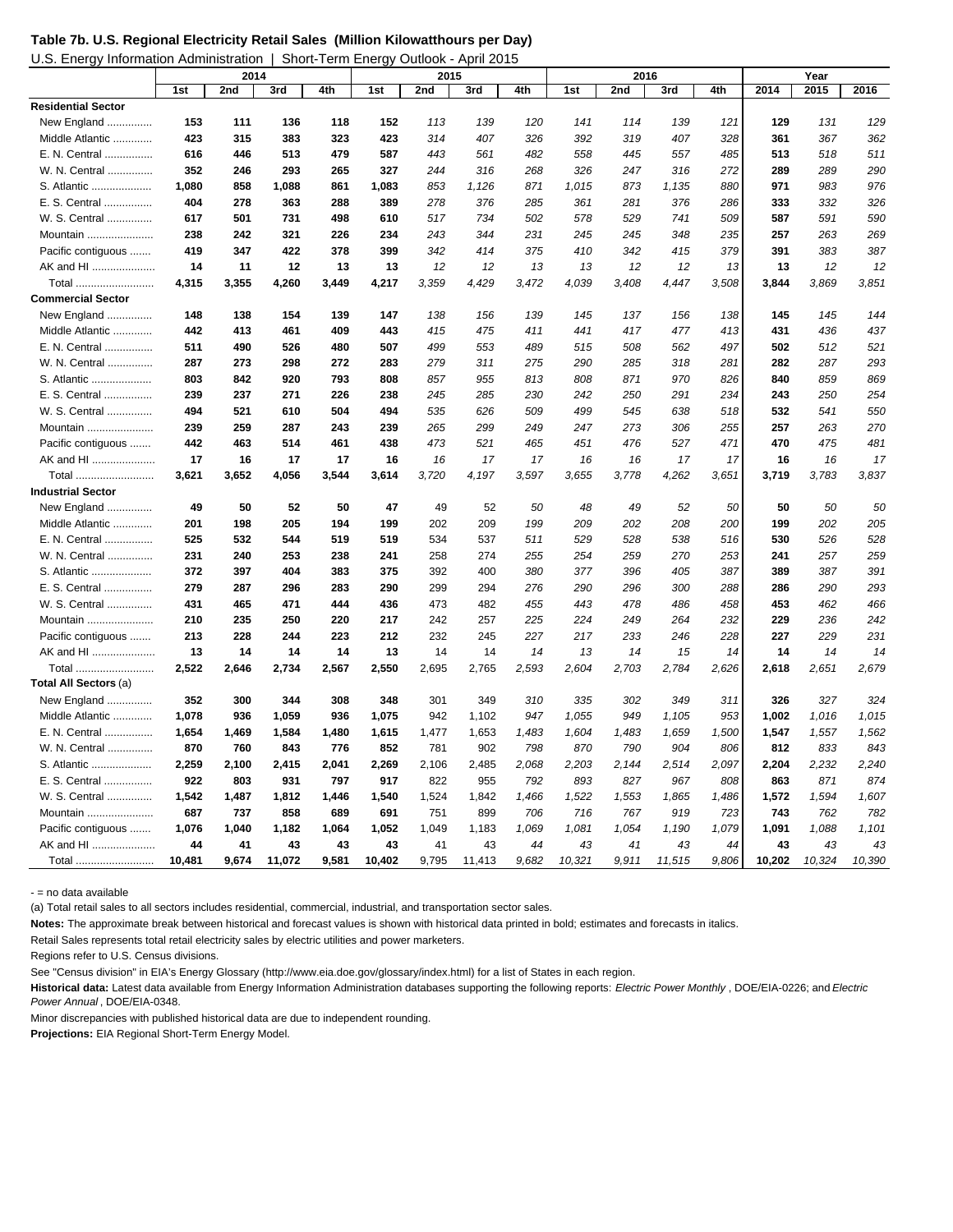| Table 7c. U.S. Regional Electricity Prices (Cents per Kilowatthour) |  |  |
|---------------------------------------------------------------------|--|--|
|---------------------------------------------------------------------|--|--|

U.S. Energy Information Administration | Short-Term Energy Outlook - April 2015

|                           | 2014  |       |       | 2015  |       |       |       | 2016  |       |       |       | Year  |       |       |       |
|---------------------------|-------|-------|-------|-------|-------|-------|-------|-------|-------|-------|-------|-------|-------|-------|-------|
|                           | 1st   | 2nd   | 3rd   | 4th   | 1st   | 2nd   | 3rd   | 4th   | 1st   | 2nd   | 3rd   | 4th   | 2014  | 2015  | 2016  |
| <b>Residential Sector</b> |       |       |       |       |       |       |       |       |       |       |       |       |       |       |       |
| New England               | 17.53 | 18.03 | 17.60 | 18.24 | 19.67 | 19.48 | 19.15 | 18.95 | 19.43 | 19.60 | 19.47 | 19.22 | 17.82 | 19.32 | 19.43 |
| Middle Atlantic           | 16.26 | 16.58 | 16.66 | 16.02 | 16.07 | 16.81 | 16.92 | 16.41 | 16.59 | 17.34 | 17.48 | 16.91 | 16.38 | 16.54 | 17.08 |
| E. N. Central             | 11.56 | 12.96 | 12.98 | 12.73 | 12.25 | 13.10 | 13.29 | 12.80 | 12.63 | 13.50 | 13.70 | 13.15 | 12.50 | 12.84 | 13.23 |
| W. N. Central             | 10.04 | 11.80 | 12.31 | 10.65 | 10.40 | 11.99 | 12.45 | 10.87 | 10.78 | 12.21 | 12.66 | 11.07 | 11.14 | 11.41 | 11.67 |
| S. Atlantic               | 11.31 | 11.98 | 12.13 | 11.61 | 11.44 | 11.92 | 12.04 | 11.56 | 11.48 | 11.96 | 12.15 | 11.67 | 11.75 | 11.74 | 11.82 |
| E. S. Central             | 10.30 | 11.21 | 10.97 | 10.66 | 10.55 | 11.17 | 11.02 | 10.65 | 10.69 | 11.40 | 11.25 | 10.81 | 10.75 | 10.83 | 11.03 |
| W. S. Central             | 10.40 | 11.43 | 11.39 | 11.06 | 10.69 | 11.13 | 11.24 | 10.89 | 10.59 | 11.25 | 11.41 | 11.06 | 11.07 | 11.00 | 11.10 |
| Mountain                  | 10.93 | 12.02 | 12.33 | 11.31 | 11.19 | 12.27 | 12.62 | 11.60 | 11.53 | 12.65 | 13.01 | 11.95 | 11.71 | 12.00 | 12.36 |
| Pacific                   | 12.93 | 12.78 | 15.53 | 13.15 | 13.46 | 13.33 | 15.66 | 13.22 | 13.64 | 13.51 | 16.00 | 13.55 | 13.65 | 13.97 | 14.22 |
| U.S. Average              | 11.91 | 12.73 | 13.01 | 12.38 | 12.27 | 12.84 | 13.11 | 12.46 | 12.43 | 13.05 | 13.37 | 12.70 | 12.50 | 12.68 | 12.90 |
| <b>Commercial Sector</b>  |       |       |       |       |       |       |       |       |       |       |       |       |       |       |       |
| New England               | 15.62 | 14.32 | 14.43 | 14.33 | 15.91 | 14.58 | 14.47 | 14.13 | 15.78 | 14.55 | 14.45 | 14.10 | 14.68 | 14.77 | 14.72 |
| Middle Atlantic           | 14.29 | 13.32 | 13.94 | 12.94 | 12.13 | 11.89 | 13.32 | 12.78 | 12.13 | 12.00 | 13.50 | 12.99 | 13.64 | 12.56 | 12.68 |
| E. N. Central             | 9.69  | 9.96  | 10.00 | 9.88  | 9.71  | 9.93  | 9.97  | 9.90  | 9.79  | 10.00 | 10.07 | 10.02 | 9.88  | 9.88  | 9.97  |
| W. N. Central             | 8.60  | 9.39  | 9.86  | 8.69  | 8.64  | 9.43  | 10.00 | 8.81  | 8.81  | 9.63  | 10.23 | 9.02  | 9.15  | 9.25  | 9.45  |
| S. Atlantic               | 9.83  | 9.68  | 9.70  | 9.65  | 9.51  | 9.42  | 9.60  | 9.57  | 9.52  | 9.44  | 9.66  | 9.66  | 9.72  | 9.53  | 9.57  |
| E. S. Central             | 10.26 | 10.51 | 10.40 | 10.22 | 10.01 | 9.94  | 10.18 | 10.31 | 10.23 | 10.17 | 10.49 | 10.70 | 10.35 | 10.11 | 10.40 |
| W. S. Central             | 8.13  | 8.34  | 8.30  | 8.15  | 7.94  | 7.77  | 7.76  | 7.60  | 7.85  | 7.74  | 7.76  | 7.59  | 8.24  | 7.76  | 7.74  |
| Mountain                  | 9.12  | 9.89  | 10.19 | 9.42  | 9.35  | 10.08 | 10.32 | 9.55  | 9.53  | 10.29 | 10.54 | 9.75  | 9.69  | 9.86  | 10.06 |
| Pacific                   | 11.73 | 13.21 | 15.67 | 13.79 | 12.05 | 13.89 | 15.97 | 13.55 | 12.21 | 14.24 | 16.34 | 13.98 | 13.68 | 13.96 | 14.28 |
| U.S. Average              | 10.55 | 10.68 | 11.11 | 10.59 | 10.23 | 10.44 | 10.95 | 10.46 | 10.29 | 10.54 | 11.09 | 10.62 | 10.75 | 10.54 | 10.65 |
| <b>Industrial Sector</b>  |       |       |       |       |       |       |       |       |       |       |       |       |       |       |       |
| New England               | 12.97 | 11.47 | 11.43 | 11.18 | 11.78 | 11.13 | 11.40 | 10.70 | 11.63 | 11.04 | 11.34 | 10.68 | 11.74 | 11.25 | 11.17 |
| Middle Atlantic           | 8.74  | 7.36  | 7.28  | 7.07  | 6.83  | 6.78  | 7.40  | 7.10  | 6.82  | 6.82  | 7.45  | 7.16  | 7.61  | 7.03  | 7.07  |
| E. N. Central             | 7.01  | 6.84  | 7.01  | 6.85  | 6.72  | 6.82  | 7.08  | 6.89  | 6.67  | 6.81  | 7.07  | 6.89  | 6.93  | 6.88  | 6.86  |
| W. N. Central             | 6.52  | 6.68  | 7.32  | 6.32  | 6.41  | 6.58  | 7.31  | 6.37  | 6.45  | 6.65  | 7.42  | 6.47  | 6.72  | 6.68  | 6.76  |
| S. Atlantic               | 6.80  | 6.68  | 6.96  | 6.49  | 6.34  | 6.45  | 6.90  | 6.38  | 6.33  | 6.46  | 6.93  | 6.45  | 6.73  | 6.52  | 6.55  |
| E. S. Central             | 6.16  | 6.23  | 6.76  | 5.68  | 5.47  | 5.68  | 6.47  | 5.69  | 5.56  | 5.78  | 6.62  | 5.87  | 6.22  | 5.83  | 5.96  |
| W. S. Central             | 5.87  | 6.04  | 6.34  | 5.92  | 5.71  | 5.69  | 6.01  | 5.62  | 5.96  | 5.98  | 6.35  | 5.96  | 6.05  | 5.76  | 6.07  |
| Mountain                  | 6.15  | 6.73  | 7.38  | 6.25  | 6.10  | 6.57  | 7.41  | 6.25  | 6.18  | 6.71  | 7.57  | 6.37  | 6.66  | 6.62  | 6.74  |
| Pacific                   | 7.70  | 8.11  | 9.59  | 8.63  | 7.68  | 7.86  | 9.38  | 8.36  | 7.57  | 7.90  | 9.44  | 8.44  | 8.54  | 8.35  | 8.37  |
| U.S. Average              | 6.99  | 6.92  | 7.36  | 6.76  | 6.54  | 6.65  | 7.26  | 6.68  | 6.59  | 6.75  | 7.37  | 6.79  | 7.01  | 6.79  | 6.88  |
| All Sectors (a)           |       |       |       |       |       |       |       |       |       |       |       |       |       |       |       |
| New England               | 16.05 | 15.19 | 15.20 | 15.29 | 16.97 | 15.83 | 15.86 | 15.42 | 16.69 | 15.86 | 15.97 | 15.52 | 15.45 | 16.04 | 16.02 |
| Middle Atlantic           | 14.00 | 13.15 | 13.63 | 12.78 | 12.70 | 12.43 | 13.51 | 12.83 | 12.72 | 12.68 | 13.80 | 13.09 | 13.42 | 12.89 | 13.10 |
| E. N. Central             | 9.53  | 9.73  | 9.93  | 9.74  | 9.67  | 9.76  | 10.15 | 9.80  | 9.74  | 9.91  | 10.31 | 9.95  | 9.73  | 9.85  | 9.99  |
| W. N. Central             | 8.63  | 9.31  | 9.95  | 8.64  | 8.69  | 9.29  | 10.04 | 8.72  | 8.86  | 9.46  | 10.24 | 8.92  | 9.14  | 9.21  | 9.38  |
| S. Atlantic               | 10.04 | 10.05 | 10.34 | 9.88  | 9.91  | 9.88  | 10.27 | 9.82  | 9.87  | 9.92  | 10.34 | 9.91  | 10.09 | 9.98  | 10.02 |
| E. S. Central             | 9.04  | 9.22  | 9.47  | 8.77  | 8.81  | 8.81  | 9.37  | 8.82  | 8.90  | 9.02  | 9.59  | 9.02  | 9.13  | 8.97  | 9.15  |
| W. S. Central             | 8.41  | 8.66  | 9.04  | 8.47  | 8.40  | 8.26  | 8.69  | 8.11  | 8.34  | 8.39  | 8.84  | 8.28  | 8.66  | 8.38  | 8.49  |
| Mountain                  | 8.84  | 9.58  | 10.17 | 9.03  | 8.95  | 9.66  | 10.37 | 9.16  | 9.17  | 9.88  | 10.62 | 9.38  | 9.46  | 9.59  | 9.82  |
| Pacific                   | 11.39 | 11.93 | 14.35 | 12.47 | 11.70 | 12.36 | 14.48 | 12.32 | 11.81 | 12.59 | 14.78 | 12.65 | 12.59 | 12.77 | 13.01 |
| U.S. Average              | 10.25 | 10.36 | 10.92 | 10.21 | 10.15 | 10.22 | 10.89 | 10.16 | 10.19 | 10.37 | 11.07 | 10.34 | 10.45 | 10.38 | 10.51 |

- = no data available

Prices are not adjusted for inflation.

(a) Volume-weighted average of retail prices to residential, commercial, industrial, and transportation sectors.

**Notes:** The approximate break between historical and forecast values is shown with historical data printed in bold; estimates and forecasts in italics.

Regions refer to U.S. Census divisions.

See "Census division" in EIA's Energy Glossary (http://www.eia.doe.gov/glossary/index.html) for a list of States in each region.

**Historical data:** Latest data available from Energy Information Administration databases supporting the following reports: *Electric Power Monthly* , DOE/EIA-0226; and *Electric Power Annual* , DOE/EIA-0348.

Minor discrepancies with published historical data are due to independent rounding.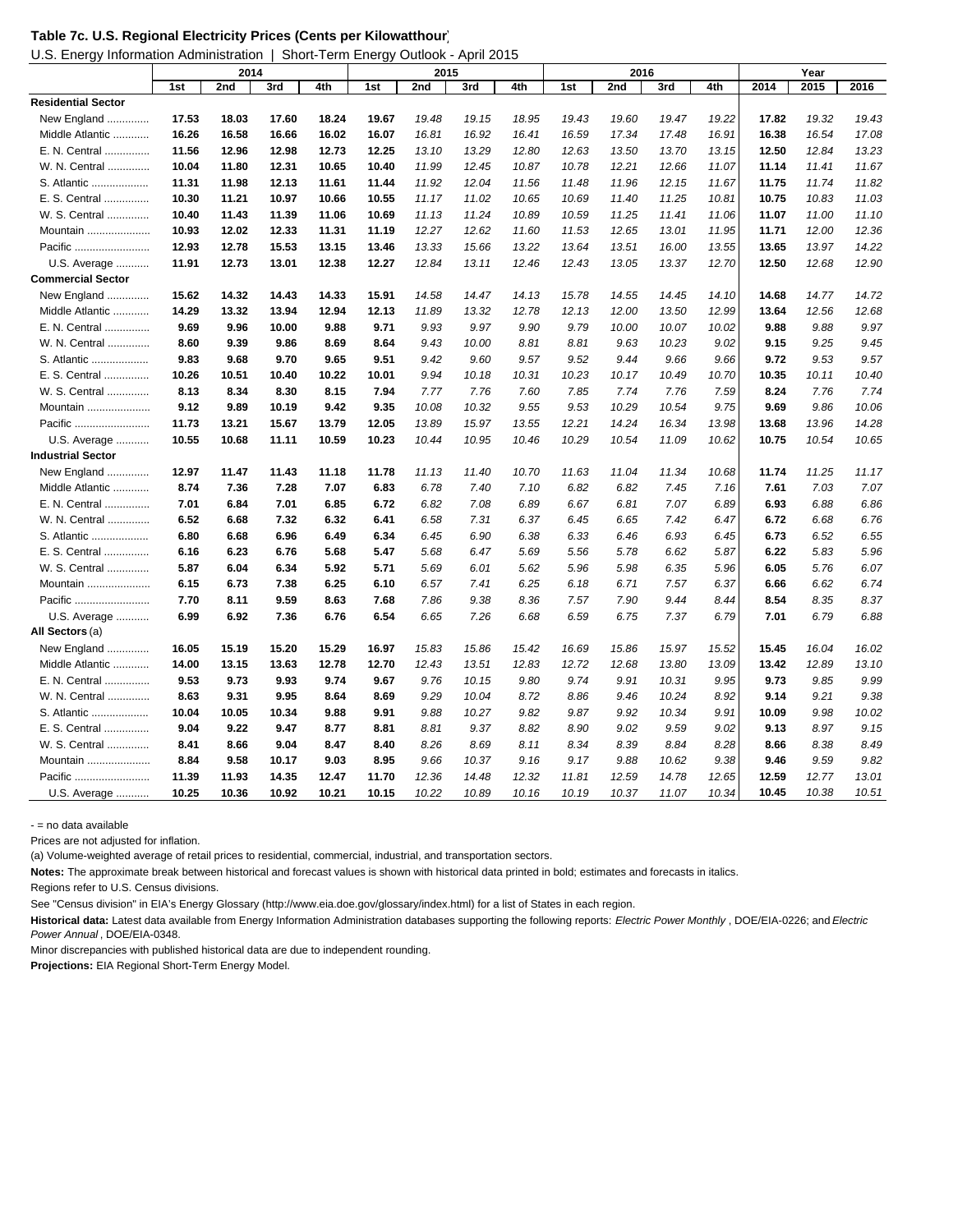**Table 7d. U.S. Regional Electricity Generation, All Sectors (Thousand megawatthours per day)**  U.S. Energy Information Administration | Short-Term Energy Outlook - April 2015

|                                |                | 2014                    |              | 2015         |              |                |          | 2016           |                  |                |                | Year      |              |            |                |
|--------------------------------|----------------|-------------------------|--------------|--------------|--------------|----------------|----------|----------------|------------------|----------------|----------------|-----------|--------------|------------|----------------|
|                                | 1st            | 2nd                     | 3rd          | 4th          | 1st          | 2nd            | 3rd      | 4th            | 1st              | 2nd            | 3rd            | 4th       | 2014         | 2015       | 2016           |
| <b>United States</b>           |                |                         |              |              |              |                |          |                |                  |                |                |           |              |            |                |
|                                | 4,864          | 4,029                   | 4,624        | 3,869        | 4,182        | 3,633          | 4,536    | 3,887          | 4,245            | 3,763          | 4,599          | 3,929     | 4,344        | 4,060      | 4,135          |
|                                | 2,715          | 2,898                   | 3,725        | 2,948        | 3,217        | 3.333          | 4,095    | 3,140          | 3,047            | 3,245          | 4,070          | 3,140     | 3,074        | 3,448      | 3,377          |
|                                | 148            | 64                      | 66           | 58           | 87           | 70             | 77       | 70             | 83               | 72             | 77             | 68        | 84           | 76         | 75             |
|                                | 28             | 29                      | 35           | 34           | 31           | 31             | 37       | 35             | 31               | 31             | 38             | 36        | 32           | 33         | 34             |
|                                | 2,201          | 2,060                   | 2,289        | 2,184        | 2,210        | 2,074          | 2,206    | 2,055          | 2,148            | 2,101          | 2,235          | 2,089     | 2,184        | 2,136      | 2,143          |
| Renewable Energy Sources:      |                |                         |              |              |              |                |          |                |                  |                |                |           |              |            |                |
| Conventional Hydropower        | 703            | 849                     | 652          | 633          | 767          | 892            | 723      | 643            | 732              | 877            | 699            | 633       | 709          | 756        | 735            |
|                                | 553            | 549                     | 367          | 525          | 520          | 589            | 437      | 560            | 612              | 655            | 477            | 609       | 498          | 526        | 588            |
| Wood Biomass                   | 119            | 114                     | 121          | 118          | 119          | 116            | 125      | 118            | 120              | 117            | 127            | 121       | 118          | 119        | 121            |
| Waste Biomass                  | 56             | 59                      | 60           | 59           | 58           | 60             | 62       | 60             | 58               | 60             | 62             | 60        | 58           | 60         | 60             |
|                                | 45             | 45                      | 45           | 46           | 46           | 44             | 45       | 45             | 45               | 44             | 45             | 45        | 46           | 45         | 45             |
|                                | 35             | 61                      | 61           | 44           | 45           | 83             | 82       | 47             | 49               | 99             | 106            | 67        | 50           | 64         | 80             |
| Pumped Storage Hydropower      | $-13$          | -18                     | $-21$        | -16          | $-14$        | -12            | -16      | $-14$          | -13              | -12            | $-15$          | $-13$     | -17          | $-14$      | $-13$          |
| Other Nonrenewable Fuels (b)   | 32             | 34                      | 36           | 35           | 34           | 35             | 37       | 35             | 34               | 36             | 37             | 36        | 34           | 35         | 36             |
| Total Generation               | 11,486         | 10,773                  | 12,060       | 10,536       | 11,301       | 10,946         | 12,446   | 10,682         | 11,191           | 11,087         | 12,556         | 10,820    | 11,214       | 11,345     | 11,415         |
| <b>Northeast Census Region</b> |                |                         |              |              |              |                |          |                |                  |                |                |           |              |            |                |
|                                | 353            | 244                     | 210          | 207          | 284          | 162            | 220      | 234            | 303              | 166            | 215            | 222       | 253          | 225        | 227            |
|                                | 413            | 485                     | 632          | 493          | 506          | 550            | 682      | 535            | 496              | 551            | 685            | 544       | 506          | 569        | 569            |
|                                | 55             | $\overline{\mathbf{2}}$ | 3            | 3            | 14           | $\overline{4}$ | 6        | 6              | 10               | 5              | 6              | 5         | 16           | 7          | 6              |
|                                | $\overline{2}$ | $\mathbf{2}$            | $\mathbf{2}$ | $\mathbf{2}$ | $\mathbf{2}$ | $\overline{c}$ | 2        | $\overline{c}$ | $\overline{c}$   | $\overline{c}$ | $\overline{c}$ | 2         | $\mathbf{2}$ | 2          | $\overline{2}$ |
|                                | 542            | 471                     | 539          | 531          | 522          | 474            | 504      | 468            | 488              | 477            | 508            | 471       | 521          | 492        | 486            |
| Hydropower (c)                 | 94             | 100                     | 84           | 91           | 103          | 113            | 100      | 97             | 100              | 107            | 93             | 94        | 92           | 103        | 99             |
| Other Renewables (d)           | 73             | 64                      | 60           | 72           | 74           | 64             | 60       | 69             | 73               | 65             | 62             | 73        | 67           | 67         | 68             |
| Other Nonrenewable Fuels (b)   | 11             | 12                      | 13           | 12           | 12           | 12             | 12       | 12             | 12               | 12             | 12             | 12        | 12           | 12         | 12             |
| Total Generation               | 1,542          | 1,381                   | 1,543        | 1,411        | 1,516        | 1,380          | 1,587    | 1,423          | 1,483            | 1,385          | 1,583          | 1,424     | 1,469        | 1,476      | 1,469          |
| <b>South Census Region</b>     |                |                         |              |              |              |                |          |                |                  |                |                |           |              |            |                |
|                                | 2,122          | 1,849                   | 2,100        | 1,614        | 1,754        |                | 1,902    | 1,529          |                  | 1,640          | 1,984          | 1,564     | 1,920        | 1,680      | 1,727          |
|                                | 1,544          |                         |              | 1,637        | 1,944        | 1,536<br>2,065 | 2,387    | 1,789          | 1,717<br>1,785   | 1,975          | 2,314          | 1,760     | 1,751        | 2,047      | 1,959          |
|                                | 53             | 1,729<br>28             | 2,088        | 24           |              |                |          |                |                  |                |                |           |              |            | 30             |
|                                | 11             | 11                      | 26<br>14     | 14           | 36<br>12     | 28<br>12       | 30<br>15 | 26<br>15       | 34<br>12         | 29             | 31             | 25        | 33<br>13     | 30<br>14   | 14             |
|                                | 966            | 882                     | 994          | 977          | 967          | 923            | 982      | 920            | 975              | 13<br>954      | 16<br>1,014    | 16<br>957 | 955          | 948        | 975            |
|                                |                |                         |              |              |              |                |          |                |                  |                |                |           |              |            |                |
|                                | 150            | 107                     | 80           | 107          | 140          | 113            | 89       | 109            | 138              | 107            | 83             | 105       | 111          | 112        | 108            |
| Other Renewables (d)           | 241            | 257                     | 204          | 240          | 248          | 285            | 241      | 283            | 302              | 327            | 267            | 313       | 235          | 264        | 302            |
| Other Nonrenewable Fuels (b)   | 13             | 13                      | 14           | 14           | 14           | 14             | 14       | 14             | 14               | 14             | 14             | 14        | 13           | 14         | 14             |
| Total Generation               | 5,100          | 4,875                   | 5,520        | 4,627        | 5,115        | 4,976          | 5,660    | 4,685          | 4,976            | 5,059          | 5,724          | 4,755     | 5,031        | 5,109      | 5,129          |
| <b>Midwest Census Region</b>   |                |                         |              |              |              |                |          |                |                  |                |                |           |              |            |                |
|                                | 1,801          | 1,439                   | 1,682        | 1,492        | 1,596        | 1,422          | 1,766    | 1,536          | 1,650            | 1,452          | 1,771          | 1,558     | 1,603        | 1,580      | 1,608          |
|                                | 194            | 184                     | 203          | 189          | 264          | 250            | 279      | 191            | 225              | 229            | 285            | 192       | 193          | 246        | 233            |
|                                | 14             | 13                      | 12           | 9            | 12           | 12             | 13       | 11             | 12               | 11             | 12             | 11        | 12           | 12         | 12             |
|                                | 11             | 12                      | 14           | 12           | 11           | 12             | 14       | 12             | 12               | 12             | 14             | 12        | 12           | 12         | 13             |
|                                | 533            | 543                     | 586          | 525          | 554          | 520            | 553      | 513            | 524              | 513            | 545            | 506       | 547          | 535        | 522            |
| Hydropower (c)                 | 33             | 45                      | 44           | 41           | 37           | 47             | 47       | 40             | 36               | 44             | 44             | 39        | 41           | 43         | 41             |
| Other Renewables (d)           | 253            | 214                     | 148          | 244          | 244          | 230            | 166      | 248            | 264              | 251            | 180            | 266       | 214          | 222        | 240            |
| Other Nonrenewable Fuels (b)   | 4              | 5                       | 5            | 4            | 4            | 5              | 5        | 5              | $\boldsymbol{4}$ | 5              | 5              | 5         | 4            | $\sqrt{5}$ | 5              |
| Total Generation               | 2,843          | 2,454                   | 2,693        | 2,516        | 2,722        | 2,496          | 2,843    | 2,557          | 2,728            | 2,517          | 2,858          | 2,589     | 2,626        | 2,654      | 2,673          |
| <b>West Census Region</b>      |                |                         |              |              |              |                |          |                |                  |                |                |           |              |            |                |
|                                | 588            | 497                     | 632          | 556          | 547          | 514            | 648      | 588            | 574              | 505            | 628            | 584       | 568          | 575        | 573            |
|                                | 564            | 500                     | 802          | 628          | 503          | 469            | 747      | 625            | 541              | 490            | 787            | 644       | 624          | 587        | 616            |
|                                | 25             | 21                      | 24           | 23           | 24           | 26             | 28       | 28             | 27               | 27             | 28             | 28        | 23           | 26         | 27             |
|                                | 5              | 5                       | 6            | 6            | 5            | 5              | 6        | 6              | 5                | 5              | 6              | 6         | 5            | 6          | 6              |
|                                | 160            | 164                     | 170          | 150          | 167          | 156            | 166      | 154            | 161              | 157            | 167            | 155       | 161          | 161        | 160            |
| Hydropower (c)                 | 414            | 579                     | 423          | 378          | 473          | 607            | 472      | 383            | 446              | 607            | 463            | 381       | 448          | 483        | 474            |
| Other Renewables (d)           | 240            | 293                     | 243          | 236          | 224          | 312            | 284      | 229            | 245              | 331            | 307            | 250       | 253          | 262        | 283            |
| Other Nonrenewable Fuels (b)   | 5              | 5                       | $\sqrt{5}$   | 4            | 4            | 5              | 5        | 4              | 5                | 5              | 5              | 5         | 5            | $\sqrt{5}$ | 5              |
| Total Generation               | 2,001          | 2,063                   | 2,304        | 1,982        | 1,948        | 2,095          | 2,355    | 2,018          | 2,004            | 2,126          | 2,392          | 2,053     | 2,088        | 2,105      | 2,144          |

(a) Residual fuel oil, distillate fuel oil, petroleum coke, and other petroleum liquids.

(b) Batteries, chemicals, hydrogen, pitch, purchased steam, sulfur, nonrenewable waste, and miscellaneous technologies.

(c) Conventional hydroelectric and pumped storage generation.

(d) Wind, biomass, geothermal, and solar generation.

**Notes:** Data reflect generation supplied by electricity-only and combined-heat-and-power (CHP) plants operated by electric utilities, independent power producers, and

the commercial and industrial sectors. The approximate break between historical and forecast values is shown with historical data printed in bold; estimates and forecasts in italics.

**Historical data**: Latest data available from U.S. Energy Information Administration *Electric Power Monthly* and *Electric Power Annual.*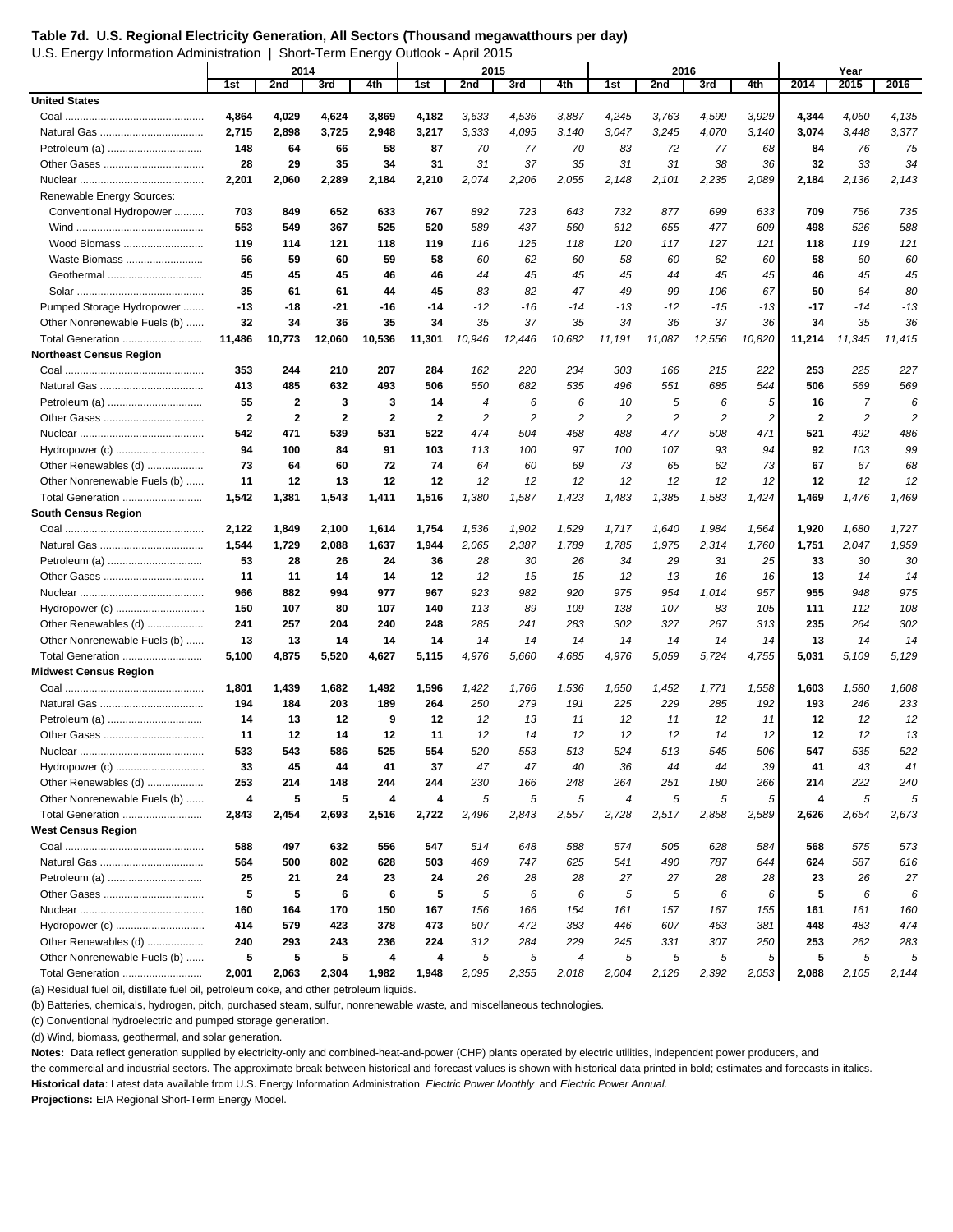## **Table 7e. U.S. Regional Fuel Consumption for Electricity Generation, All Sectors**

| U.S. Energy Information Administration                            |        |        | Short-Term Energy Outlook - April 2015 |        |                |        |        |        |        |        |        |        |                |        |        |
|-------------------------------------------------------------------|--------|--------|----------------------------------------|--------|----------------|--------|--------|--------|--------|--------|--------|--------|----------------|--------|--------|
|                                                                   |        | 2014   |                                        |        |                | 2015   |        |        |        | 2016   |        |        |                | Year   |        |
|                                                                   | 1st    | 2nd    | 3rd                                    | 4th    | 1st            | 2nd    | 3rd    | 4th    | 1st    | 2nd    | 3rd    | 4th    | 2014           | 2015   | 2016   |
| <b>Fuel Consumption for Electricity Generation, All Sectors</b>   |        |        |                                        |        |                |        |        |        |        |        |        |        |                |        |        |
| <b>United States</b>                                              |        |        |                                        |        |                |        |        |        |        |        |        |        |                |        |        |
| Coal (thousand st/d)                                              | 2,579  | 2,161  | 2,522                                  | 2,105  | 2,253          | 1,969  | 2,477  | 2,128  | 2,284  | 2,035  | 2,506  | 2,148  | 2,341          | 2,207  | 2,244  |
| Natural Gas (million cf/d)                                        | 20,666 | 22,042 | 28,356                                 | 22,049 | 23,789         | 25,351 | 31,286 | 23,175 | 22,562 | 24,634 | 31,065 | 23,164 | 23,296         | 25,913 | 25,366 |
| Petroleum (thousand b/d)                                          | 262    | 111    | 115                                    | 103    | 155            | 123    | 135    | 126    | 149    | 127    | 136    | 122    | 147            | 135    | 133    |
| Residual Fuel Oil                                                 | 86     | 24     | 29                                     | 24     | 43             | 28     | 31     | 32     | 35     | 30     | 33     | 30     | 41             | 33     | 32     |
| Distillate Fuel Oil                                               | 87     | 24     | 24                                     | 25     | 40             | 28     | 30     | 30     | 37     | 28     | 30     | 29     | 40             | 32     | 31     |
| Petroleum Coke (a)                                                | 69     | 60     | 59                                     | 50     | 65             | 63     | 68     | 59     | 69     | 64     | 67     | 58     | 59             | 64     | 65     |
| Other Petroleum Liquids (b)                                       | 20     | 3      | 3                                      | 4      | $\overline{7}$ | 5      | 6      | 5      | 8      | 5      | 6      | 5      | $\overline{7}$ | 6      | 6      |
| <b>Northeast Census Region</b>                                    |        |        |                                        |        |                |        |        |        |        |        |        |        |                |        |        |
| Coal (thousand st/d)                                              | 161    | 113    | 102                                    | 96     | 131            | 76     | 104    | 110    | 140    | 77     | 101    | 104    | 118            | 105    | 106    |
| Natural Gas (million cf/d)                                        | 3,191  | 3,701  | 4,921                                  | 3,729  | 3,824          | 4,208  | 5,308  | 4,012  | 3,723  | 4,181  | 5,275  | 4,045  | 3,890          | 4,341  | 4,308  |
| Petroleum (thousand b/d)                                          | 92     | 4      | 6                                      | 5      | 25             | 8      | 11     | 10     | 18     | 8      | 11     | 9      | 26             | 13     | 11     |
| <b>South Census Region</b>                                        |        |        |                                        |        |                |        |        |        |        |        |        |        |                |        |        |
| Coal (thousand st/d)                                              | 1,084  | 963    | 1,116                                  | 855    | 918            | 813    | 1,016  | 821    | 896    | 865    | 1,055  | 837    | 1,004          | 892    | 914    |
| Natural Gas (million cf/d)                                        | 11,736 | 13,138 | 15,819                                 | 12,131 | 14,241         | 15,611 | 18,086 | 13,088 | 13,099 | 14,915 | 17,519 | 12,875 | 13,214         | 15,261 | 14,605 |
| Petroleum (thousand b/d)                                          | 101    | 51     | 49                                     | 45     | 69             | 53     | 56     | 50     | 65     | 56     | 58     | 47     | 61             | 57     | 56     |
| <b>Midwest Census Region</b>                                      |        |        |                                        |        |                |        |        |        |        |        |        |        |                |        |        |
| Coal (thousand st/d)                                              | 1,005  | 811    | 952                                    | 842    | 896            | 796    | 996    | 866    | 926    | 813    | 999    | 878    | 902            | 889    | 904    |
| Natural Gas (million cf/d)                                        | 1.574  | 1.436  | 1.638                                  | 1,513  | 2.033          | 1.994  | 2,307  | 1.487  | 1.745  | 1.819  | 2,342  | 1,484  | 1.540          | 1,955  | 1,848  |
| Petroleum (thousand b/d)                                          | 28     | 23     | 22                                     | 17     | 23             | 21     | 22     | 22     | 22     | 20     | 22     | 21     | 23             | 22     | 21     |
| <b>West Census Region</b>                                         |        |        |                                        |        |                |        |        |        |        |        |        |        |                |        |        |
| Coal (thousand st/d)                                              | 329    | 274    | 351                                    | 313    | 308            | 284    | 361    | 331    | 322    | 279    | 350    | 329    | 317            | 322    | 320    |
| Natural Gas (million cf/d)                                        | 4.165  | 3,767  | 5,979                                  | 4,675  | 3.691          | 3.538  | 5,585  | 4,588  | 3.995  | 3.719  | 5,929  | 4.760  | 4,651          | 4,356  | 4,605  |
| Petroleum (thousand b/d)                                          | 41     | 33     | 38                                     | 36     | 39             | 41     | 45     | 45     | 44     | 43     | 45     | 45     | 37             | 42     | 44     |
| End-of-period U.S. Fuel Inventories Held by Electric Power Sector |        |        |                                        |        |                |        |        |        |        |        |        |        |                |        |        |
| Coal (million short tons)                                         | 118.3  | 132.9  | 123.8                                  | 151.4  | 149.8          | 157.8  | 140.2  | 144.2  | 146.4  | 151.8  | 137.4  | 142.2  | 151.4          | 144.2  | 142.2  |
| Residual Fuel Oil (mmb)                                           | 10.5   | 10.6   | 10.4                                   | 12.7   | 11.9           | 12.2   | 12.1   | 12.3   | 12.2   | 12.0   | 11.7   | 11.8   | 12.7           | 12.3   | 11.8   |
| Distillate Fuel Oil (mmb)                                         | 15.5   | 15.5   | 15.5                                   | 16.9   | 16.8           | 16.6   | 16.5   | 16.7   | 16.7   | 16.5   | 16.3   | 16.5   | 16.9           | 16.7   | 16.5   |
| Petroleum Coke (mmb)                                              | 1.7    | 2.0    | 1.9                                    | 4.2    | 4.6            | 4.6    | 4.5    | 4.4    | 4.4    | 4.3    | 4.3    | 4.3    | 4.2            | 4.4    | 4.3    |

(a) Petroleum coke consumption converted from short tons to barrels by multiplying by five.

(b) Other petroleum liquids include jet fuel, kerosene, and waste oil.

Notes: Data reflect generation supplied by electricity-only and combined-heat-and-power (CHP) plants operated by electric utilities, independent power producers, and

the commercial and industrial sectors. Data include fuel consumed only for generation of electricity. Values do not include consumption by CHP plants for useful thermal output.

The approximate break between historical and forecast values is shown with historical data printed in bold; estimates and forecasts in italics.

Physical Units: st/d = short tons per day; b/d = barrels per day; cf/d = cubic feet per day; mmb = million barrels.

**Historical data**: Latest data available from U.S. Energy Information Administration *Electric Power Monthly* and *Electric Power Annual.* **Projections:** EIA Regional Short-Term Energy Model.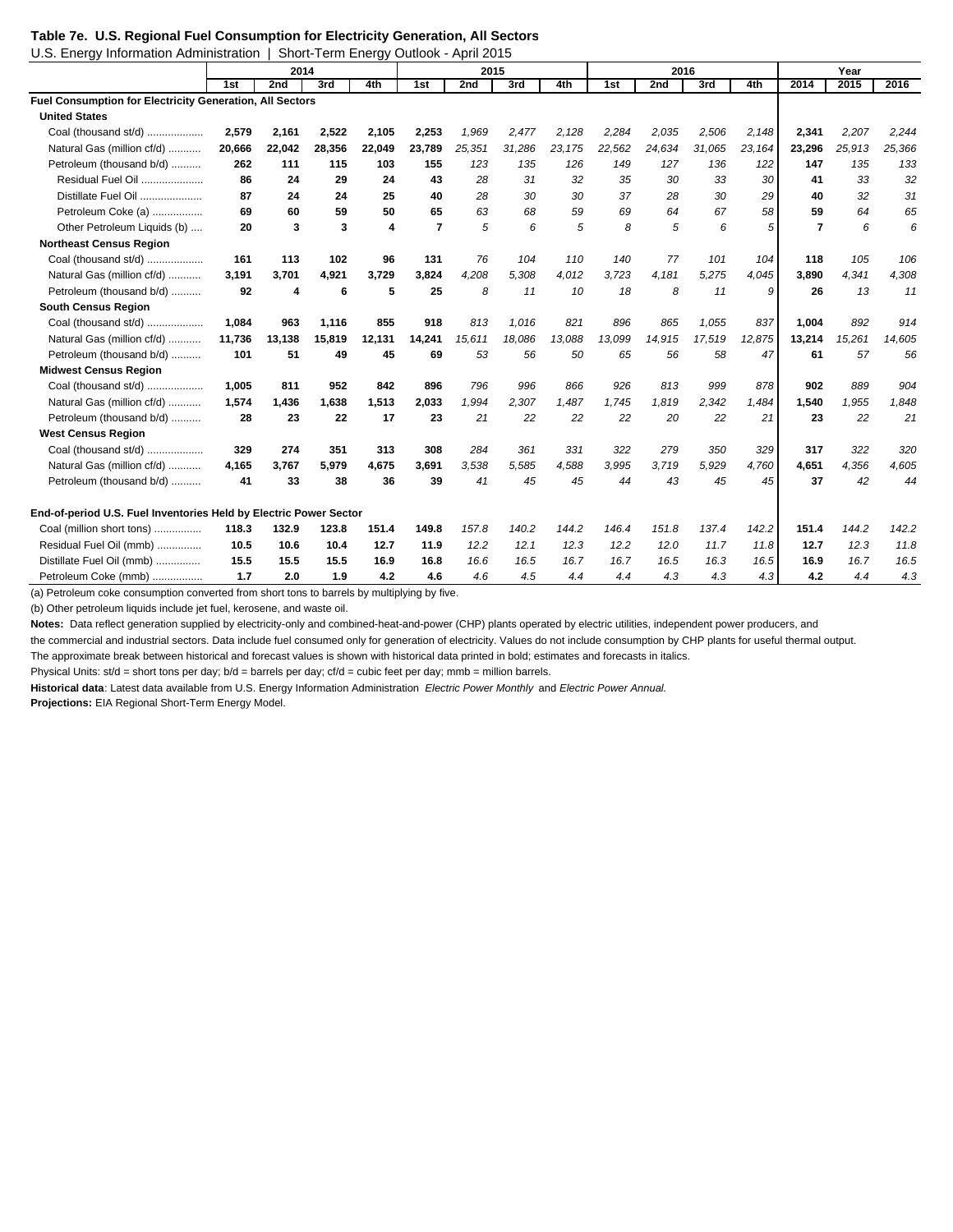U.S. Energy Information Administration | Short-Term Energy Outlook - April 2015

|                                    | 2014  |       |       | 2015  |       |       |       | 2016  |       |       |       | Year  |       |       |        |
|------------------------------------|-------|-------|-------|-------|-------|-------|-------|-------|-------|-------|-------|-------|-------|-------|--------|
|                                    | 1st   | 2nd   | 3rd   | 4th   | 1st   | 2nd   | 3rd   | 4th   | 1st   | 2nd   | 3rd   | 4th   | 2014  | 2015  | 2016   |
| <b>Electric Power Sector</b>       |       |       |       |       |       |       |       |       |       |       |       |       |       |       |        |
| Hydroelectric Power (a)            | 0.596 | 0.731 | 0.566 | 0.549 | 0.650 | 0.766 | 0.627 | 0.556 | 0.627 | 0.753 | 0.606 | 0.547 | 2.443 | 2.599 | 2.534  |
| Wood Biomass (b)                   | 0.063 | 0.056 | 0.064 | 0.063 | 0.062 | 0.055 | 0.068 | 0.061 | 0.063 | 0.057 | 0.071 | 0.064 | 0.247 | 0.245 | 0.255  |
| Waste Biomass (c)                  | 0.063 | 0.065 | 0.066 | 0.066 | 0.065 | 0.067 | 0.069 | 0.067 | 0.065 | 0.066 | 0.069 | 0.067 | 0.260 | 0.268 | 0.268  |
| Wind                               | 0.473 | 0.475 | 0.321 | 0.459 | 0.445 | 0.509 | 0.382 | 0.490 | 0.530 | 0.567 | 0.417 | 0.533 | 1.729 | 1.826 | 2.047  |
|                                    | 0.039 | 0.039 | 0.039 | 0.041 | 0.039 | 0.038 | 0.039 | 0.039 | 0.039 | 0.038 | 0.039 | 0.039 | 0.158 | 0.156 | 0.156  |
|                                    | 0.029 | 0.051 | 0.052 | 0.037 | 0.038 | 0.070 | 0.070 | 0.040 | 0.042 | 0.084 | 0.091 | 0.058 | 0.170 | 0.219 | 0.275  |
|                                    | 1.263 | 1.418 | 1.109 | 1.215 | 1.302 | 1.505 | 1.256 | 1.254 | 1.366 | 1.566 | 1.294 | 1.308 | 5.006 | 5.318 | 5.535  |
| <b>Industrial Sector</b>           |       |       |       |       |       |       |       |       |       |       |       |       |       |       |        |
| Hydroelectric Power (a)            | 0.008 | 0.006 | 0.006 | 0.007 | 0.006 | 0.006 | 0.007 | 0.006 | 0.006 | 0.006 | 0.007 | 0.007 | 0.026 | 0.026 | 0.026  |
| Wood Biomass (b)                   | 0.318 | 0.327 | 0.335 | 0.336 | 0.311 | 0.292 | 0.301 | 0.303 | 0.293 | 0.288 | 0.302 | 0.306 | 1.317 | 1.207 | 1.189  |
| Waste Biomass (c)                  | 0.044 | 0.046 | 0.046 | 0.046 | 0.047 | 0.045 | 0.049 | 0.047 | 0.047 | 0.045 | 0.049 | 0.047 | 0.183 | 0.188 | 0.188  |
|                                    | 0.001 | 0.001 | 0.001 | 0.001 | 0.001 | 0.001 | 0.001 | 0.001 | 0.001 | 0.001 | 0.001 | 0.001 | 0.004 | 0.004 | 0.004  |
| Biofuel Losses and Co-products (f) | 0.188 | 0.197 | 0.197 | 0.203 | 0.198 | 0.195 | 0.201 | 0.201 | 0.191 | 0.195 | 0.202 | 0.203 | 0.786 | 0.795 | 0.790  |
|                                    | 0.564 | 0.581 | 0.589 | 0.598 | 0.568 | 0.544 | 0.562 | 0.563 | 0.542 | 0.540 | 0.565 | 0.568 | 2.333 | 2.237 | 2.216  |
| <b>Commercial Sector</b>           |       |       |       |       |       |       |       |       |       |       |       |       |       |       |        |
|                                    | 0.018 | 0.018 | 0.018 | 0.018 | 0.020 | 0.019 | 0.020 | 0.019 | 0.019 | 0.019 | 0.020 | 0.020 | 0.071 | 0.077 | 0.078  |
| Waste Biomass (c)                  | 0.012 | 0.011 | 0.011 | 0.012 | 0.012 | 0.011 | 0.012 | 0.012 | 0.012 | 0.011 | 0.012 | 0.012 | 0.046 | 0.047 | 0.047  |
|                                    | 0.005 | 0.005 | 0.005 | 0.005 | 0.005 | 0.005 | 0.005 | 0.005 | 0.005 | 0.005 | 0.005 | 0.005 | 0.020 | 0.020 | 0.020  |
|                                    | 0.036 | 0.036 | 0.036 | 0.036 | 0.037 | 0.036 | 0.038 | 0.037 | 0.037 | 0.036 | 0.038 | 0.037 | 0.144 | 0.147 | 0.148  |
| <b>Residential Sector</b>          |       |       |       |       |       |       |       |       |       |       |       |       |       |       |        |
|                                    | 0.143 | 0.145 | 0.146 | 0.146 | 0.141 | 0.142 | 0.144 | 0.144 | 0.141 | 0.142 | 0.144 | 0.144 | 0.580 | 0.571 | 0.571  |
|                                    | 0.010 | 0.010 | 0.010 | 0.010 | 0.010 | 0.010 | 0.010 | 0.010 | 0.010 | 0.010 | 0.010 | 0.010 | 0.040 | 0.040 | 0.040  |
|                                    | 0.062 | 0.063 | 0.063 | 0.063 | 0.075 | 0.076 | 0.076 | 0.076 | 0.075 | 0.076 | 0.076 | 0.076 | 0.252 | 0.303 | 0.303  |
|                                    | 0.215 | 0.217 | 0.220 | 0.220 | 0.226 | 0.228 | 0.230 | 0.230 | 0.226 | 0.228 | 0.230 | 0.230 | 0.871 | 0.914 | 0.914  |
| <b>Transportation Sector</b>       |       |       |       |       |       |       |       |       |       |       |       |       |       |       |        |
|                                    | 0.256 | 0.276 | 0.277 | 0.281 | 0.267 | 0.272 | 0.277 | 0.273 | 0.252 | 0.270 | 0.278 | 0.276 | 1.089 | 1.089 | 1.076  |
|                                    | 0.040 | 0.048 | 0.055 | 0.053 | 0.035 | 0.049 | 0.050 | 0.051 | 0.047 | 0.049 | 0.049 | 0.051 | 0.196 | 0.184 | 0.196  |
|                                    | 0.296 | 0.324 | 0.332 | 0.334 | 0.312 | 0.320 | 0.327 | 0.324 | 0.299 | 0.319 | 0.327 | 0.327 | 1.285 | 1.283 | 1.272  |
| <b>All Sectors Total</b>           |       |       |       |       |       |       |       |       |       |       |       |       |       |       |        |
|                                    | 0.604 | 0.737 | 0.572 | 0.555 | 0.656 | 0.772 | 0.634 | 0.563 | 0.634 | 0.760 | 0.613 | 0.554 | 2.469 | 2.625 | 2.560  |
|                                    | 0.542 | 0.546 | 0.563 | 0.563 | 0.532 | 0.508 | 0.532 | 0.528 | 0.517 | 0.507 | 0.536 | 0.534 | 2.214 | 2.101 | 2.094  |
| Waste Biomass (c)                  | 0.119 | 0.121 | 0.124 | 0.124 | 0.123 | 0.123 | 0.130 | 0.126 | 0.123 | 0.123 | 0.130 | 0.127 | 0.488 | 0.501 | 0.503  |
|                                    | 0.473 | 0.475 | 0.321 | 0.459 | 0.445 | 0.509 | 0.382 | 0.490 | 0.530 | 0.567 | 0.417 | 0.533 | 1.729 | 1.826 | 2.047  |
|                                    | 0.055 | 0.055 | 0.055 | 0.057 | 0.055 | 0.054 | 0.055 | 0.055 | 0.055 | 0.054 | 0.055 | 0.055 | 0.222 | 0.220 | 0.220  |
|                                    | 0.092 | 0.116 | 0.117 | 0.102 | 0.110 | 0.147 | 0.148 | 0.118 | 0.118 | 0.161 | 0.169 | 0.135 | 0.427 | 0.523 | 0.582  |
|                                    | 0.260 | 0.281 | 0.282 | 0.286 | 0.271 | 0.277 | 0.282 | 0.278 | 0.257 | 0.276 | 0.283 | 0.281 | 1.109 | 1.108 | 1.096  |
|                                    | 0.040 | 0.048 | 0.055 | 0.053 | 0.035 | 0.049 | 0.050 | 0.051 | 0.047 | 0.049 | 0.049 | 0.051 | 0.196 | 0.184 | 0.196  |
| Biofuel Losses and Co-products (f) | 0.188 | 0.197 | 0.197 | 0.203 | 0.198 | 0.195 | 0.201 | 0.201 | 0.191 | 0.195 | 0.202 | 0.203 | 0.786 | 0.795 | 0.790  |
| Total Consumption                  | 2.374 | 2.576 | 2.286 | 2.403 | 2.445 | 2.633 | 2.413 | 2.408 | 2.470 | 2.690 | 2.454 | 2.471 | 9.640 | 9.900 | 10.084 |
| - = no data available              |       |       |       |       |       |       |       |       |       |       |       |       |       |       |        |

(a) Conventional hydroelectric power only. Hydroelectricity generated by pumped storage is not included in renewable energy.

(b) Wood and wood-derived fuels.

(c) Municipal solid waste from biogenic sources, landfill gas, sludge waste, agricultural byproducts, and other biomass.

(d) Includes small-scale solar thermal and photovoltaic energy used in the commercial, industrial, and electric power sectors.

(e) Fuel ethanol and biodiesel consumption in the transportation sector includes production, stock change, and imports less exports. Some biodiesel may be consumed in the residential sector in (f) Losses and co-products from the production of fuel ethanol and biodiesel

**Notes:** The approximate break between historical and forecast values is shown with historical data printed in bold; estimates and forecasts in italics.

**Historical data**: Latest data available from EIA databases supporting the following reports: *Electric Power Monthly,* DOE/EIA-0226 and *Renewable Energy Annual,* DOE/EIA-0603; *Petroleum Supply Monthly,* DOE/EIA-0109.

Minor discrepancies with published historical data are due to independent rounding.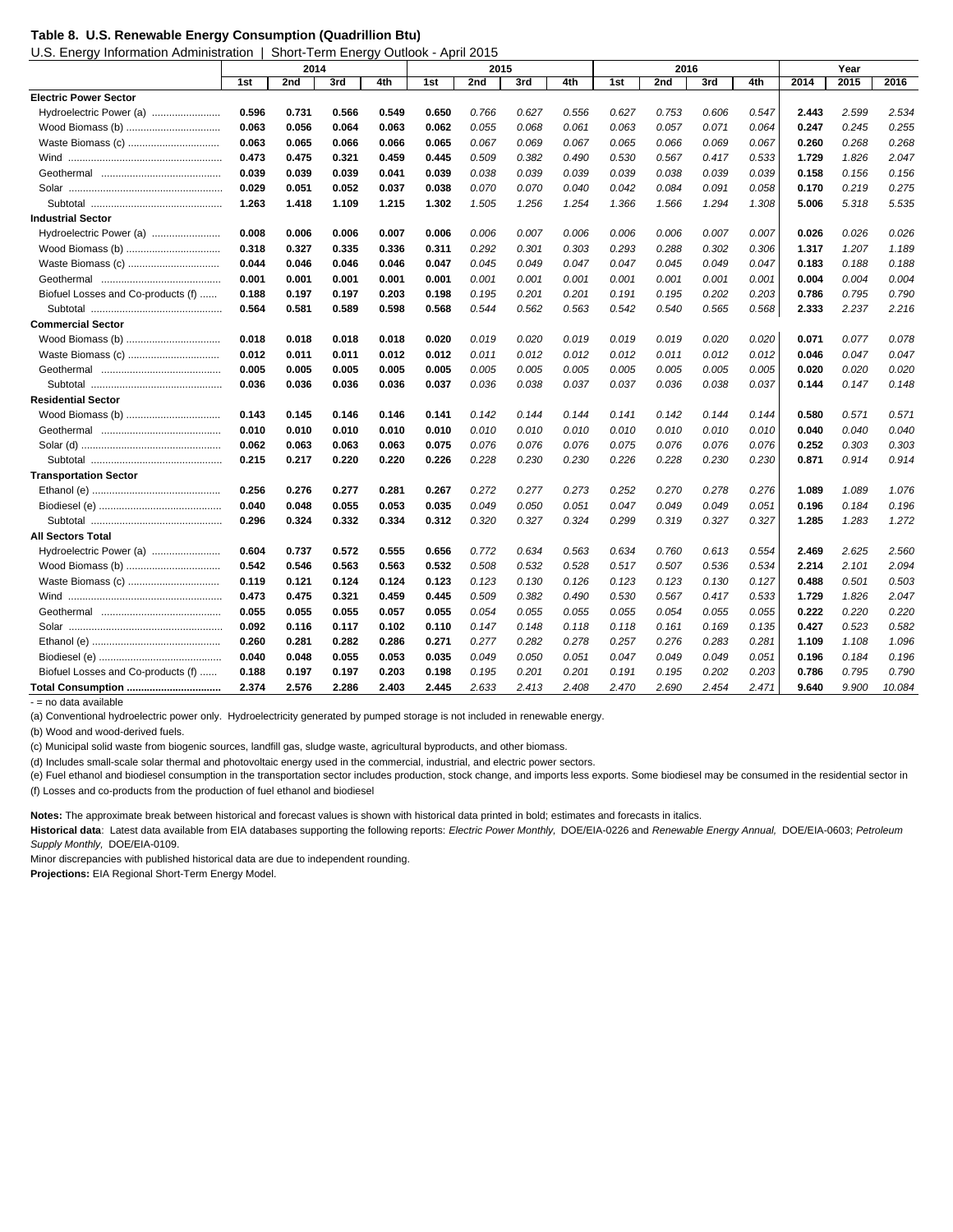#### Table 9a. U.S. Macroeconomic Indicators and CC<sub>2</sub> Emissions

U.S. Energy Information Administration | Short-Term Energy Outlook - April 2015

| 2014<br>2015<br>2016                                                                                                                                                                                                                                                                                | Year          |               |  |
|-----------------------------------------------------------------------------------------------------------------------------------------------------------------------------------------------------------------------------------------------------------------------------------------------------|---------------|---------------|--|
| 4th<br>3rd<br>4th<br>1st<br>2nd<br>3rd<br>4th<br>2014<br>1st<br>2nd<br>3rd<br>1st<br>2nd                                                                                                                                                                                                            | 2015          | 2016          |  |
| <b>Macroeconomic</b>                                                                                                                                                                                                                                                                                |               |               |  |
| Real Gross Domestic Product                                                                                                                                                                                                                                                                         |               |               |  |
| (billion chained 2009 dollars - SAAR)<br>16,738<br>16,848<br>16,961<br>17,104<br>16,085<br>15,832<br>16,010<br>16,206<br>16,294<br>16,380<br>16,494<br>16,585<br>16,651                                                                                                                             | 16,528        | 16,913        |  |
| Real Personal Consumption Expend.                                                                                                                                                                                                                                                                   |               |               |  |
| (billion chained 2009 dollars - SAAR)<br>10,844<br>11,000<br>11,285<br>11,375<br>11,440<br>11,508<br>11,572<br>11,648<br>11,735<br>10,967<br>10,913<br>11,114<br>11,194                                                                                                                             | 11,323        | 11,616        |  |
| <b>Real Fixed Investment</b>                                                                                                                                                                                                                                                                        |               |               |  |
| (billion chained 2009 dollars - SAAR)<br>2,536<br>2,595<br>2,643<br>2,673<br>2,680<br>2,728<br>2,771<br>2,812<br>2,856<br>2,910<br>2,953<br>3,011<br>2,612                                                                                                                                          | 2,748         | 2,932         |  |
| <b>Business Inventory Change</b>                                                                                                                                                                                                                                                                    |               |               |  |
| 103<br>73<br>(billion chained 2009 dollars - SAAR)<br>40<br>100<br>95<br>110<br>55<br>41<br>38<br>45<br>48<br>60<br>84                                                                                                                                                                              | 70            | 48            |  |
| <b>Real Government Expenditures</b>                                                                                                                                                                                                                                                                 |               |               |  |
| (billion chained 2009 dollars - SAAR)<br>2,869<br>2,881<br>2,912<br>2,899<br>2,901<br>2,915<br>2,923<br>2,929<br>2,930<br>2,932<br>2,932<br>2,933<br>2,890                                                                                                                                          | 2,917         | 2,932         |  |
| Real Exports of Goods & Services<br>(billion chained 2009 dollars - SAAR)                                                                                                                                                                                                                           |               |               |  |
| 2,133<br>2,146<br>2,209<br>2,233<br>2,083<br>2,027<br>2,081<br>2,104<br>2,121<br>2,115<br>2,124<br>2,163<br>2,185                                                                                                                                                                                   | 2,129         | 2,197         |  |
| Real Imports of Goods & Services<br>2,858<br>2,537<br>(billion chained 2009 dollars - SAAR)<br>2,474<br>2,541<br>2,535<br>2,597<br>2,608<br>2,619<br>2,661<br>2,711<br>2,750<br>2,788<br>2,821                                                                                                      | 2,650         | 2,804         |  |
| Real Disposable Personal Income                                                                                                                                                                                                                                                                     |               |               |  |
| 12,289<br>(billion chained 2009 dollars - SAAR)<br>11,810<br>11,900<br>11,970<br>12,081<br>12,253<br>12,342<br>12,376<br>12,456<br>12,520<br>12,626<br>12,740<br>11,940                                                                                                                             | 12,315        | 12,586        |  |
| Non-Farm Employment                                                                                                                                                                                                                                                                                 |               |               |  |
| 137.8<br>138.6<br>139.4<br>140.2<br>141.1<br>141.8<br>142.4<br>143.0<br>143.5<br>144.0<br>144.5<br>145.1<br>139.0                                                                                                                                                                                   | 142.1         | 144.3         |  |
| Civilian Unemployment Rate                                                                                                                                                                                                                                                                          |               |               |  |
| 6.2<br>6.6<br>6.2<br>6.1<br>5.7<br>5.6<br>5.6<br>5.6<br>5.6<br>5.6<br>5.6<br>5.6<br>5.5                                                                                                                                                                                                             | 5.6           | 5.6           |  |
| <b>Housing Starts</b>                                                                                                                                                                                                                                                                               |               |               |  |
| 0.93<br>0.99<br>1.03<br>1.06<br>1.03<br>1.16<br>1.16<br>1.21<br>1.20<br>1.27<br>1.31<br>1.40<br>1.00                                                                                                                                                                                                | 1.14          | 1.29          |  |
|                                                                                                                                                                                                                                                                                                     |               |               |  |
| Industrial Production Indices (Index, 2007=100)                                                                                                                                                                                                                                                     |               |               |  |
| Total Industrial Production<br>102.2<br>103.7<br>104.7<br>105.8<br>105.9<br>106.0<br>106.3<br>106.8<br>107.6<br>108.6<br>109.7<br>104.1<br>111.1                                                                                                                                                    | 106.3         | 109.3         |  |
| 109.2<br>99.4<br>101.2<br>102.4<br>103.4<br>103.7<br>104.6<br>104.7<br>105.2<br>105.9<br>106.9<br>107.9<br>101.6                                                                                                                                                                                    | 104.5         | 107.5         |  |
| 106.1<br>106.5<br>105.6<br>107.7<br>108.1<br>108.5<br>108.9<br>109.6<br>110.2<br>110.9<br>111.7<br>112.5<br>106.5                                                                                                                                                                                   | 108.8         | 111.3         |  |
| 82.4<br>83.3<br>82.6<br>83.1<br>82.9<br>83.4<br>83.4<br>83.5<br>83.5<br>83.7<br>84.1<br>84.7<br>82.9                                                                                                                                                                                                | 83.3          | 84.0          |  |
| Petroleum and Coal Products<br>98.2<br>98.9<br>99.9<br>100.9<br>97.7<br>98.7<br>99.6<br>100.3<br>100.5<br>100.5<br>100.6<br>101.4<br>98.4                                                                                                                                                           | 100.1         | 100.9         |  |
| 92.7<br>87.7<br>88.4<br>90.1<br>90.9<br>91.7<br>92.4<br>93.3<br>93.8<br>94.6<br>95.4<br>96.6<br>89.3                                                                                                                                                                                                | 92.5          | 95.1          |  |
| Nonmetallic Mineral Products<br>75.5<br>77.4<br>79.9<br>80.3<br>81.2<br>82.3<br>83.1<br>84.0<br>85.0<br>86.1<br>87.4<br>88.8<br>78.3                                                                                                                                                                | 82.6          | 86.8          |  |
| 101.9<br>106.2<br>108.2<br>106.0<br>103.8<br>107.1<br>106.3<br>106.7<br>108.1<br>110.1<br>105.6<br>106.8<br>113.4                                                                                                                                                                                   | 106.0         | 109.6         |  |
| Coal-weighted Manufacturing (a)<br>91.8<br>93.7<br>94.6<br>94.5<br>94.3<br>95.5<br>95.5<br>96.0<br>96.3<br>97.2<br>98.3<br>100.0<br>93.6                                                                                                                                                            | 95.3          | 97.9          |  |
| 93.9<br>95.0<br>95.6<br>98.7<br>99.7<br>100.9<br>94.2<br>Distillate-weighted Manufacturing (a)<br>92.3<br>95.7<br>96.5<br>96.8<br>97.4<br>97.9<br>99.2                                                                                                                                              | 96.6          | 99.3          |  |
| Electricity-weighted Manufacturing (a)<br>97.1<br>99.1<br>100.1<br>100.6<br>100.6<br>101.7<br>101.6<br>102.3<br>102.8<br>103.8<br>104.9<br>106.8<br>97.0<br>Natural Gas-weighted Manufacturing (a)<br>93.6<br>94.6<br>95.6<br>95.7<br>95.9<br>96.5<br>96.5<br>97.5<br>98.3<br>99.5<br>101.2<br>94.9 | 101.5<br>96.5 | 104.6<br>99.1 |  |
|                                                                                                                                                                                                                                                                                                     |               |               |  |
| <b>Price Indexes</b>                                                                                                                                                                                                                                                                                |               |               |  |
| Consumer Price Index (all urban consumers)                                                                                                                                                                                                                                                          |               |               |  |
| (index, 1982-1984=1.00)<br>2.35<br>2.37<br>2.38<br>2.37<br>2.35<br>2.36<br>2.37<br>2.39<br>2.41<br>2.43<br>2.44<br>2.45<br>2.37                                                                                                                                                                     | 2.37          | 2.43          |  |
| Producer Price Index: All Commodities                                                                                                                                                                                                                                                               |               |               |  |
| 2.07<br>2.06<br>2.03<br>1.94<br>1.94<br>1.96<br>1.98<br>2.00<br>2.02<br>2.03<br>2.04<br>2.05<br>2.06                                                                                                                                                                                                | 1.96          | 2.02          |  |
| Producer Price Index: Petroleum                                                                                                                                                                                                                                                                     |               |               |  |
| 2.78<br>2.88<br>200<br>2.90<br>2.35<br>1.72<br>1.86<br>1.89<br>1.96<br>2.11<br>2.29<br>2.29<br>2.17                                                                                                                                                                                                 | 1.86          | 2.21          |  |
| <b>GDP Implicit Price Deflator</b>                                                                                                                                                                                                                                                                  |               |               |  |
| 107.7<br>108.3<br>108.6<br>108.7<br>109.0<br>109.7<br>110.2<br>110.7<br>111.3<br>111.8<br>112.3<br>112.8<br>108.3                                                                                                                                                                                   | 109.9         | 112.0         |  |
|                                                                                                                                                                                                                                                                                                     |               |               |  |
| <b>Miscellaneous</b>                                                                                                                                                                                                                                                                                |               |               |  |
| Vehicle Miles Traveled (b)                                                                                                                                                                                                                                                                          |               |               |  |
| 8,603<br>8,946<br>8,522<br>7,703<br>8,686<br>8,294<br>7,982<br>8,898<br>8,815<br>8,488<br>8,073<br>8,859<br>8,324                                                                                                                                                                                   | 8,548         | 8,600         |  |
| Air Travel Capacity                                                                                                                                                                                                                                                                                 |               |               |  |
| 559<br>(Available ton-miles/day, thousands)<br>548<br>533<br>512<br>549<br>557<br>515<br>552<br>560<br>533<br>536<br>503<br>531                                                                                                                                                                     | 537           | 540           |  |
| <b>Aircraft Utilization</b>                                                                                                                                                                                                                                                                         |               |               |  |
| 335<br>(Revenue ton-miles/day, thousands)<br>310<br>347<br>352<br>332<br>315<br>349<br>353<br>319<br>353<br>356<br>334<br>331                                                                                                                                                                       | 337           | 340           |  |
| Airline Ticket Price Index                                                                                                                                                                                                                                                                          |               |               |  |
| 297.3<br>334.3<br>301.0<br>298.2<br>289.7<br>308.4<br>298.6<br>301.1<br>305.4<br>327.2<br>316.9<br>316.9<br>307.7                                                                                                                                                                                   | 299.5         | 316.6         |  |
| Raw Steel Production                                                                                                                                                                                                                                                                                |               |               |  |
| 0.263<br>0.271<br>0.262<br>0.253<br>0.272<br>0.254<br>0.245<br>(million short tons per day)<br>0.262<br>0.247<br>0.262<br>0.261<br>0.261<br>0.264                                                                                                                                                   | 0.256         | 0.258         |  |
| Carbon Dioxide (CO <sub>2</sub> ) Emissions (million metric tons)                                                                                                                                                                                                                                   |               |               |  |
| 547<br>556<br>568<br>577<br>556<br>566<br>579<br>579<br>579<br>2,249<br>577<br>559<br>567                                                                                                                                                                                                           | 2,279         | 2,285         |  |
| 376<br>460<br>304<br>464<br>318<br>323<br>385<br>388<br>1,437<br>297<br>454<br>317<br>326                                                                                                                                                                                                           | 1,490         | 1,485         |  |
| 390<br>461<br>395<br>459<br>417<br>363<br>454<br>396<br>418<br>374<br>459<br>399<br>1,706                                                                                                                                                                                                           | 1,630         | 1,649         |  |
| 1,469<br>1,249<br>1,331<br>1,343<br>1,437<br>1,247<br>1,355<br>1,360<br>1,431<br>1,258<br>1,363<br>1,367<br>5,392                                                                                                                                                                                   | 5,399         | 5,419         |  |

- = no data available

SAAR = Seasonally-adjusted annual rate

(a) Fuel share weights of individual sector indices based on EIA *Manufacturing Energy Consumption Survey* .

(b) Total highway travel includes gasoline and diesel fuel vehicles.

**Notes:** The approximate break between historical and forecast values is shown with historical data printed in bold; estimates and forecasts in italics.

**Historical data** : Latest data available from U.S. Department of Commerce, Bureau of Economic Analysis; Federal Reserve System, Statistical release G17; Federal Highway Administration; and Federal Aviation Administration. Minor discrepancies with published historical data are due to independent rounding.

**Projections:** EIA Regional Short-Term Energy Model. Macroeconomic projections are based on Global Insight Model of the U.S. Economy.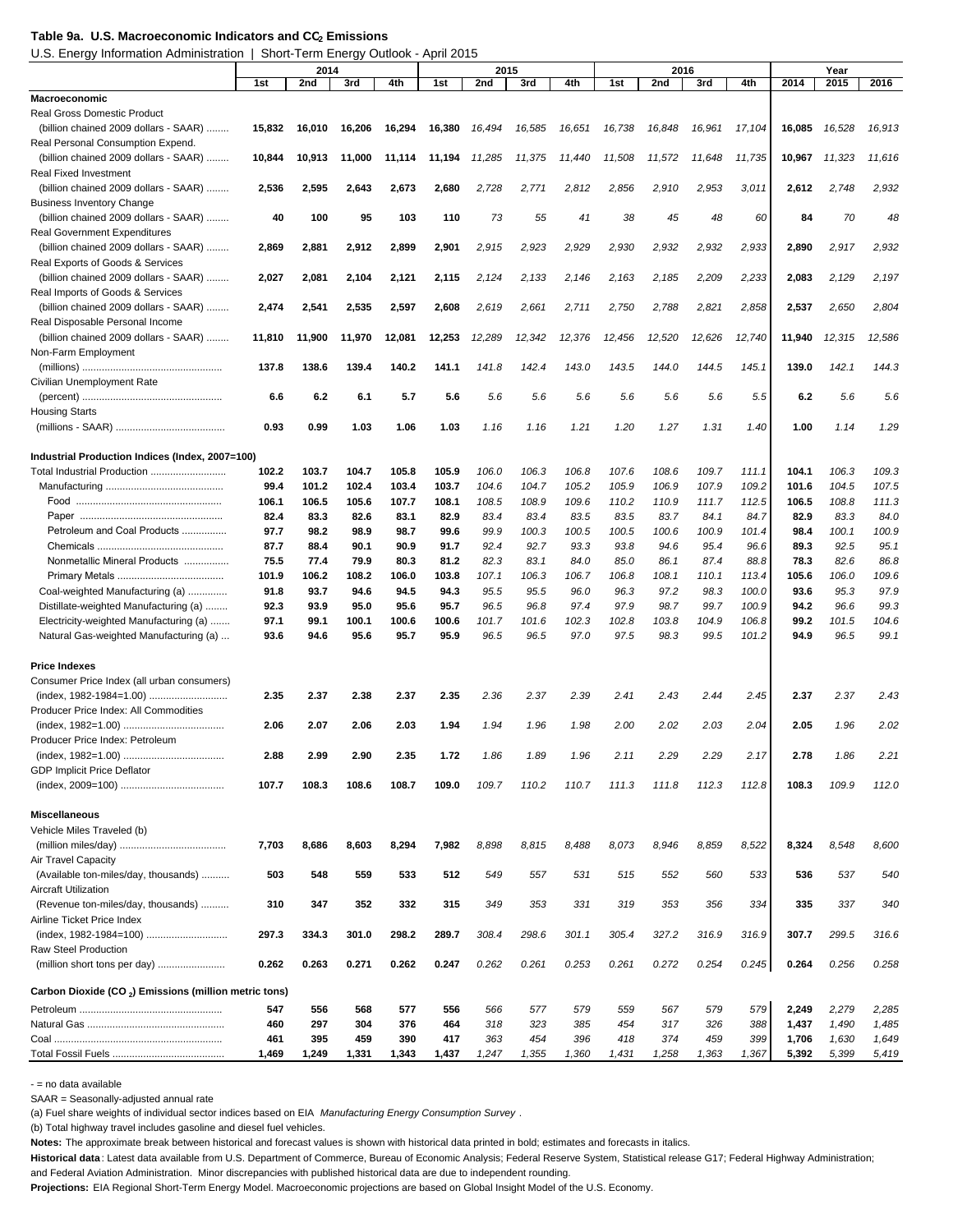|  |  | Table 9b. U.S. Regional Macroeconomic Data |
|--|--|--------------------------------------------|
|--|--|--------------------------------------------|

U.S. Energy Information Administration | Short-Term Energy Outlook - April 2015

|                                                         | 2014   |        |        | 2015   |        |        |        |        | 2016   |        | Year   |        |        |        |        |
|---------------------------------------------------------|--------|--------|--------|--------|--------|--------|--------|--------|--------|--------|--------|--------|--------|--------|--------|
|                                                         | 1st    | 2nd    | 3rd    | 4th    | 1st    | 2nd    | 3rd    | 4th    | 1st    | 2nd    | 3rd    | 4th    | 2014   | 2015   | 2016   |
| Real Gross State Product (Billion \$2009)               |        |        |        |        |        |        |        |        |        |        |        |        |        |        |        |
| New England                                             | 858    | 865    | 875    | 879    | 883    | 888    | 893    | 895    | 899    | 904    | 910    | 916    | 869    | 890    | 907    |
| Middle Atlantic                                         | 2,365  | 2,386  | 2,410  | 2,414  | 2,424  | 2,441  | 2,454  | 2,463  | 2,474  | 2,488  | 2,501  | 2,518  | 2,394  | 2,446  | 2,495  |
| E. N. Central                                           | 2,186  | 2,207  | 2,229  | 2,238  | 2,248  | 2,261  | 2,271  | 2,279  | 2,289  | 2,301  | 2,314  | 2,331  | 2,215  | 2,265  | 2,309  |
| W. N. Central                                           | 1,031  | 1,042  | 1,055  | 1,060  | 1,065  | 1,072  | 1,077  | 1,081  | 1,086  | 1,092  | 1,099  | 1,109  | 1,047  | 1,074  | 1,097  |
| S. Atlantic                                             | 2,807  | 2,841  | 2,872  | 2,892  | 2,912  | 2,936  | 2,955  | 2,969  | 2,987  | 3,008  | 3,031  | 3,059  | 2,853  | 2,943  | 3,021  |
| E. S. Central                                           | 724    | 732    | 742    | 746    | 750    | 755    | 759    | 762    | 766    | 771    | 775    | 782    | 736    | 757    | 773    |
| W. S. Central                                           | 1,936  | 1,966  | 1,998  | 2,013  | 2,024  | 2,036  | 2,045  | 2,053  | 2,063  | 2,080  | 2,094  | 2,115  | 1,978  | 2,040  | 2,088  |
| Mountain                                                | 1,028  | 1,041  | 1,055  | 1,062  | 1,068  | 1,076  | 1,082  | 1,086  | 1,092  | 1,101  | 1,111  | 1,121  | 1,046  | 1,078  | 1,106  |
| Pacific                                                 | 2,821  | 2,855  | 2,894  | 2,913  | 2,929  | 2,952  | 2,970  | 2,984  | 3,002  | 3,023  | 3,046  | 3,073  | 2,871  | 2,959  | 3,036  |
| Industrial Output, Manufacturing (Index, Year 2007=100) |        |        |        |        |        |        |        |        |        |        |        |        |        |        |        |
| New England                                             | 96.6   | 98.1   | 98.9   | 99.4   | 99.6   | 100.4  | 100.4  | 100.7  | 101.3  | 102.1  | 103.0  | 104.1  | 98.2   | 100.3  | 102.6  |
| Middle Atlantic                                         | 94.1   | 94.9   | 95.3   | 96.3   | 96.7   | 97.5   | 97.5   | 97.9   | 98.5   | 99.4   | 100.2  | 101.4  | 95.2   | 97.4   | 99.9   |
| E. N. Central                                           | 101.6  | 103.1  | 104.7  | 106.4  | 106.7  | 107.7  | 107.9  | 108.6  | 109.5  | 110.5  | 111.6  | 112.9  | 104.0  | 107.7  | 111.1  |
| W. N. Central                                           | 102.8  | 104.7  | 105.7  | 106.9  | 107.2  | 108.2  | 108.2  | 108.8  | 109.5  | 110.5  | 111.6  | 112.9  | 105.0  | 108.1  | 111.1  |
| S. Atlantic                                             | 94.9   | 96.7   | 97.9   | 99.2   | 99.7   | 100.4  | 100.4  | 100.9  | 101.6  | 102.4  | 103.3  | 104.5  | 97.2   | 100.4  | 102.9  |
| E. S. Central                                           | 97.0   | 98.8   | 100.8  | 102.1  | 102.4  | 103.4  | 103.5  | 104.1  | 104.8  | 105.8  | 106.7  | 107.9  | 99.7   | 103.4  | 106.3  |
| W. S. Central                                           | 104.7  | 106.9  | 108.4  | 109.3  | 109.4  | 110.2  | 110.3  | 110.8  | 111.6  | 112.5  | 113.6  | 115.1  | 107.3  | 110.2  | 113.2  |
| Mountain                                                | 101.5  | 103.8  | 105.0  | 105.3  | 105.6  | 106.6  | 106.9  | 107.6  | 108.4  | 109.6  | 111.0  | 112.5  | 103.9  | 106.7  | 110.4  |
| Pacific                                                 | 100.0  | 101.5  | 102.5  | 103.5  | 103.8  | 104.6  | 104.5  | 104.9  | 105.7  | 106.6  | 107.7  | 109.0  | 101.9  | 104.5  | 107.2  |
| Real Personal Income (Billion \$2009)                   |        |        |        |        |        |        |        |        |        |        |        |        |        |        |        |
| New England                                             | 759    | 761    | 766    | 775    | 786    | 790    | 793    | 796    | 801    | 805    | 811    | 817    | 765    | 791    | 809    |
| Middle Atlantic                                         | 2,036  | 2,038  | 2,056  | 2,075  | 2,106  | 2,112  | 2,121  | 2,130  | 2,145  | 2,153  | 2,167  | 2,184  | 2,051  | 2,117  | 2,162  |
| E. N. Central                                           | 1,854  | 1,864  | 1,876  | 1,896  | 1,922  | 1,930  | 1,938  | 1,944  | 1,957  | 1,967  | 1,979  | 1,993  | 1,872  | 1,933  | 1,974  |
| W. N. Central                                           | 873    | 882    | 885    | 895    | 905    | 909    | 914    | 919    | 925    | 930    | 936    | 944    | 884    | 912    | 934    |
| S. Atlantic                                             | 2,476  | 2,495  | 2,511  | 2,541  | 2,582  | 2,596  | 2,612  | 2,624  | 2,646  | 2,665  | 2,687  | 2,713  | 2,505  | 2,604  | 2,678  |
| E. S. Central                                           | 653    | 657    | 661    | 667    | 677    | 680    | 683    | 686    | 691    | 695    | 699    | 705    | 660    | 682    | 697    |
| W. S. Central                                           | 1,544  | 1,557  | 1,572  | 1,593  | 1,616  | 1,623  | 1,631  | 1,636  | 1,648  | 1,660  | 1,675  | 1,692  | 1,566  | 1,626  | 1,669  |
| Mountain                                                | 868    | 873    | 880    | 890    | 903    | 908    | 914    | 918    | 926    | 933    | 942    | 952    | 878    | 911    | 938    |
| Pacific                                                 | 2,325  | 2,345  | 2,362  | 2,389  | 2,427  | 2,442  | 2,457  | 2,470  | 2,489  | 2,506  | 2,526  | 2,550  | 2,355  | 2,449  | 2,517  |
| Households (Thousands)                                  |        |        |        |        |        |        |        |        |        |        |        |        |        |        |        |
| New England                                             | 5,766  | 5,769  | 5,768  | 5,774  | 5,779  | 5,780  | 5,785  | 5,788  | 5,792  | 5,795  | 5,801  | 5,807  | 5,774  | 5,788  | 5,807  |
| Middle Atlantic                                         | 15,841 | 15,845 | 15,840 | 15,856 | 15,865 | 15,867 | 15,878 | 15,882 | 15,889 | 15,899 | 15,915 | 15,932 | 15,856 | 15,882 | 15,932 |
| E. N. Central                                           | 18,568 | 18,573 | 18,561 | 18,571 | 18,576 | 18,575 | 18,587 | 18,593 | 18,604 | 18,615 | 18,633 | 18,652 | 18,571 | 18,593 | 18,652 |
| W. N. Central                                           | 8,409  | 8,422  | 8,428  | 8,445  | 8,460  | 8,470  | 8,485  | 8,497  | 8,509  | 8,523  | 8,541  | 8,559  | 8,445  | 8,497  | 8,559  |
| S. Atlantic                                             | 24,216 | 24,274 | 24,318 | 24,398 | 24,472 | 24,533 | 24,610 | 24,680 | 24,754 | 24,829 | 24,914 | 25,000 | 24,398 | 24,680 | 25,000 |
| E. S. Central                                           | 7,448  | 7,451  | 7,448  | 7,457  | 7,463  | 7,466  | 7,474  | 7,480  | 7,489  | 7,500  | 7,514  | 7,527  | 7,457  | 7,480  | 7,527  |
| W. S. Central                                           | 14,100 | 14,142 | 14,173 | 14,221 | 14,266 | 14,305 | 14,349 | 14,390 | 14,432 | 14,476 | 14,527 | 14,578 | 14,221 | 14,390 | 14,578 |
| Mountain                                                | 8,609  | 8,634  | 8,656  | 8,687  | 8,715  | 8,739  | 8,768  | 8,795  | 8,825  | 8,857  | 8,895  | 8,933  | 8,687  | 8,795  | 8,933  |
| Pacific                                                 | 18,189 | 18,238 | 18,275 | 18,330 | 18,382 | 18,425 | 18,474 | 18,515 | 18,567 | 18,620 | 18,679 | 18,740 | 18,330 | 18,515 | 18,740 |
| <b>Total Non-farm Employment (Millions)</b>             |        |        |        |        |        |        |        |        |        |        |        |        |        |        |        |
| New England                                             | 7.1    | 7.1    | 7.1    | 7.2    | 7.2    | 7.2    | 7.3    | 7.3    | 7.3    | 7.3    | 7.3    | 7.4    | 7.1    | 7.2    | 7.3    |
| Middle Atlantic                                         | 18.6   | 18.7   | 18.8   | 18.8   | 18.9   | 19.0   | 19.0   | 19.1   | 19.1   | 19.2   | 19.2   | 19.3   | 18.7   | 19.0   | 19.2   |
| E. N. Central                                           | 21.0   | 21.1   | 21.1   | 21.3   | 21.4   | 21.4   | 21.5   | 21.6   | 21.7   | 21.7   | 21.8   | 21.9   | 21.1   | 21.5   | 21.8   |
| W. N. Central                                           | 10.3   | 10.4   | 10.4   | 10.5   | 10.5   | 10.6   | 10.6   | 10.7   | 10.7   | 10.7   | 10.8   | 10.8   | 10.4   | 10.6   | 10.7   |
| S. Atlantic                                             | 26.1   | 26.3   | 26.4   | 26.6   | 26.8   | 27.0   | 27.1   | 27.3   | 27.4   | 27.5   | 27.6   | 27.8   | 26.3   | 27.0   | 27.6   |
| E. S. Central                                           | 7.6    | 7.7    | 7.7    | 7.8    | 7.8    | 7.9    | 7.9    | 7.9    | 7.9    | 8.0    | 8.0    | 8.0    | 7.7    | 7.9    | 8.0    |
| W. S. Central                                           | 16.2   | 16.3   | 16.5   | 16.6   | 16.7   | 16.8   | 16.9   | 16.9   | 17.0   | 17.0   | 17.1   | 17.2   | 16.4   | 16.8   | 17.1   |
| Mountain                                                | 9.7    | 9.7    | 9.8    | 9.9    | 9.9    | 10.0   | 10.1   | 10.1   | 10.2   | 10.2   | 10.3   | 10.3   | 9.8    | 10.0   | 10.2   |
| Pacific                                                 | 21.0   | 21.2   | 21.3   | 21.4   | 21.6   | 21.7   | 21.8   | 21.9   | 22.0   | 22.1   | 22.1   | 22.2   | 21.2   | 21.7   | 22.1   |

- = no data available

**Notes:** The approximate break between historical and forecast values is shown with historical data printed in bold; estimates and forecasts in italics.

Regions refer to U.S. Census divisions.

See "Census division" in EIA's Energy Glossary (http://www.eia.doe.gov/glossary/index.html) for a list of States in each region.

**Historical data**: Latest data available from U.S. Department of Commerce, Bureau of Economic Analysis; Federal Reserve System, Statistical release G17.

Minor discrepancies with published historical data are due to independent rounding.

**Projections:** Macroeconomic projections are based on the Global Insight Model of the U.S. Economy.